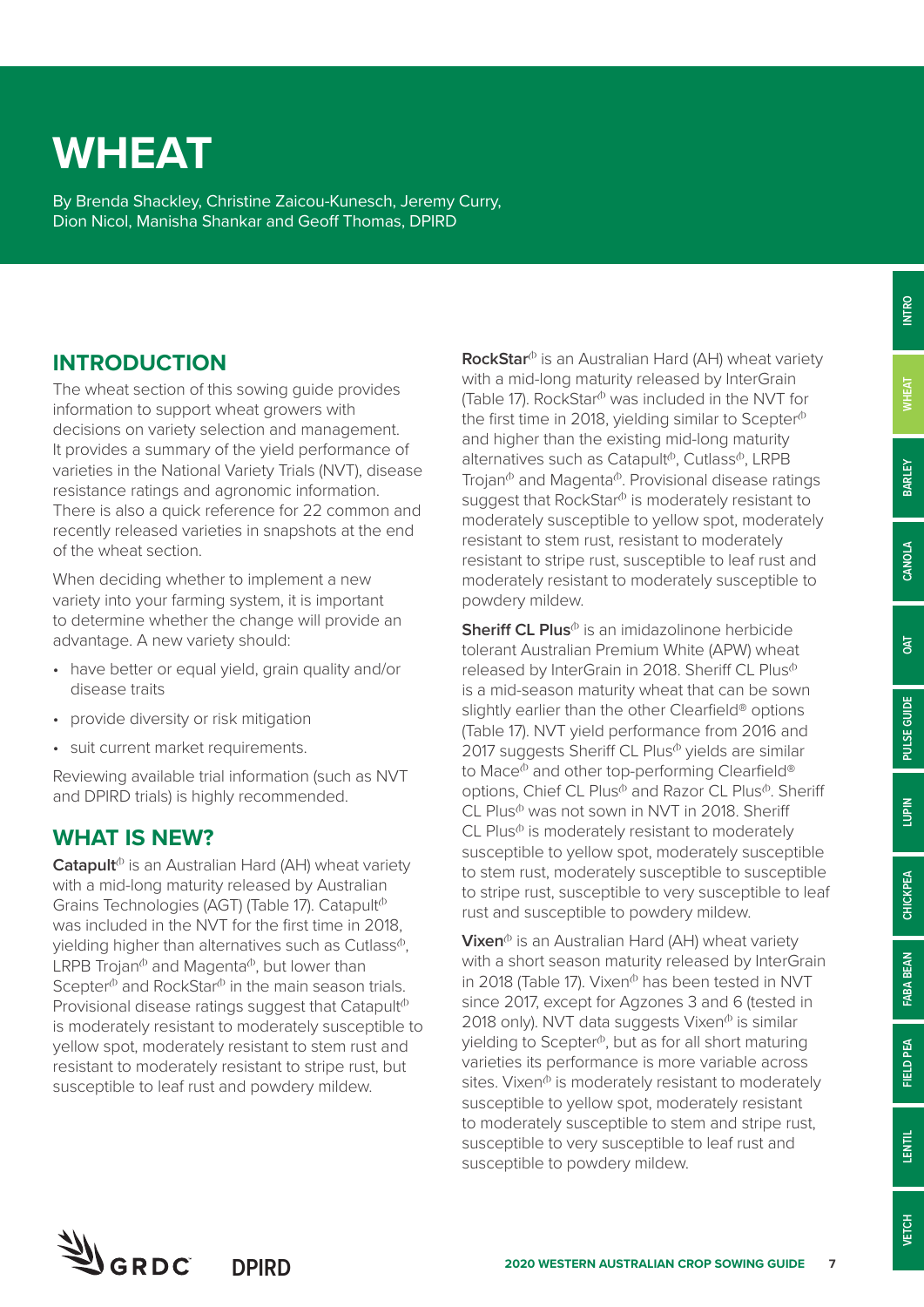## **VARIETY CLASSIFICATION**

Source: Wheat Quality Australia (WQA).

Wheat Quality Australia rationalises the Wheat Variety Master List through annual reviews of varieties that are more than 10 years old and are less than 0.1% of deliveries over the past four seasons. In 2021, the varieties Clearfield® JNZ, Clearfield® STL, Endure, Tammarin Rock $^{\circ}$  and  $Z$ ippy $\phi$  are to be removed from the Wheat Variety Master List. This means that they are no longer deliverable into their respective wheat classification segregations beyond 2021 and will only be deliverable as feed. These varieties have been surpassed in yield performance.

Australian Premium Noodle (APWN) is a quality class created to allow varietal control to optimise enduse quality in export blends with Australian Noodle (ANW), which primarily services the premium Japanese udon noodle market. APWN classification has been determined for the following AH and APW varieties: Chief CL Plus<sup> $\phi$ </sup>, Cutlass $\phi$ , Devil $\phi$ , EGA Bonnie Rock $\Phi$ , LRPB Envoy $\Phi$ , King Rock $\Phi$ , LRPB Havoc<sup> $\Phi$ </sup>, LRPB Trojan<sup> $\Phi$ </sup>, LRPB Scout $\Phi$ , Mace $\Phi$ , Westonia and Wyalkatchem<sup> $\phi$ </sup>. Cutlass<sup> $\phi$ </sup>, Devil $\phi$ , LRPB Havoc $\Phi$  and LRPB Trojan $\Phi$  were additions to this list in 2019.

## **WHAT VARIETY SHOULD I GROW?**

Variety choice is one of the easiest means to lift the profitability of wheat cropping. The opportunity to increase returns from the same input costs must surely motivate keen interest when new varieties can show consistent yield gains. As proof of this, Scepter<sup> $\Phi$ </sup> has now replaced Mace $\Phi$  as the most popular variety planted in Western Australia (Figure 1).

#### **FIGURE 1 Popularity (per cent of wheat area) of the top 10 wheat varieties grown in WA over the past seven seasons.**





SOURCE: FIGURE BASED ON GROWER ESTIMATES AS PROVIDED TO CBH FOR 2012–2018

There are now alternatives to Scepter $\Phi$  for yield coming onto the market, but also a range of varieties that would complement  $Scepter<sup>0</sup>$  very well. Many of these can provide a measurable change in risk or opportunity. It is important to consider several factors, including:

- its yield performance in your environment over multiple seasons;
- its maturity to ensure its life cycle is a fit for your targeted sowing time;
- its disease resistance ratings, particularly for prevalent diseases in your area and farming system. Due to the incursion of new strains or mutations of pathogens already present, it is essential to review existing varieties' disease ratings as these may have changed; and
- other quality requirements such as susceptibility to high grain screenings, low hectolitre weight, pre-harvest sprouting, black point and other quality defects.

Tables  $1-4$  compare notable varieties with Scepter $\Phi$ to assist in variety selection. Preferred agronomic characteristics and disease traits will vary in priority based on the pressure in the target environment.

## **AH and APW short-mid season varieties**

In 2018, two AH wheats were released by InterGrain. Devil $\Phi$  is a short-mid maturity wheat and Vixen $^{\textcircled{b}}$  is a short maturity wheat (Table 1). While there is only two years of data available on these varieties, yield performances in the 2017 and 2018 NVT were similar to Scepter $\Phi$ , although Vixen $\Phi$  is more variable in yield than Scepter $\Phi$  and Devil $\Phi$ . As the table shows, all leading varieties competing in this maturity class are MRMS for yellow spot and most are susceptible for powdery mildew and the new strain of leaf rust. Neither Devil $\Phi$  nor Vixen $\Phi$ have improved powdery mildew resistance over Scepter $\Phi$ , and they are also more susceptible for leaf rust. LRPB Havoc $\Phi$  is slightly shorter in maturity than  $Mace^{\phi}$  and is moderately resistant to moderately susceptible for powdery mildew (see comment in Disease Resistance section, page 19), but is averaging approximately five per cent lower vield than Scepter $\Phi$  and is susceptible for stem and leaf rust. Scepter<sup>®</sup> has a higher falling number rating (equal to Mace $\Phi$ ) than Devil $\Phi$ , Vixen $\Phi$  (provisional ratings only) and LRPB Havoc $\Phi$ .

## **CL Plus wheats**

Wheat varieties denoted with 'CL Plus' identifies them as varieties with two resistance genes for imidazolinone herbicides and are registered for

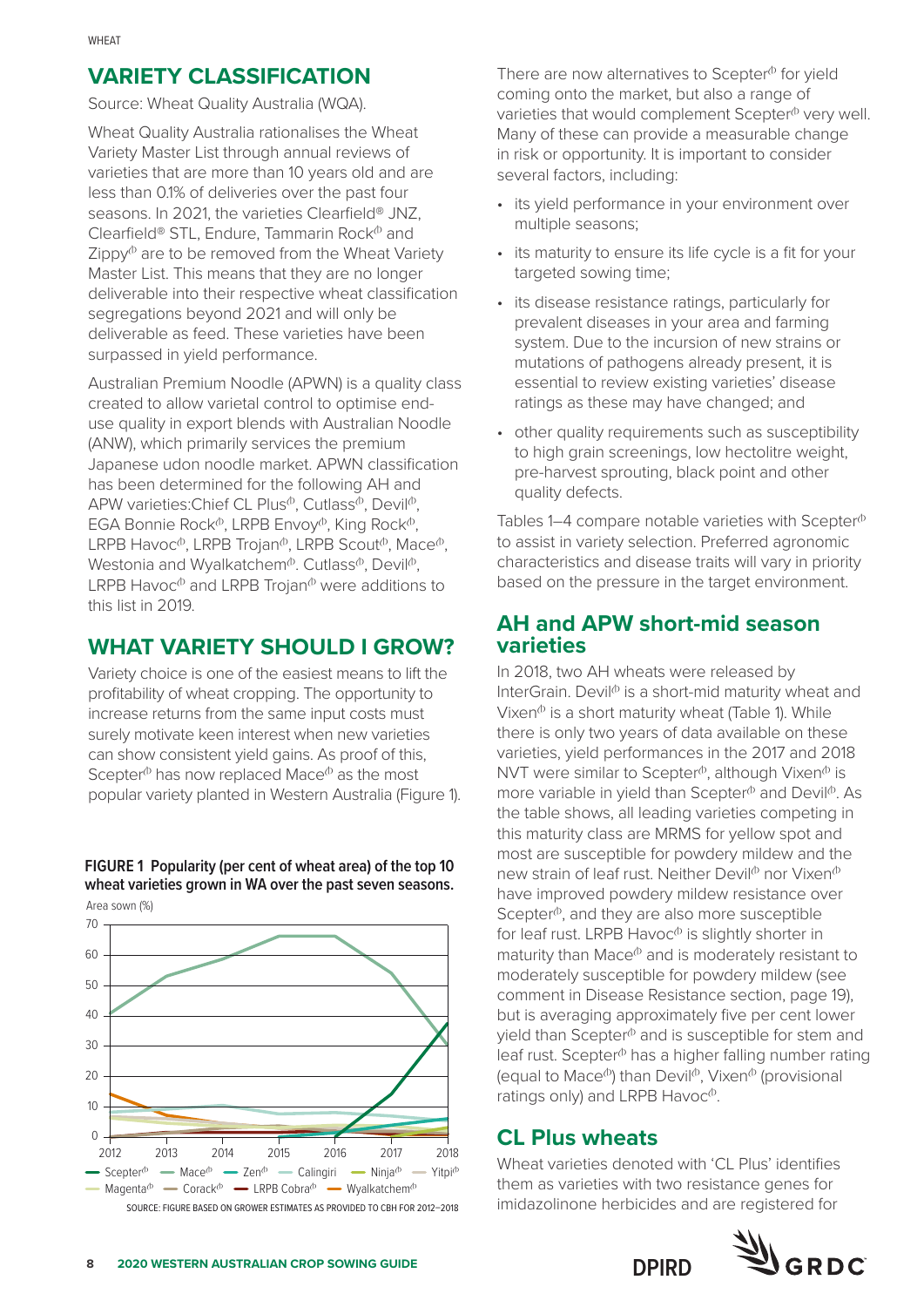#### **TABLE 1 Summary of wheat variety traits comparing Scepter<sup>(1)</sup> with top yielding AH and APW short and short-mid maturity wheat varieties.**

|                     | Scepter <sup>(b)</sup> | Devil <sup><math>\Phi</math></sup> | Vixen <sup>®</sup> | LRPB Havoc <sup>®</sup> | $\text{Corack}^{\oplus}$ | Mace <sup>(b)</sup> | Emu Rock <sup>(b)</sup> |
|---------------------|------------------------|------------------------------------|--------------------|-------------------------|--------------------------|---------------------|-------------------------|
| Yield (% site mean) | 111%                   | 111%                               | 110%               | 106%                    | 103%                     | 103%                | 97%                     |
| Maturity            | Short-mid              | Short-mid                          | Short              | Short-mid               | Short-mid                | Short-mid           | Short                   |
| Classification      | AH                     | AH(N)                              | AH                 | AH(N)                   | <b>APW</b>               | AH(N)               | AH                      |
| Falling no. index   | 5                      | 3p                                 | 3p                 | 3                       | 4                        | 5                   | $\overline{2}$          |
| Stem rust           | <b>MRMS</b>            | <b>MS</b>                          | <b>MRMS</b>        | S.                      | <b>MR</b>                | <b>MRMS</b>         | <b>MS</b>               |
| Stripe rust         | $MR^*$                 | <b>MR</b>                          | <b>MRMS</b>        | <b>MR</b>               | <b>MS</b>                | $RMR*$              | <b>MRMS</b>             |
| Leaf rust           | <b>MSS</b>             | <b>SVS</b>                         | <b>SVS</b>         | S.                      | <b>SVS</b>               | <b>MSS</b>          | <b>SVS</b>              |
| Powdery mildew      | S.                     | Sp                                 | S                  | <b>MRMS</b>             | <b>SVS</b>               | <b>MSS</b>          | S                       |
| Yellow spot         | <b>MRMS</b>            | <b>MRMS</b>                        | <b>MRMS</b>        | <b>MRMS</b>             | <b>MRMS</b>              | <b>MRMS</b>         | <b>MRMS</b>             |

(N) = Denotes supplementary classification of APWN. \* = Some races in eastern Australia can attack these varieties

| TABLE 2 Summary of wheat variety traits comparing Scepter $\Phi$ with CL Plus wheat varieties. |                       |                              |                                |                              |                                |                                |
|------------------------------------------------------------------------------------------------|-----------------------|------------------------------|--------------------------------|------------------------------|--------------------------------|--------------------------------|
|                                                                                                | Scepter <sup>(b</sup> | Chief CL Plus <sup>(b)</sup> | Sheriff CL Plus <sup>(b)</sup> | Razor CL Plus <sup>(b)</sup> | Grenade CL Plus <sup>(b)</sup> | Impress CL Plus <sup>(b)</sup> |
| Yield (% site mean)                                                                            | 111%                  | 102%                         | 102%                           | 102%                         | 91%                            | 88%                            |
| Maturity                                                                                       | Short-mid             | Mid                          | Mid                            | Short-mid                    | Short-mid                      | Short-mid                      |
| Classification                                                                                 | AH                    | APW(N)                       | <b>APW</b>                     | <b>ASW</b>                   | APW                            | APW                            |
| Falling no. index                                                                              | 5                     | 4                            | ٠                              | $\sim$                       | 5                              |                                |
| Stem rust                                                                                      | <b>MRMS</b>           | <b>MR</b>                    | <b>MS</b>                      | <b>MRMS</b>                  | <b>MR</b>                      | <b>MR</b>                      |
| Stripe rust                                                                                    | $MR^*$                | S                            | <b>MSS</b>                     | <b>RMR</b>                   | <b>RMR</b>                     | <b>MSS</b>                     |
| Leaf rust                                                                                      | <b>MSS</b>            | $MR^*$                       | <b>SVS</b>                     | S                            | S                              | $R^*$                          |
| Powdery mildew                                                                                 | S                     | S                            | S                              | S                            | <b>MSS</b>                     | <b>SVS</b>                     |
| Yellow spot                                                                                    | <b>MRMS</b>           | <b>MRMS</b>                  | <b>MRMS</b>                    | <b>MSS</b>                   |                                | <b>MRMS</b>                    |

(N) = Denotes supplementary classification of APWN. \* = Some races in eastern Australia can attack these varieties

| TABLE 3 Summary of wheat variety traits comparing Scepter $^\mathrm{o}$ with mid-long maturity wheat varieties. |                       |                          |                          |                     |                |                        |                           |                     |
|-----------------------------------------------------------------------------------------------------------------|-----------------------|--------------------------|--------------------------|---------------------|----------------|------------------------|---------------------------|---------------------|
|                                                                                                                 | Scepter <sup>(b</sup> | RockStar <sup>(bA</sup>  | Catapult <sup>(b/</sup>  | Kinsej <sup>®</sup> | Cutlass $\Phi$ | Magenta <sup>(b)</sup> | <b>LRPB Troian</b> $\Phi$ | Yitpi <sup>(b</sup> |
| Yield (% site mean)                                                                                             | 111%                  | 111%                     | 104%                     | 104%                | 101%           | 99%                    | 99%                       | 95%                 |
| Maturity                                                                                                        | Short-mid             | Mid-Iona                 | Mid-long                 | Mid-long            | Mid-lona       | Mid-long               | Mid-Iona                  | Mid-long            |
| Classification                                                                                                  | AH                    | AH                       | AH                       | <b>ANW</b>          | APW(N)         | <b>APW</b>             | APW(N)                    | AH                  |
| Falling no. index                                                                                               | 5                     | $\overline{\phantom{a}}$ | $\overline{\phantom{a}}$ | 4                   | 4              | 3                      | 5                         | 5                   |
| Stem rust                                                                                                       | <b>MRMS</b>           | MRp                      | MRp                      | <b>MS</b>           | <b>RMR</b>     | <b>RMR</b>             | <b>MRMS</b>               | S                   |
| Stripe rust                                                                                                     | $MR^*$                | <b>RMRp</b>              | <b>RMRp</b>              | <b>MRMS</b>         | $RMR^*$        | <b>MSS</b>             | <b>MR</b>                 | <b>MRMS</b>         |
| Leaf rust                                                                                                       | <b>MSS</b>            | Sp                       | Sp                       | S                   | $R^*$          | $RMR*$                 | <b>MR</b>                 | S                   |
| Powdery mildew                                                                                                  |                       | <b>MRMSp</b>             | Sp                       | <b>MSS</b>          | S              | <b>MRMS</b>            | S                         | <b>MRMS</b>         |
| Yellow spot                                                                                                     | <b>MRMS</b>           | <b>MRMSD</b>             | <b>MRMS<sub>D</sub></b>  | <b>MS</b>           | <b>MSS</b>     | (MR)                   | <b>MSS</b>                | <b>SVS</b>          |

^ = Single year of NVT data. (N) = Denotes supplementary classification of APWN. \* = Some races in eastern Australia can attack these varieties *p* = provisional assessment

|                     |                        |                | TABLE 4 Summary of wheat variety traits comparing Scepter $\Phi$ with noodle wheat varieties. |                         |                      |                  |
|---------------------|------------------------|----------------|-----------------------------------------------------------------------------------------------|-------------------------|----------------------|------------------|
|                     | Scepter <sup>(b)</sup> | Ninja $\Phi$   | Kinsei <sup>(b</sup>                                                                          | $\mathsf{Zen}^{\oplus}$ | Supreme <sup>®</sup> | Calingiri $\Phi$ |
| Yield (% site mean) | 111%                   | 107%           | 105%                                                                                          | 102%                    | 97%                  | 95%              |
| Maturity            | Short-mid              | Mid            | Mid-long                                                                                      | Mid-long                | Short-mid            | Mid-long         |
| Classification      | AH                     | ANW            | ANW                                                                                           | <b>ANW</b>              | ANW                  | ANW              |
| Falling no. index   | 5                      | $\overline{4}$ | 4                                                                                             | 3                       | 4                    | 4                |
| Stem rust           | <b>MRMS</b>            | <b>SVS</b>     | <b>MS</b>                                                                                     | S                       | <b>MRMS</b>          | <b>MSS</b>       |
| Stripe rust         | $MR^*$                 | <b>MS</b>      | <b>MRMS</b>                                                                                   | <b>MRMS</b>             | $MR^*$               | <b>SVS</b>       |
| Leaf rust           | <b>MSS</b>             | <b>SVS</b>     |                                                                                               | S                       | $RMR*$               | S                |
| Powdery mildew      | S.                     | S              | <b>MSS</b>                                                                                    | S                       | <b>MSS</b>           | <b>SVS</b>       |
| Yellow spot         | <b>MRMS</b>            | <b>MRMS</b>    | <b>MS</b>                                                                                     | <b>MRMS</b>             | <b>MS</b>            | <b>MSS</b>       |

\* = Some strains in eastern Australia can attack these varieties

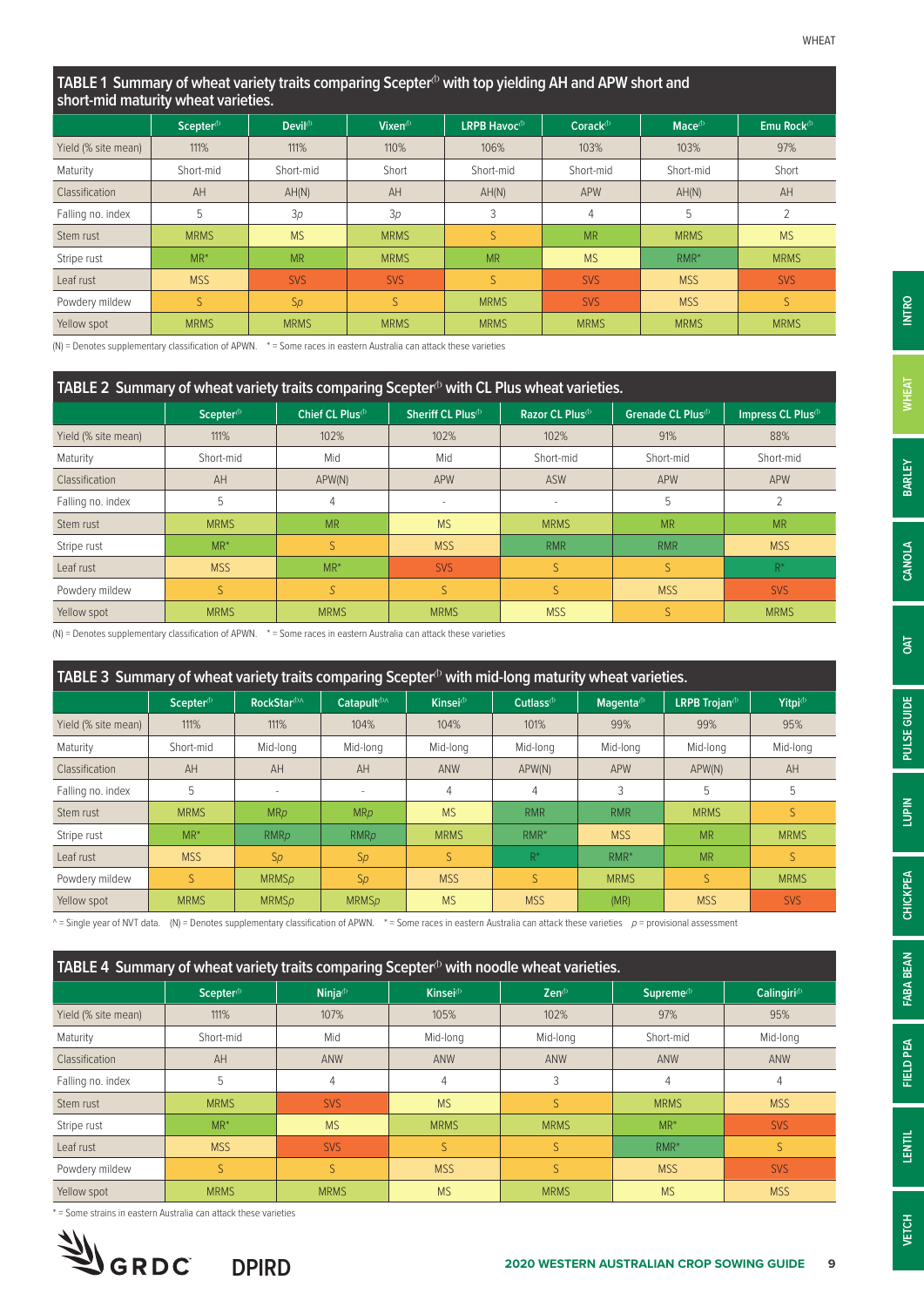#### **WHFAT**

spraying with label rates of Intervix®. Chief CL Plus<sup>®</sup>. Sheriff CL Plus $\Phi$  and Razor CL Plus $\Phi$  are competitive with Mace $\Phi$  in the NVT and far out-yield previous CL Plus varieties; however, they are inferior in yield to some non-Imidazolinone resistant varieties such as Scepter $\Phi$ , Devil $\Phi$  and Vixen $\Phi$  (Table 2). Chief CL Plus $\Phi$  is classified as APWN, Sheriff CL Plus $\Phi$  was recently classified in WA as APW and Razor CL  $Plus^{\phi}$  is classified as ASW. With a decent overall agronomic package and APWN classification, it will be hard to see Chief CL Plus<sup>®</sup> being displaced by Sheriff CL Plus $\Phi$  or Razor CL Plus $\Phi$ , which have not achieved higher yields.

Note: there are no grower-to-grower sales permitted for any CL Plus varieties.

## **Mid-long maturity varieties**

Mid-long maturity wheats, as their name suggests, show delayed phenological development compared with the widely grown short-mid types. They provide an option to maintain flowering at an optimum date when the sowing date is moved earlier (as with early sowing opportunities), or in delaying flowering from mainstream sowing dates to avoid periods of high frost prevalence.

The benefits of their delayed maturity is realised by growers and is evident in the stability of the area sown to longer season varieties over the past five years (Figure 1). Although most NVT are sown in the second half of May, which suits short-mid and mid maturing wheats, several mid-long maturities are still yield competitive, with Cutlass<sup> $\phi$ </sup>, Magenta $\Phi$ LRPB Trojan<sup> $\Phi$ </sup> yielding similarly to Mace $\Phi$  in some environments.

The recently released AH varieties RockStar $\Phi$ and Catapult $\Phi$  have performed very well in the 2018 NVT, although more seasons are required to determine their yield stability. Kinsei<sup>®</sup>, an ANW released in 2018, showed superior yields to Cutlass<sup> $\Phi$ </sup>, Magenta $\Phi$  and LRPB Trojan $\Phi$  in 2017 and 2018.

Of the three newest mid-long varieties (Catapult<sup> $\Phi$ </sup>, RockStar<sup>®</sup> and Kinsei®), Kinsei® has inferior ratings to stem and stripe rust, with Catapult $\phi$  and RockStar<sup>®</sup> both provisionally rated as moderately resistant to stem rust and resistant to moderately resistant to stripe rust. All three are susceptible to the new pathotype of leaf rust, which is inferior to Cutlass<sup> $\Phi$ </sup>, Magenta $\Phi$  and LRPB Trojan $\Phi$ .

RockStar $\Phi$  and Catapult $\Phi$  are rated as moderately resistant to moderately susceptible to yellow spot and Kinsei<sup>®</sup> is rated moderately susceptible. RockStar $\Phi$  is provisionally rated as moderately resistant to moderately susceptible to powdery

mildew while Catapult<sup> $\phi$ </sup> is provisionally susceptible like Cutlass<sup> $\Phi$ </sup>, LRPB Trojan $\Phi$  and Scepter $\Phi$ . Yitpi $\Phi$  is now inferior in both yield and disease package.

## **ANW**

Ninja $\Phi$  is one of the top five highest yielding milling wheats, yielding just below Scepter $\Phi$  in the NVT over the past four years (Table 4). The longer maturing Kinsei<sup>®</sup> has also performed well in 2017 and 2018 with both varieties having improved yields over all other ANW varieties. Ninja $\Phi$  is marginally shorter in maturity than  $\mathsf{Zen}^{\mathsf{b}}$  and Calingiri, while Kinsei $\Phi$  is slightly longer in maturity. Ninja $\Phi$  is highly susceptibility to powdery mildew, stem rust and leaf rust and should be actively monitored and managed. Kinsei<sup>(b'</sup>s disease ratings are marginally better than  $\mathsf{Zen}^{\mathsf{b}}$  and Ninja $^{\mathsf{b}}$ , particularly for stem rust, stripe rust and powdery mildew.

## **Suggested sowing times**

Suggested planting times for varieties have been developed (Table 5) to support variety decisions in response to sowing time preferences or opportunities. The suggestions are based on knowledge of the varieties and their performance in NVT and agronomy trials. The output was developed in consultation with breeding companies and researchers. Refer to the maturity class of a variety to assess the suggested sowing time for varieties not listed in the table. Note: spring wheats have a higher risk of yield loss if sown before late April in Western Australia.

Research findings on the flowering time of varieties relative to Mace<sup>®</sup> can also assist with decisions on the planting order of wheat varieties. Number of days to flowering after/before Mace $\Phi$  are provided in Tables 17 and 18.

## **GRAIN YIELD**

National Variety Trials (NVT) provide an independent means of assessing varietal performance in WA. NVT results can be viewed as individual site reports or as multi-environment (MET) long-term summaries that can deliver an insight into a variety's yield performance across several environments and seasons. Tables 6–11 are outputs extracted from [www.nvtonline.com.au.](http://www.nvtonline.com.au) They provide the MET data for the six Agzones in WA between 2014 and 2018.

Visit<https://app.nvtonline.com.au>to assess the performance of varieties relative to the site mean at locations relevant to your business.

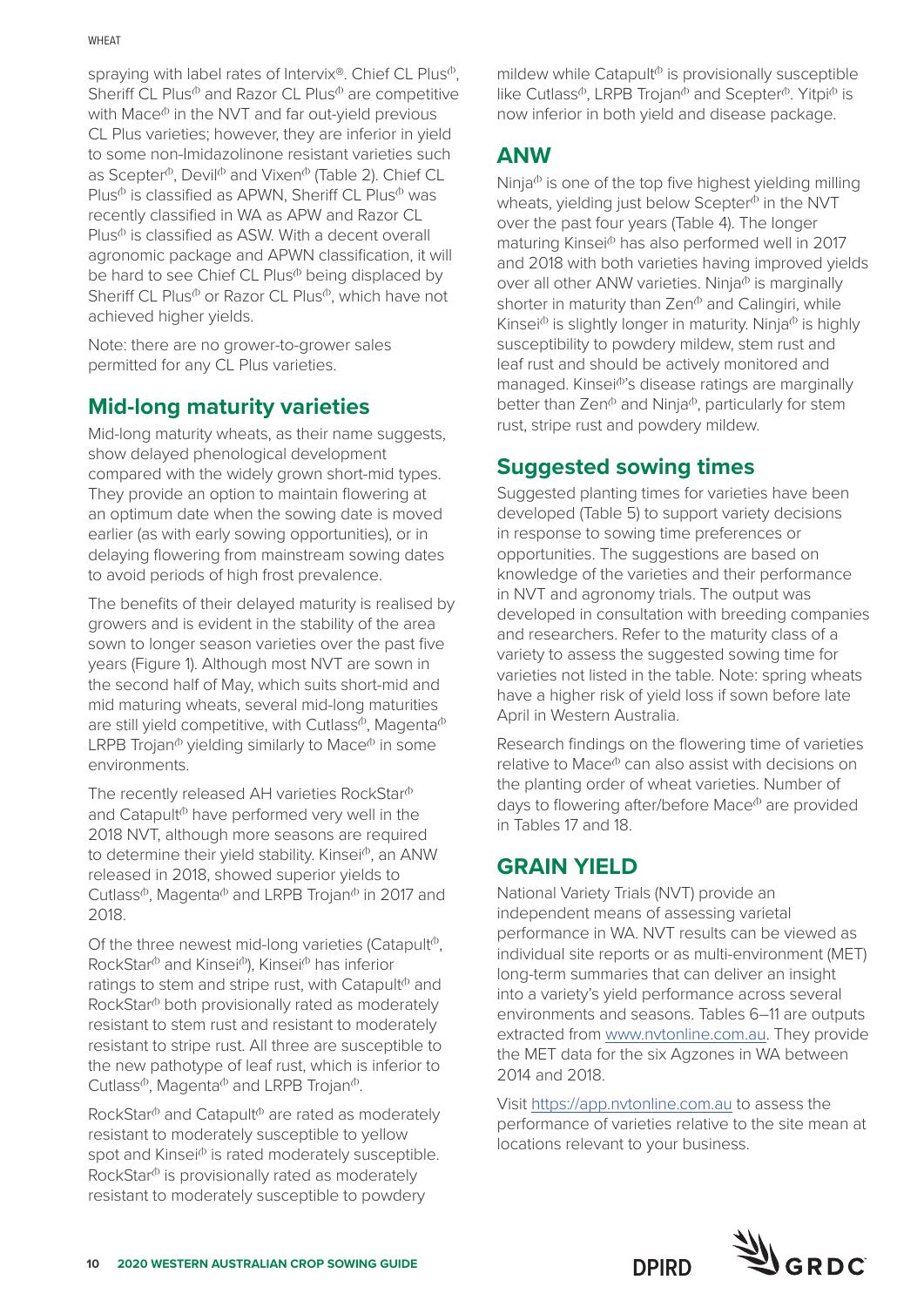**INTRO**

**BARLEY**

**CANOLA**

**OAT**

**PULSE GUIDE**

PULSE GUIDE

**LUPIN**

**CHICKPEA**

**CHICKPEA** 

**FABA BEAN**

FABA BEAN

**FIELD PEA**

FIELD PEA

**LENTIL**

| TABLE 5 Suggested sowing times of wheat varieties in WA.                                                                                                                                                                                     |                     |  |  |  |  |      |  |                                                                            |  |
|----------------------------------------------------------------------------------------------------------------------------------------------------------------------------------------------------------------------------------------------|---------------------|--|--|--|--|------|--|----------------------------------------------------------------------------|--|
| AGZONES 1-6                                                                                                                                                                                                                                  | April<br><b>May</b> |  |  |  |  | June |  |                                                                            |  |
|                                                                                                                                                                                                                                              | wk $1$              |  |  |  |  |      |  | wk 2   wk 3   wk 4   wk 1   wk 2   wk 3   wk 4   wk 1   wk 2   wk 3   wk 4 |  |
| Mid-long: Calingiri, Catapult <sup>(b</sup> , Cutlass <sup>(b</sup> , Kinsei <sup>(b</sup> , LRPB Trojan <sup>(b</sup> , Magenta <sup>(b</sup> ,<br>RockStar <sup>(b</sup> , Yitpi <sup>(b</sup> , Zen <sup>(b</sup> , Ninja <sup>(b</sup> ) |                     |  |  |  |  |      |  |                                                                            |  |
| Short-mid: Chief CL Plus <sup>(b</sup> , Corack <sup>(b</sup> , Devil <sup>(b</sup> , LRPB Cobra <sup>(b</sup> , LRPB Havoc <sup>(b</sup> , Mace <sup>(b</sup> ,<br>Scepter <sup>(b</sup> , Supreme <sup>(b</sup> )                          |                     |  |  |  |  |      |  |                                                                            |  |
| Short: Emu Rock <sup>®</sup> , Vixen <sup>®</sup>                                                                                                                                                                                            |                     |  |  |  |  |      |  |                                                                            |  |
| Yellow = earlier than ideal.                                                                                                                                                                                                                 |                     |  |  |  |  |      |  |                                                                            |  |

Green = optimum sowing time.

Red = later than ideal but acceptable.

| TABLE 6 Grain yield of wheat varieties in Agzone 1 expressed as a per cent of site mean yield for each trial year (2014–18). |                 |            |                                  |                          |                          |                          |                          |
|------------------------------------------------------------------------------------------------------------------------------|-----------------|------------|----------------------------------|--------------------------|--------------------------|--------------------------|--------------------------|
| Year                                                                                                                         |                 |            | 2014                             | 2015                     | 2016                     | 2017                     | 2018                     |
| Site mean yield (t/ha)                                                                                                       |                 |            | 1.92                             | 2.37                     | 4.12                     | 2.59                     | 3.63                     |
|                                                                                                                              | <b>Maturity</b> | No. trials | (5)                              | (6)                      | (5)                      | (5)                      | (6)                      |
|                                                                                                                              |                 |            | <b>AUSTRALIAN HARD</b>           |                          |                          |                          |                          |
| Bremer <sup>(b)</sup>                                                                                                        | mid             | (27)       | 98                               | 103                      | 99                       | 102                      | 100                      |
| Catapult <sup>(b)</sup>                                                                                                      | mid-long        | (6)        |                                  | ÷,                       |                          |                          | 102                      |
| Devil <sup><i>b#</i></sup>                                                                                                   | short-mid       | (11)       | $\overline{\phantom{a}}$         | $\overline{\phantom{a}}$ | $\overline{\phantom{a}}$ | 104                      | 111                      |
| Emu Rock <sup>(b</sup>                                                                                                       | short           | (27)       | 101                              | 84                       | 96                       | 88                       | 102                      |
| LRPB Cobra <sup>(b)</sup>                                                                                                    | short-mid       | (27)       | 100                              | 101                      | 101                      | 98                       | 100                      |
| LRPB Havoc <sup>(b</sup> #                                                                                                   | short-mid       | (16)       | ÷,                               | $\overline{\phantom{a}}$ | 106                      | 97                       | 113                      |
| Mace <sup>(b</sup> #                                                                                                         | short-mid       | (27)       | 106                              | 96                       | 101                      | 97                       | 106                      |
| RockStar <sup>(b</sup>                                                                                                       | mid-long        | (6)        | ÷,                               |                          |                          | $\overline{\phantom{a}}$ | 109                      |
| Scepter <sup>(b)</sup>                                                                                                       | short-mid       | (22)       | $\overline{\phantom{a}}$         | 106                      | 108                      | 104                      | 110                      |
| Tungsten <sup>(b</sup>                                                                                                       | mid-long        | (16)       | ä,                               | 98                       | 96                       | 98                       | $\overline{\phantom{a}}$ |
| Vixen <sup>(b</sup>                                                                                                          | short           | (11)       |                                  |                          |                          | 93                       | 116                      |
| Yitpi <sup>(b</sup>                                                                                                          | mid-long        | (27)       | 91                               | 96                       | 95                       | 102                      | 90                       |
|                                                                                                                              |                 |            | <b>AUSTRALIAN PREMIUM WHITE</b>  |                          |                          |                          |                          |
| Chief CL Plus <sup>(b</sup> #                                                                                                | mid             | (21)       | 105                              | $\overline{\phantom{a}}$ | 101                      | 103                      | 104                      |
| Corack <sup>(b)</sup>                                                                                                        | short-mid       | (27)       | 107                              | 93                       | 101                      | 95                       | 108                      |
| Cutlass <sup><i><sup>th</sup>#</i></sup>                                                                                     | mid-long        | (22)       |                                  | 105                      | 101                      | 106                      | 95                       |
| Grenade CL Plus <sup>®</sup>                                                                                                 | short-mid       | (27)       | 92                               | 85                       | 90                       | 93                       | 92                       |
| Hydra <sup>(b</sup>                                                                                                          | short-mid       | (27)       | 102                              | 104                      | 103                      | 102                      | 103                      |
| Impress CL Plus <sup>(b)</sup>                                                                                               | short-mid       | (27)       | 101                              | 88                       | 89                       | 89                       | 99                       |
| LRPB Scout <sup>(b</sup> #                                                                                                   | mid             | (21)       | 98                               | 97                       | 100                      | 98                       | $\overline{\phantom{a}}$ |
| LRPB Trojan <sup>®#</sup>                                                                                                    | mid-long        | (27)       | 96                               | 103                      | 101                      | 100                      | 96                       |
| Magenta <sup>(b)</sup>                                                                                                       | mid-long        | (27)       | 95                               | 106                      | 100                      | 104                      | 93                       |
| Sheriff CL Plus <sup>(b)</sup>                                                                                               | mid             | (10)       | J.                               | $\overline{\phantom{a}}$ | 100                      | 102                      | $\sim$                   |
| Wyalkatchem <sup>®#</sup>                                                                                                    | short-mid       | (27)       | 102                              | 98                       | 98                       | 100                      | 101                      |
|                                                                                                                              |                 |            | <b>AUSTRALIAN NOODLE WHEAT</b>   |                          |                          |                          |                          |
| Calingiri                                                                                                                    | mid-long        | (27)       | 91                               | 100                      | 95                       | 104                      | 92                       |
| Kinsei <sup>(b</sup>                                                                                                         | mid-long        | (11)       |                                  |                          |                          | 108                      | 102                      |
| Ninja <sup>(b</sup>                                                                                                          | mid             | (22)       | $\overline{\phantom{a}}$         | 107                      | 105                      | 105                      | 105                      |
| Supreme <sup>(b)</sup>                                                                                                       | short-mid       | (27)       | 99                               | 92                       | 97                       | 93                       | 98                       |
| Zen <sup><i>b</i></sup>                                                                                                      | mid-long        | (27)       | 101                              | 104                      | 102                      | 104                      | 103                      |
|                                                                                                                              |                 |            | <b>AUSTRALIAN STANDARD WHITE</b> |                          |                          |                          |                          |
| Razor CL Plus <sup>(b)</sup>                                                                                                 | short-mid       | (11)       | $\mathbb{Z}$                     |                          | $\overline{\phantom{a}}$ | 90                       | 107                      |
|                                                                                                                              |                 |            | <b>FEED</b>                      |                          |                          |                          |                          |
| Cobalt <sup>(b</sup>                                                                                                         |                 | (16)       | $\overline{\phantom{a}}$         | 110                      | 107                      | 105                      | $\overline{\phantom{a}}$ |
| Tenfour <sup>(b</sup>                                                                                                        |                 | (21)       | 105                              | 99                       | 106                      | $95\,$                   | $\sim$                   |

# = Denotes supplementary classification of APWN SOURCE: NVT ONLINE, [NVTONLINE.COM.AU](http://nvtonline.com.au) SOURCE: NVT ONLINE, NVTONLINE.COM.AU

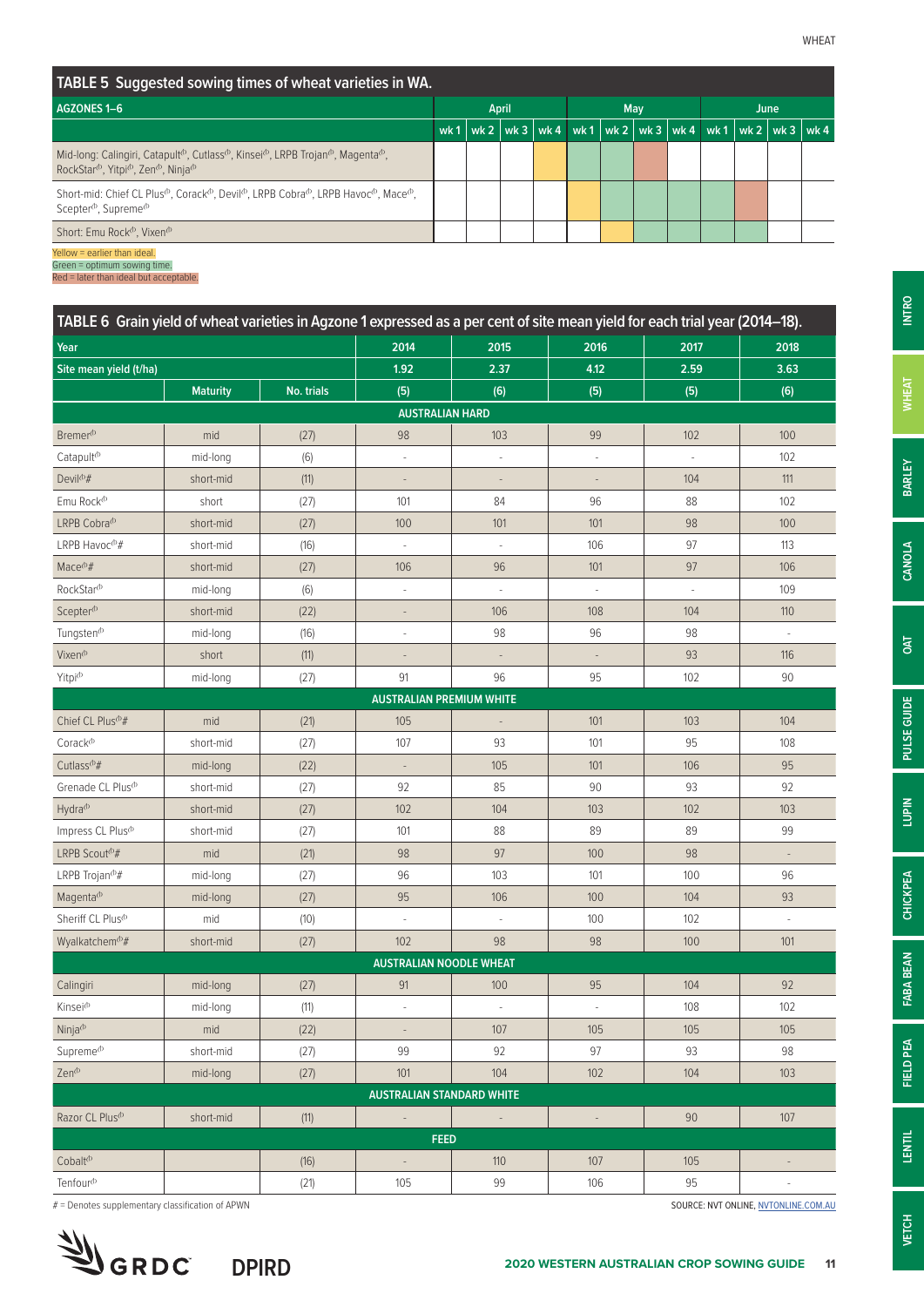| TABLE 7 Grain yield of wheat varieties in Agzone 2 expressed as a per cent of site mean yield for each trial year (2014–18). |                 |            |                                  |                          |                          |        |                                      |
|------------------------------------------------------------------------------------------------------------------------------|-----------------|------------|----------------------------------|--------------------------|--------------------------|--------|--------------------------------------|
| Year                                                                                                                         |                 |            | 2014                             | 2015                     | 2016                     | 2017   | 2018                                 |
| Site mean yield (t/ha)                                                                                                       |                 |            | 2.60                             | 2.38                     | 3.52                     | 3.48   | 4.02                                 |
|                                                                                                                              | <b>Maturity</b> | No. trials | (16)                             | (14)                     | (7)                      | (16)   | (14)                                 |
|                                                                                                                              |                 |            | <b>AUSTRALIAN HARD</b>           |                          |                          |        |                                      |
| Bremer <sup>(b)</sup>                                                                                                        | mid             | (67)       | 95                               | 100                      | 92                       | 99     | 101                                  |
| Catapult <sup>(b)</sup>                                                                                                      | mid-long        | (14)       | ä,                               | à.                       | ÷.                       | $\sim$ | 104                                  |
| Devil <sup><i>b#</i></sup>                                                                                                   | short-mid       | (30)       | $\frac{1}{2}$                    | $\overline{\phantom{a}}$ | $\overline{\phantom{a}}$ | 111    | 111                                  |
| Emu Rock <sup>(b</sup>                                                                                                       | short           | (67)       | 97                               | 92                       | 96                       | 99     | 96                                   |
| LRPB Cobra <sup>(b)</sup>                                                                                                    | short-mid       | (67)       | 101                              | 101                      | 101                      | 97     | 97                                   |
| LRPB Havoc $^{\textcircled{\#}}$                                                                                             | short-mid       | (37)       |                                  | $\sim$                   | 100                      | 108    | 106                                  |
| Mace <sup><math>opl</math>#</sup>                                                                                            | short-mid       | (67)       | 103                              | 101                      | 100                      | 106    | 104                                  |
| RockStar <sup>(b</sup>                                                                                                       | mid-long        | (14)       |                                  |                          |                          |        | 113                                  |
| Scepter <sup>(b)</sup>                                                                                                       | short-mid       | (51)       |                                  | 110                      | 111                      | 111    | 111                                  |
| Tungsten <sup>®</sup>                                                                                                        | mid-long        | (37)       | ÷,                               | 96                       | 97                       | 94     | $\bar{ }$                            |
| Vixen <sup>®</sup>                                                                                                           | short           | (30)       |                                  |                          |                          | 111    | 109                                  |
| Yitpi <sup>(b</sup>                                                                                                          | mid-long        | (67)       | 95                               | 93                       | 100                      | 94     | 95                                   |
|                                                                                                                              |                 |            | <b>AUSTRALIAN PREMIUM WHITE</b>  |                          |                          |        |                                      |
| Chief CL Plus <sup>(b</sup> #                                                                                                | mid             | (53)       | 102                              |                          | 96                       | 104    | 103                                  |
| $\mathsf{C}$ orack $\Phi$                                                                                                    | short-mid       | (67)       | 102                              | 100                      | 99                       | 108    | 105                                  |
| Cutlass <sup>®#</sup>                                                                                                        | mid-long        | (51)       |                                  | 101                      | 107                      | 98     | 100                                  |
| Grenade CL Plus <sup>(b</sup>                                                                                                | short-mid       | (67)       | 91                               | 87                       | 91                       | 94     | 91                                   |
| Harper <sup>(b</sup>                                                                                                         | mid-long        | (66)       | 97                               | 92                       | 99                       | 95     | 94                                   |
| Hydra <sup>(b</sup>                                                                                                          | short-mid       | (67)       | 103                              | 104                      | 105                      | 102    | 103                                  |
| Impress CL Plus <sup>(b)</sup>                                                                                               | short-mid       | (67)       | 89                               | 89                       | 70                       | 96     | 87                                   |
| LRPB Scout <sup>®#</sup>                                                                                                     | mid             | (53)       | 101                              | 98                       | 105                      | 97     | $\bar{ }$                            |
| LRPB Trojan <sup>(b</sup> #                                                                                                  | mid-long        | (67)       | 100                              | 100                      | 103                      | 95     | 96                                   |
| Magenta <sup>(b)</sup>                                                                                                       | mid-long        | (67)       | 101                              | 100                      | 103                      | 95     | 95                                   |
| Sheriff CL Plus <sup>(b)</sup>                                                                                               | mid             | (23)       | $\overline{\phantom{a}}$         | $\overline{\phantom{a}}$ | 101                      | 104    | $\overline{\phantom{a}}$             |
| Wyalkatchem <sup>®#</sup>                                                                                                    | short-mid       | (67)       | 100                              | 98                       | 95                       | 103    | 100                                  |
|                                                                                                                              |                 |            | <b>AUSTRALIAN NOODLE WHEAT</b>   |                          |                          |        |                                      |
| Calingiri                                                                                                                    | mid-long        | (67)       | 94                               | 95                       | 95                       | 95     | 97                                   |
| Kinsei <sup>(b</sup>                                                                                                         | mid-long        | (30)       |                                  |                          |                          | 104    | 108                                  |
| Ninja <sup><i>b</i></sup>                                                                                                    | mid             | (51)       |                                  | 107                      | 109                      | 106    | 105                                  |
| Supreme <sup>(b)</sup>                                                                                                       | short-mid       | (67)       | 98                               | 95                       | 98                       | 96     | 95                                   |
| Zen <sup>(b</sup>                                                                                                            | mid-long        | (67)       | 99                               | 103                      | 98                       | 104    | 106                                  |
|                                                                                                                              |                 |            | <b>AUSTRALIAN STANDARD WHITE</b> |                          |                          |        |                                      |
| Razor CL Plus <sup>(b)</sup>                                                                                                 | short-mid       | (30)       | $\overline{\phantom{a}}$         |                          | $\overline{\phantom{a}}$ | 105    | 102                                  |
|                                                                                                                              |                 |            | <b>FEED</b>                      |                          |                          |        |                                      |
| Cobalt <sup>®</sup>                                                                                                          |                 | (38)       | 103                              | 109                      | 107                      | 102    |                                      |
| # = Denotes supplementary classification of APWN                                                                             |                 |            |                                  |                          |                          |        | SOURCE: NVT ONLINE, NVTONLINE.COM.AU |

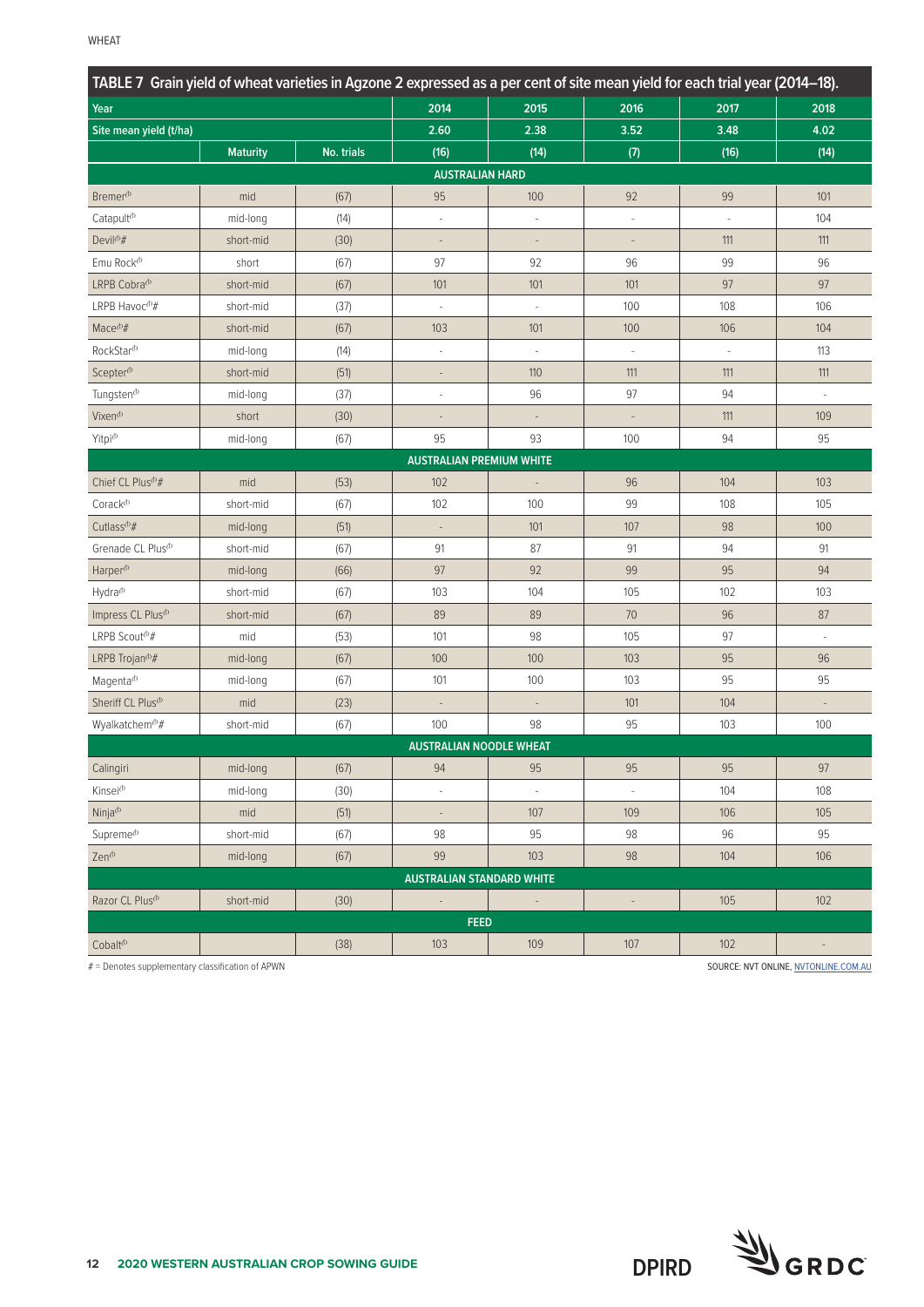| TABLE 8 Grain yield of wheat varieties in Agzone 3 expressed as a per cent of site mean yield for each trial year (2014–18). |                 |            |                                  |                          |                              |                          |                              |
|------------------------------------------------------------------------------------------------------------------------------|-----------------|------------|----------------------------------|--------------------------|------------------------------|--------------------------|------------------------------|
| Year                                                                                                                         |                 |            | 2014                             | 2015                     | 2016                         | 2017                     | 2018                         |
| Site mean yield (t/ha)                                                                                                       |                 |            | 4.56                             | 3.70                     | 3.17                         | 4.25                     | 2.96                         |
|                                                                                                                              | <b>Maturity</b> | No. trials | (5)                              | (6)                      | (3)                          | (4)                      | (3)                          |
|                                                                                                                              |                 |            | <b>AUSTRALIAN HARD</b>           |                          |                              |                          |                              |
| Bremer <sup>(b)</sup>                                                                                                        | mid             | (21)       | 98                               | 99                       | 94                           | 97                       | 104                          |
| Catapult <sup>(b)</sup>                                                                                                      | mid-long        | (3)        | J.                               | ÷,                       |                              | ÷,                       | 101                          |
| Devil <sup><i>b#</i></sup>                                                                                                   | short-mid       | (7)        | $\overline{a}$                   |                          |                              | 114                      | 111                          |
| Emu Rock <sup>(b</sup>                                                                                                       | short           | (21)       | 94                               | 102                      | 95                           | 93                       | 97                           |
| LRPB Cobra <sup>(b</sup>                                                                                                     | short-mid       | (21)       | 99                               | 101                      | 100                          | 99                       | 98                           |
| LRPB Havoc <sup>(b</sup> #                                                                                                   | short-mid       | (10)       | J.                               | ÷,                       | 97                           | 104                      | 112                          |
| Mace <sup>(b</sup> #                                                                                                         | short-mid       | (21)       | 102                              | 106                      | 99                           | 102                      | 104                          |
| RockStar <sup>(b</sup>                                                                                                       | mid-long        | (3)        | $\overline{\phantom{a}}$         | $\overline{\phantom{a}}$ | $\overline{\phantom{a}}$     | $\overline{\phantom{a}}$ | 111                          |
| Scepter <sup>(b)</sup>                                                                                                       | short-mid       | (16)       | L,                               | 109                      | 109                          | 113                      | 109                          |
| Tungsten <sup>(b)</sup>                                                                                                      | mid-long        | (16)       | í,                               | 95                       | 96                           | 94                       | 91                           |
| Vixen <sup>(b</sup>                                                                                                          | short           | (3)        | $\overline{\phantom{a}}$         | $\overline{\phantom{a}}$ |                              | $\overline{\phantom{a}}$ | 110                          |
| Yitpi <sup>(b</sup>                                                                                                          | mid-long        | (21)       | 97                               | 89                       | 102                          | 96                       | 90                           |
|                                                                                                                              |                 |            | <b>AUSTRALIAN PREMIUM WHITE</b>  |                          |                              |                          |                              |
| Chief CL Plus <sup>(b</sup> #                                                                                                | mid             | (15)       | 103                              | $\overline{\phantom{a}}$ | 95                           | 101                      | 105                          |
| Corack <sup>(b)</sup>                                                                                                        | short-mid       | (21)       | 101                              | 107                      | 98                           | 101                      | 106                          |
| Cutlass <sup><i><sup>th</sup>#</i></sup>                                                                                     | mid-long        | (16)       | $\overline{\phantom{a}}$         | 94                       | 108                          | 104                      | 96                           |
| DS Pascal <sup>(b)</sup>                                                                                                     | mid-long        | (10)       | ÷,                               |                          | 92                           | 86                       | 84                           |
| Grenade CL Plus <sup>(b)</sup>                                                                                               | short-mid       | (21)       | 92                               | 92                       | 93                           | 88                       | 89                           |
| Harper <sup>®</sup>                                                                                                          | mid-long        | (21)       | 97                               | 92                       | 100                          | 95                       | 90                           |
| Hydra <sup>(b</sup>                                                                                                          | short-mid       | (21)       | 103                              | 102                      | 105                          | 105                      | 103                          |
| Impress CL Plus <sup>(b)</sup>                                                                                               | short-mid       | (15)       | 90                               |                          | 68                           | 78                       | 96                           |
| LRPB Scout <sup>(b</sup> #                                                                                                   | mid             | (18)       | 99                               | 97                       | 105                          | 100                      | $\overline{\phantom{a}}$     |
| LRPB Trojan $\Phi$ #                                                                                                         | mid-long        | (21)       | 99                               | 97                       | 103                          | 100                      | 96                           |
| Magenta <sup>(b)</sup>                                                                                                       | mid-long        | (21)       | 101                              | 94                       | 102                          | 100                      | 93                           |
| Sheriff CL Plus <sup>(b)</sup>                                                                                               | mid             | (7)        | $\overline{\phantom{a}}$         | ÷,                       | 101                          | 102                      | $\overline{\phantom{a}}$     |
| Wyalkatchem <sup>®#</sup>                                                                                                    | short-mid       | (21)       | 101                              | 102                      | 94                           | 98                       | 101                          |
|                                                                                                                              |                 |            | <b>AUSTRALIAN NOODLE WHEAT</b>   |                          |                              |                          |                              |
| Calingiri <sup>(b</sup>                                                                                                      | mid-long        | (21)       | 97                               | 91                       | 99                           | 96                       | 95                           |
| Kinsei <sup>(b</sup>                                                                                                         | mid-long        | $(7)$      |                                  |                          |                              | 108                      | 107                          |
| Ninja <sup><i>b</i></sup>                                                                                                    | mid             | (16)       | $\overline{\phantom{a}}$         | 104                      | 107                          | 109                      | 104                          |
| Supreme <sup>(b)</sup>                                                                                                       | short-mid       | (21)       | 96                               | 99                       | 97                           | 95                       | 95                           |
| Zen <sup>(b</sup>                                                                                                            | mid-long        | (21)       | 102                              | 102                      | 100                          | 103                      | 107                          |
|                                                                                                                              |                 |            | <b>AUSTRALIAN STANDARD WHITE</b> |                          |                              |                          |                              |
| Razor CL Plus <sup>(b)</sup>                                                                                                 | short-mid       | $(7)$      | $\overline{\phantom{a}}$         |                          | $\qquad \qquad \blacksquare$ | 100                      | 101                          |
|                                                                                                                              |                 |            | <b>FEED</b>                      |                          |                              |                          |                              |
| Cobalt <sup>(b)</sup>                                                                                                        |                 | (18)       | 104                              | 103                      | 109                          | 109                      | $\qquad \qquad \blacksquare$ |
| Tenfour <sup>(b</sup>                                                                                                        |                 | (18)       | 100                              | 107                      | 107                          | 106                      | $\overline{\phantom{a}}$     |

# = Denotes supplementary classification of APWN SOURCE: NVT ONLINE, [NVTONLINE.COM.AU](http://nvtonline.com.au)

**UGRDC** DPIRD

**INTRO**

**BARLEY**

**CANOLA**

**OAT**

**PULSE GUIDE**

PULSE GUIDE

**LUPIN**

**CHICKPEA**

**CHICKPEA** 

**FABA BEAN**

FABA BEAN

**FIELD PEA**

FIELD PEA

**LENTIL**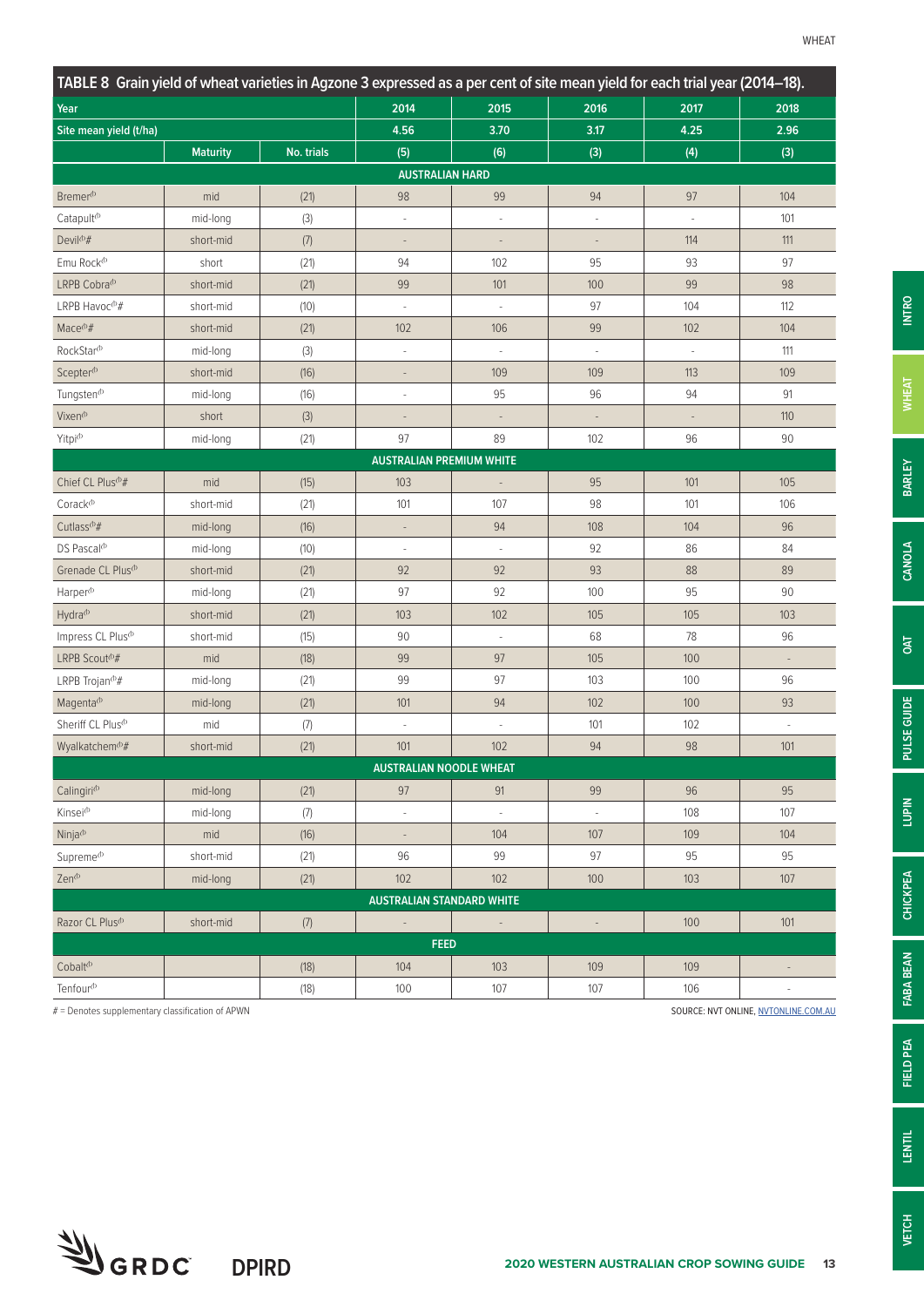| TABLE 9 Grain yield of wheat varieties in Agzone 4 expressed as a per cent of site mean yield for each trial year (2014–18). |                 |            |                                  |                          |                          |                          |                          |  |  |  |
|------------------------------------------------------------------------------------------------------------------------------|-----------------|------------|----------------------------------|--------------------------|--------------------------|--------------------------|--------------------------|--|--|--|
| Year                                                                                                                         |                 |            | 2014                             | 2015                     | 2016                     | 2017                     | 2018                     |  |  |  |
| Site mean yield (t/ha)                                                                                                       |                 |            | 1.38                             | 2.14                     | 3.06                     | 2.16                     | 3.26                     |  |  |  |
|                                                                                                                              | <b>Maturity</b> | No. trials | (9)                              | (8)                      | (4)                      | (9)                      | (9)                      |  |  |  |
|                                                                                                                              |                 |            | <b>AUSTRALIAN HARD</b>           |                          |                          |                          |                          |  |  |  |
| Bremer <sup>(b</sup>                                                                                                         | mid             | (39)       | 86                               | 98                       | 96                       | 97                       | 101                      |  |  |  |
| Catapult <sup>(b</sup>                                                                                                       | mid-long        | (9)        | ÷,                               | $\overline{\phantom{a}}$ | $\overline{\phantom{a}}$ | $\overline{\phantom{a}}$ | 102                      |  |  |  |
| Devil <sup>(b</sup> #                                                                                                        | short-mid       | (18)       | $\overline{a}$                   | $\overline{\phantom{a}}$ |                          | 110                      | 111                      |  |  |  |
| Emu Rock <sup>®</sup>                                                                                                        | short           | (39)       | 111                              | 93                       | 100                      | 97                       | 100                      |  |  |  |
| LRPB Cobra <sup>(b</sup>                                                                                                     | short-mid       | (39)       | 104                              | 104                      | 101                      | 96                       | 98                       |  |  |  |
| LRPB Havoc $^{\text{th}}\#$                                                                                                  | short-mid       | (22)       |                                  |                          | 109                      | 102                      | 108                      |  |  |  |
| $Mace^{p}#$                                                                                                                  | short-mid       | (39)       | 107                              | 98                       | 104                      | 105                      | 105                      |  |  |  |
| RockStar <sup>(b</sup>                                                                                                       | mid-long        | (9)        | ×,                               | ł,                       | ×,                       | $\overline{\phantom{a}}$ | 111                      |  |  |  |
| Scepter <sup>(b)</sup>                                                                                                       | short-mid       | (30)       |                                  | 107                      | 112                      | 112                      | 110                      |  |  |  |
| Vixen <sup>®</sup>                                                                                                           | short           | (18)       | $\sim$                           | ÷,                       |                          | 108                      | 112                      |  |  |  |
| Yitpi <sup><i>b</i></sup>                                                                                                    | mid-long        | (39)       | 94                               | 94                       | 93                       | 98                       | 94                       |  |  |  |
|                                                                                                                              |                 |            | <b>AUSTRALIAN PREMIUM WHITE</b>  |                          |                          |                          |                          |  |  |  |
| Chief CL Plus <sup>(b</sup> #                                                                                                | mid             | (31)       | 98                               | $\overline{\phantom{a}}$ | 100                      | 104                      | 102                      |  |  |  |
| $\text{Corack}^{\oplus}$                                                                                                     | short-mid       | (39)       | 109                              | 96                       | 104                      | 106                      | 107                      |  |  |  |
| Cutlass <sup><i><sup>b#</sup></i></sup>                                                                                      | mid-long        | (30)       |                                  | 102                      | 100                      | 102                      | 98                       |  |  |  |
| Grenade CL Plus <sup>(b</sup>                                                                                                | short-mid       | (39)       | 98                               | 87                       | 90                       | 96                       | 92                       |  |  |  |
| Harper <sup>(b</sup>                                                                                                         | mid-long        | (30)       |                                  | 94                       | 94                       | 99                       | 94                       |  |  |  |
| Hydra <sup>(b</sup>                                                                                                          | short-mid       | (38)       | 102                              | 104                      | 104                      | 102                      | 103                      |  |  |  |
| Impress CL Plus <sup>(b)</sup>                                                                                               | short-mid       | (39)       | 92                               | 87                       | 84                       | 93                       | 90                       |  |  |  |
| LRPB Scout <sup>®#</sup>                                                                                                     | mid             | (30)       | 106                              | 101                      | 101                      | 98                       | $\overline{\phantom{a}}$ |  |  |  |
| LRPB Trojan <sup>(b</sup> #                                                                                                  | mid-long        | (39)       | 100                              | 104                      | 100                      | 95                       | 96                       |  |  |  |
| Magenta <sup>(b)</sup>                                                                                                       | mid-long        | (39)       | 99                               | 104                      | 97                       | 98                       | 93                       |  |  |  |
| Sheriff CL Plus <sup>(b)</sup>                                                                                               | mid             | (4)        | $\overline{a}$                   | $\overline{a}$           | 100                      | $\overline{\phantom{a}}$ | $\overline{a}$           |  |  |  |
| Wyalkatchem <sup>®#</sup>                                                                                                    | short-mid       | (39)       | 100                              | 96                       | 98                       | 104                      | 100                      |  |  |  |
|                                                                                                                              |                 |            | <b>AUSTRALIAN NOODLE WHEAT</b>   |                          |                          |                          |                          |  |  |  |
| Calingiri                                                                                                                    | mid-long        | (39)       | 86                               | 95                       | 92                       | 97                       | 95                       |  |  |  |
| Kinsei <sup>(b</sup>                                                                                                         | mid-long        | (18)       | $\overline{\phantom{a}}$         | $\overline{\phantom{a}}$ | $\overline{\phantom{a}}$ | 104                      | 105                      |  |  |  |
| Ninja <sup><i>(b</i>)</sup>                                                                                                  | mid             | (30)       | $\overline{\phantom{a}}$         | 106                      | 107                      | 108                      | 104                      |  |  |  |
| Supreme <sup>(b)</sup>                                                                                                       | short-mid       | (39)       | 106                              | 97                       | 99                       | 96                       | 97                       |  |  |  |
| $\mathsf{Zen}^\Phi$                                                                                                          | mid-long        | (39)       | 92                               | 100                      | $101$                    | 102                      | 105                      |  |  |  |
|                                                                                                                              |                 |            | <b>AUSTRALIAN STANDARD WHITE</b> |                          |                          |                          |                          |  |  |  |
| Razor CL Plus <sup>(b)</sup>                                                                                                 | short-mid       | (18)       | $\overline{\phantom{a}}$         | $\sim$                   | $\overline{\phantom{a}}$ | 105                      | 105                      |  |  |  |
|                                                                                                                              |                 |            | <b>FEED</b>                      |                          |                          |                          |                          |  |  |  |
| Cobalt <sup>(b</sup>                                                                                                         |                 | (30)       | 95                               | 108                      | 107                      | 99                       | $\overline{\phantom{a}}$ |  |  |  |
| Tenfour <sup>(b</sup>                                                                                                        |                 | (30)       | 101                              | 104                      | 110                      | 97                       | $\overline{\phantom{a}}$ |  |  |  |

# = Denotes supplementary classification of APWN SOURCE: NVT ONLINE, [NVTONLINE.COM.AU](http://nvtonline.com.au)

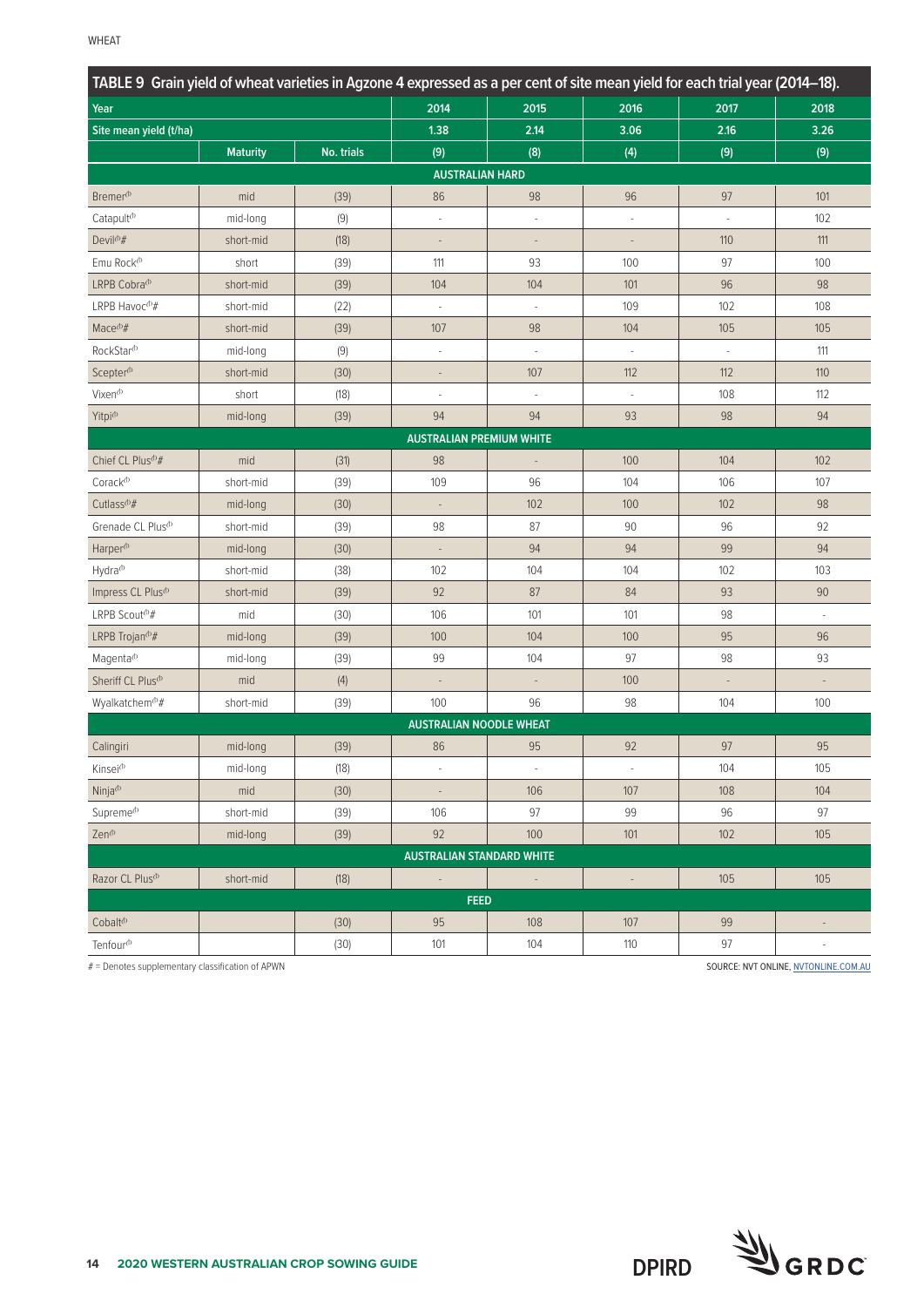| TABLE 10 Grain yield of wheat varieties in Agzone 5 expressed as a per cent of site mean yield for each trial year (2014–18).                                                                                                                                                                     |                 |            |                          |                          |                          |                          |                          |
|---------------------------------------------------------------------------------------------------------------------------------------------------------------------------------------------------------------------------------------------------------------------------------------------------|-----------------|------------|--------------------------|--------------------------|--------------------------|--------------------------|--------------------------|
| Year                                                                                                                                                                                                                                                                                              |                 |            | 2014                     | 2015                     | 2016                     | 2017                     | 2018                     |
| Site mean yield (t/ha)                                                                                                                                                                                                                                                                            |                 |            | 2.61                     | 3.09                     | 2.97                     | 3.20                     | 2.44                     |
|                                                                                                                                                                                                                                                                                                   | <b>Maturity</b> | No. trials | (6)                      | (6)                      | (3)                      | (5)                      | (4)                      |
|                                                                                                                                                                                                                                                                                                   |                 |            |                          |                          |                          |                          |                          |
| Bremer <sup>(b)</sup>                                                                                                                                                                                                                                                                             | mid             | (24)       | 94                       | 97                       | 91                       | 92                       | 94                       |
| Catapult <sup>(b)</sup>                                                                                                                                                                                                                                                                           | mid-long        | (4)        | ÷,                       | ÷,                       | $\sim$                   | L.                       | 108                      |
| Devil <sup>(b</sup> #                                                                                                                                                                                                                                                                             | short-mid       | (9)        | $\overline{\phantom{a}}$ | $\overline{\phantom{a}}$ | $\overline{\phantom{a}}$ | 115                      | 115                      |
| Emu Rock <sup>(b</sup>                                                                                                                                                                                                                                                                            | short           | (24)       | 98                       | 102                      | 96                       | 97                       | 99                       |
| LRPB Cobra <sup>db</sup>                                                                                                                                                                                                                                                                          | short-mid       | (24)       | 100                      | 101                      | 101                      | 101                      | 99                       |
| LRPB Havoc <sup>®#</sup>                                                                                                                                                                                                                                                                          | short-mid       | (12)       |                          | ÷,                       | 96                       | 106                      | 109                      |
| Mace <sup>(b</sup> #                                                                                                                                                                                                                                                                              | short-mid       | (24)       | 103                      | 108                      | 100                      | 104                      | 107                      |
| RockStar <sup>(b</sup>                                                                                                                                                                                                                                                                            | mid-long        | (4)        | ÷,                       | ł,                       | ÷,                       | $\overline{\phantom{a}}$ | 116                      |
| Scepter <sup>(b)</sup>                                                                                                                                                                                                                                                                            | short-mid       | (18)       |                          | 114                      | 111                      | 115                      | 116                      |
| Tungsten <sup>(b)</sup>                                                                                                                                                                                                                                                                           | mid-long        | (14)       |                          | 94                       | 98                       | 97                       | $\overline{\phantom{a}}$ |
| Vixen <sup>(b</sup>                                                                                                                                                                                                                                                                               | short           | (9)        |                          | $\overline{\phantom{a}}$ | $\overline{\phantom{a}}$ | 115                      | 117                      |
| Yitpi <sup>(b</sup>                                                                                                                                                                                                                                                                               | mid-long        | (24)       | 98                       | 88                       | 103                      | 95                       | 93                       |
|                                                                                                                                                                                                                                                                                                   |                 |            |                          |                          |                          |                          |                          |
| Chief CL Plus <sup>(b</sup> #                                                                                                                                                                                                                                                                     | mid             | (18)       | 102                      | $\overline{\phantom{a}}$ | 95                       | 102                      | 105                      |
| Corack <sup>(b)</sup>                                                                                                                                                                                                                                                                             | short-mid       | (24)       | 103                      | 110                      | 99                       | 104                      | 109                      |
| Cutlass <sup>(b#</sup>                                                                                                                                                                                                                                                                            | mid-long        | (18)       |                          | 95                       | 109                      | 103                      | 100                      |
| Grenade CL Plus <sup>(b)</sup>                                                                                                                                                                                                                                                                    | short-mid       | (24)       | 95                       | 89                       | 93                       | $90\,$                   | 92                       |
| Harper <sup>(b</sup>                                                                                                                                                                                                                                                                              | mid-long        | (24)       | 100                      | 92                       | 102                      | 97                       | 96                       |
| Hydra <sup>(b</sup>                                                                                                                                                                                                                                                                               | short-mid       | (24)       | 103                      | 103                      | 105                      | 104                      | 104                      |
| Impress CL Plus <sup>(b)</sup>                                                                                                                                                                                                                                                                    | short-mid       | (18)       | 89                       | $\blacksquare$           | 67                       | 84                       | 92                       |
| LRPB Scout <sup>(b</sup> #                                                                                                                                                                                                                                                                        | mid             | (20)       | 101                      | 98                       | 106                      | 101                      | $\overline{\phantom{a}}$ |
| LRPB Trojan <sup>(b</sup> #                                                                                                                                                                                                                                                                       | mid-long        | (24)       | 99                       | 96                       | 103                      | 99                       | 95                       |
| Magenta <sup>(b)</sup>                                                                                                                                                                                                                                                                            | mid-long        | (24)       | 101                      | 94                       | 104                      | 101                      | 97                       |
| Sheriff CL Plus <sup>(b)</sup>                                                                                                                                                                                                                                                                    | mid             | $(8)$      |                          | $\overline{\phantom{a}}$ | 101                      | 103                      | ÷,                       |
| Wyalkatchem <sup>®#</sup>                                                                                                                                                                                                                                                                         | short-mid       | (24)       | 101                      | 102                      | 95                       | 100                      | 104                      |
|                                                                                                                                                                                                                                                                                                   |                 |            |                          |                          |                          |                          |                          |
| Calingiri                                                                                                                                                                                                                                                                                         | mid-long        | (24)       | 95                       | 88                       | 97                       | 92                       | 91                       |
| Kinsei <sup>(b</sup>                                                                                                                                                                                                                                                                              | mid-long        | (9)        | à.                       | $\Box$                   | $\overline{\phantom{a}}$ | 103                      | 102                      |
| Ninja <sup><i>b</i></sup>                                                                                                                                                                                                                                                                         | mid             | (18)       |                          | 108                      | 109                      | 111                      | 110                      |
| Supreme <sup>(b)</sup>                                                                                                                                                                                                                                                                            | short-mid       | (24)       | 98                       | 99                       | 98                       | $97\,$                   | 97                       |
| Zen <sup>(b</sup>                                                                                                                                                                                                                                                                                 | mid-long        | (24)       | 99                       | 102                      | 98                       | 98                       | 101                      |
|                                                                                                                                                                                                                                                                                                   |                 |            |                          |                          |                          |                          |                          |
| Razor CL Plus <sup>(b)</sup>                                                                                                                                                                                                                                                                      | short-mid       | (9)        | $\overline{\phantom{a}}$ | $\sim$                   | $\overline{\phantom{a}}$ | 105                      | 108                      |
|                                                                                                                                                                                                                                                                                                   |                 |            |                          |                          |                          |                          |                          |
| <b>AUSTRALIAN HARD</b><br><b>AUSTRALIAN PREMIUM WHITE</b><br><b>AUSTRALIAN NOODLE WHEAT</b><br><b>AUSTRALIAN STANDARD WHITE</b><br><b>FEED</b><br>Cobalt <sup>(b</sup><br>102<br>100<br>104<br>106<br>(20)<br>Tenfour <sup>(b</sup><br>97<br>103<br>99<br>(20)<br>108<br>$\overline{\phantom{a}}$ |                 |            |                          |                          |                          |                          |                          |
|                                                                                                                                                                                                                                                                                                   |                 |            |                          |                          |                          |                          |                          |

# = Denotes supplementary classification of APWN SOURCE: NVT ONLINE, [NVTONLINE.COM.AU](http://nvtonline.com.au) SOURCE: NVT ONLINE, NVTONLINE.COM.AU

**UGRDC** DPIRD



**INTRO**

**PULSE GUIDE**

**CHICKPEA**

**CHICKPEA**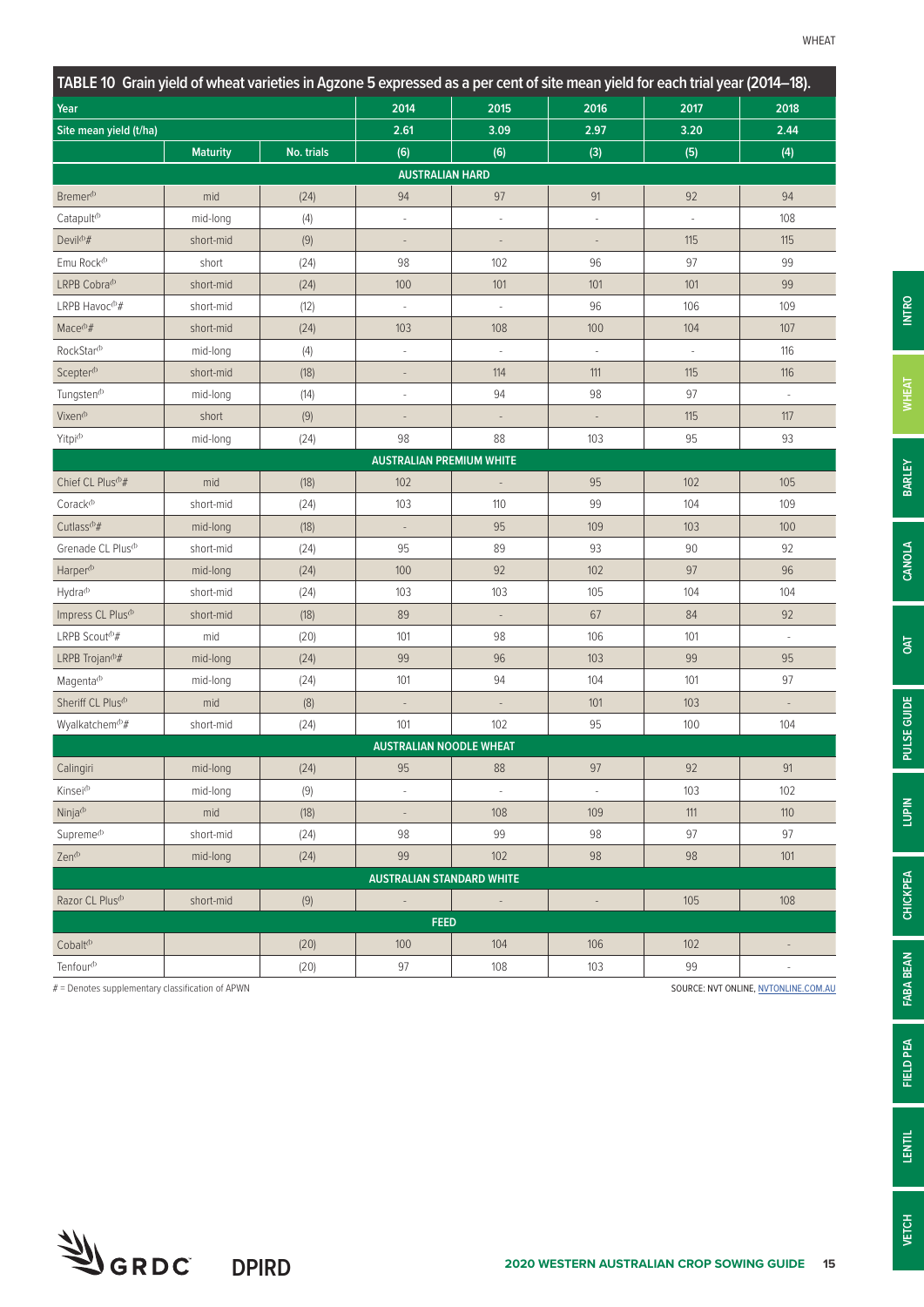|                                         | TABLE 11 Grain yield of wheat varieties in Agzone 6 expressed as a per cent of site mean yield for each trial year (2014–18). |            |                                  |                          |        |      |      |  |  |  |  |
|-----------------------------------------|-------------------------------------------------------------------------------------------------------------------------------|------------|----------------------------------|--------------------------|--------|------|------|--|--|--|--|
| Year                                    |                                                                                                                               |            | 2014                             | 2015                     | 2016   | 2017 | 2018 |  |  |  |  |
| Site mean yield (t/ha)                  |                                                                                                                               |            | 2.75                             | 4.20                     | 4.01   | 4.16 | 3.75 |  |  |  |  |
|                                         | <b>Maturity</b>                                                                                                               | No. trials | (3)                              | (3)                      | (2)    | (1)  | (2)  |  |  |  |  |
|                                         |                                                                                                                               |            | <b>AUSTRALIAN HARD</b>           |                          |        |      |      |  |  |  |  |
| Bremer <sup>(b</sup>                    | mid                                                                                                                           | (11)       | 104                              | 99                       | 96     | 94   | 98   |  |  |  |  |
| Catapult <sup>(b</sup>                  | mid-long                                                                                                                      | (2)        | ÷,                               | ÷,                       | ×,     | ÷,   | 103  |  |  |  |  |
| Devil <sup>(b</sup> #                   | short-mid                                                                                                                     | (3)        | $\frac{1}{2}$                    | $\overline{\phantom{a}}$ |        | 111  | 110  |  |  |  |  |
| Emu Rock <sup>(b</sup>                  | short                                                                                                                         | (11)       | 90                               | 93                       | 95     | 95   | 93   |  |  |  |  |
| LRPB Cobra <sup>(b)</sup>               | short-mid                                                                                                                     | (11)       | 96                               | 101                      | 99     | 100  | 102  |  |  |  |  |
| LRPB Havoc $^{\text{th}}\#$             | short-mid                                                                                                                     | (5)        | ÷,                               | ÷                        | 94     | 101  | 106  |  |  |  |  |
| Mace <sup><math>opl</math>#</sup>       | short-mid                                                                                                                     | (11)       | 104                              | 102                      | 99     | 101  | 100  |  |  |  |  |
| RockStar <sup>(b</sup>                  | mid-long                                                                                                                      | (2)        | ÷,                               | $\overline{\phantom{a}}$ |        | L.   | 109  |  |  |  |  |
| Scepter <sup>(b)</sup>                  | short-mid                                                                                                                     | (8)        |                                  | 114                      | 106    | 111  | 108  |  |  |  |  |
| Tungsten <sup>®</sup>                   | mid-long                                                                                                                      | (8)        | ÷,                               | 93                       | 96     | 97   | 97   |  |  |  |  |
| Vixen <sup>(b</sup>                     | short                                                                                                                         | (2)        |                                  |                          |        |      | 106  |  |  |  |  |
| Yitpi <sup>(b</sup>                     | mid-long                                                                                                                      | (11)       | 92                               | 90                       | 105    | 99   | 95   |  |  |  |  |
|                                         |                                                                                                                               |            | <b>AUSTRALIAN PREMIUM WHITE</b>  |                          |        |      |      |  |  |  |  |
| Chief CL Plus <sup>(b</sup> #           | mid                                                                                                                           | (8)        | 109                              |                          | 95     | 100  | 101  |  |  |  |  |
| Corack <sup>(b)</sup>                   | short-mid                                                                                                                     | (11)       | 104                              | 102                      | 98     | 101  | 98   |  |  |  |  |
| Cutlass <sup><i><sup>b#</sup></i></sup> | mid-long                                                                                                                      | (8)        | $\overline{\phantom{a}}$         | 100                      | 108    | 105  | 102  |  |  |  |  |
| DS Pascal <sup>(b)</sup>                | mid-long                                                                                                                      | (5)        | $\overline{\phantom{a}}$         | $\overline{\phantom{a}}$ | 95     | 91   | 92   |  |  |  |  |
| Grenade CL Plus <sup>(b</sup>           | short-mid                                                                                                                     | (11)       | 87                               | 83                       | 96     | 92   | 88   |  |  |  |  |
| Harper <sup>(b</sup>                    | mid-long                                                                                                                      | (11)       | 91                               | 90                       | 102    | 99   | 94   |  |  |  |  |
| Hydra <sup>(b</sup>                     | short-mid                                                                                                                     | (11)       | 103                              | 106                      | 104    | 104  | 104  |  |  |  |  |
| Impress CL Plus <sup>(b)</sup>          | short-mid                                                                                                                     | (8)        | 98                               | $\overline{\phantom{a}}$ | 70     | 81   | 86   |  |  |  |  |
| LRPB Scout <sup>®#</sup>                | mid                                                                                                                           | (9)        | 93                               | 98                       | 104    | 102  |      |  |  |  |  |
| LRPB Trojan <sup>®#</sup>               | mid-long                                                                                                                      | (11)       | 94                               | 100                      | 102    | 100  | 102  |  |  |  |  |
| Magenta <sup>(b)</sup>                  | mid-long                                                                                                                      | (11)       | 97                               | 98                       | 102    | 102  | 102  |  |  |  |  |
| Sheriff CL Plus <sup>(b)</sup>          | mid                                                                                                                           | $(3)$      | ÷,                               | ÷,                       | 101    | 102  | ÷    |  |  |  |  |
| Wyalkatchem <sup>(b</sup> #             | short-mid                                                                                                                     | (11)       | 104                              | 97                       | 95     | 98   | 97   |  |  |  |  |
|                                         |                                                                                                                               |            | <b>AUSTRALIAN NOODLE WHEAT</b>   |                          |        |      |      |  |  |  |  |
| Calingiri                               | mid-long                                                                                                                      | (11)       | 97                               | 92                       | 101    | 96   | 96   |  |  |  |  |
| Kinsei <sup>(b</sup>                    | mid-long                                                                                                                      | (3)        | ÷                                | $\overline{\phantom{a}}$ |        | 105  | 105  |  |  |  |  |
| Ninja $\Phi$                            | mid                                                                                                                           | (5)        |                                  | $\overline{\phantom{a}}$ | 105    | 108  | 107  |  |  |  |  |
| Supreme <sup>(b)</sup>                  | short-mid                                                                                                                     | (5)        | ÷,                               | $\bar{ }$                | 97     | 97   | 96   |  |  |  |  |
| Zen <sup>(b</sup>                       | mid-long                                                                                                                      | (8)        | $\overline{\phantom{a}}$         | 104                      | 101    | 100  | 101  |  |  |  |  |
|                                         |                                                                                                                               |            | <b>AUSTRALIAN STANDARD WHITE</b> |                          |        |      |      |  |  |  |  |
| Razor CL Plus <sup>(b</sup>             | short-mid                                                                                                                     | $(3)$      | $\blacksquare$                   | $\overline{\phantom{a}}$ | $\Box$ | 101  | 97   |  |  |  |  |
|                                         |                                                                                                                               |            | <b>FEED</b>                      |                          |        |      |      |  |  |  |  |
| Cobalt <sup>(b)</sup>                   |                                                                                                                               | (9)        | 106                              | 112                      | 108    | 104  |      |  |  |  |  |
| Tenfour <sup>(b</sup>                   |                                                                                                                               | (9)        | 100                              | 112                      | 106    | 101  |      |  |  |  |  |

# = Denotes supplementary classification of APWN SOURCE: NVT ONLINE, [NVTONLINE.COM.AU](http://nvtonline.com.au)

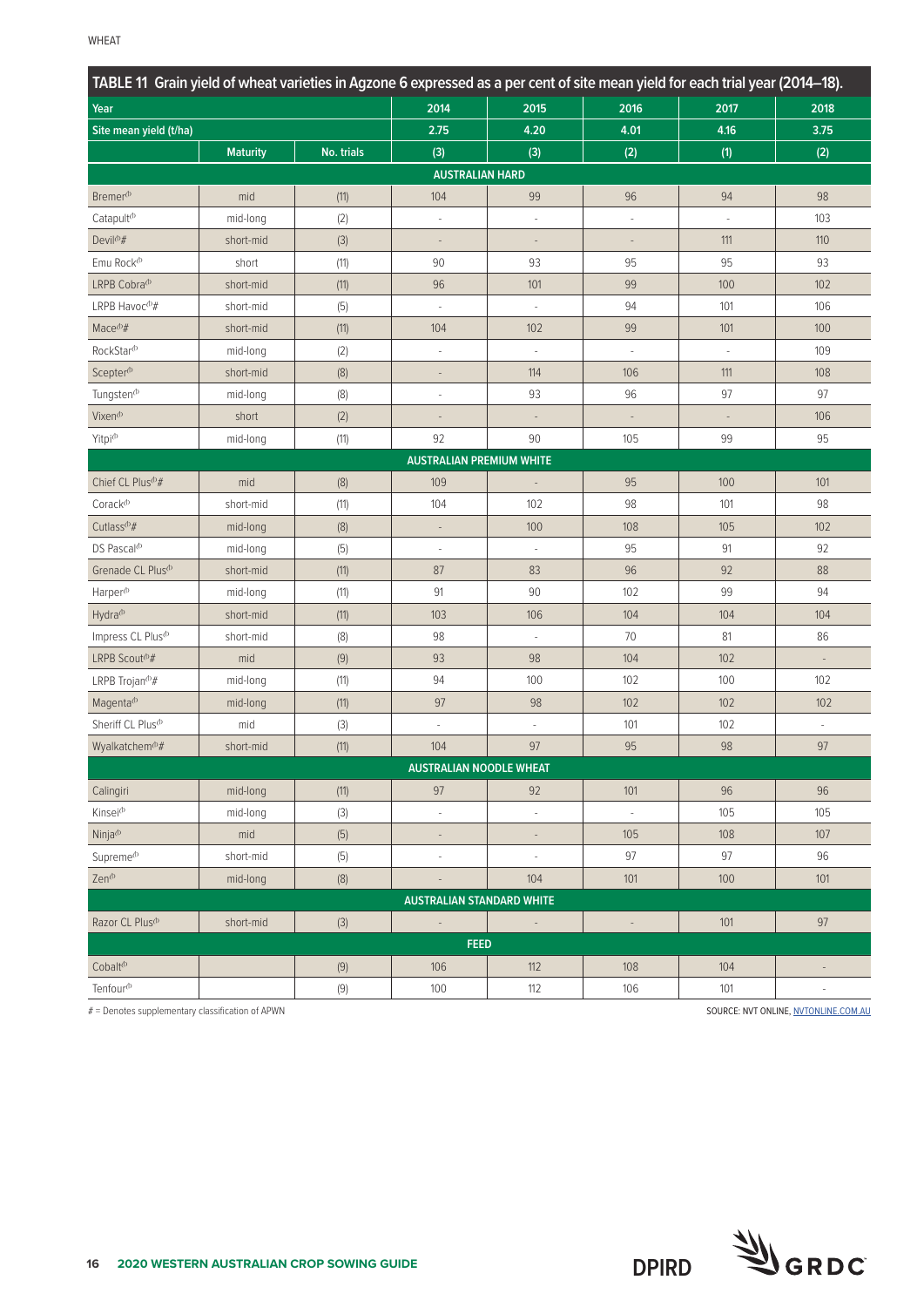Since 2017, NVT has conducted an 'early season' wheat series in WA. This series, along with the DPIRD trial series 'Capturing the best sowing opportunities for wheat in WA', aims to evaluate the performance of longer-maturing varieties in WA when sown early.

#### **Early season NVT**

In 2017 and 2018 the early season series was generally sown in late April. At these sowing dates the newly released Catapult<sup> $b$ </sup> performed well in 2018, closely followed by other mid-long maturing varieties Cutlass<sup> $\phi$ </sup>, Kinsei $\Phi$  and LRPB Trojan $\Phi$ (Table 12). Scepter $\Phi$  was also included in 2018 and performed similarly to the mid-long maturing varieties. They were all higher yielding than the recently released winter wheats such as Illabo $\Phi$  and Longsword $\Phi$ . These releases are generally higher yielding than EGA Wedgetail<sup>®</sup>, LRPB Kittyhawk<sup>®</sup> and Forrest<sup> $\Phi$ </sup>. RockStar $\Phi$  was not included in early sown NVT in 2017 or 2018.

#### **DPIRD tactical wheat agronomy trials**

DPIRD has conducted trials from 2015 to 2018 to determine optimum variety choice across sowing dates at multiple locations. In 2018, varieties were assessed across a broad range of sowing dates at four DPIRD sites, where irrigation was used when

required to ensure timely germination. Catapult $\phi$ , Illabo $\Phi$  and RockStar $\Phi$  were not included in the DPIRD experiments.

At the early April sowing time in 2018, the top two yielding varieties were Ninja and Kinsei at Mullewa, LRPB Trojan $^{\circ}$  and Yitpi $^{\circ}$  at Merredin, Longsword and Kinsei $^{\circ}$  at Gibson, and LRPB Kittyhawk $^{\circ}$  and EGA Wedgetail $\Phi$  at the frosted Katanning site. For Anzac Day sowing, the top two yielding varieties were Kinsei $\Phi$  and LRPB Trojan $\Phi$  at Mullewa, Devil<sup> $\Phi$ </sup> and LRPB Havoc $\Phi$  at Merredin, Kinsei $\Phi$  and Cutlass<sup> $\Phi$ </sup> at Gibson, and EGA Wedgetail $\Phi$  and LRPB Kittyhawk<sup>®</sup> at Katanning (frosted).

Where frost was an issue, the winter wheats were the highest yielding varieties when sown in April. But overall the highest yield at the site was obtained by Cutlass<sup> $\phi$ </sup>, Kinsei $\Phi$  and Yitpi $\Phi$  when sown in early May. This indicates it is a better proposition to delay sowing wheat or use another crop species in frost-prone areas. Higher-yielding mid and shortmid season varieties are competitive with the midlong varieties when sown late April to early May; however, there is more risk with frost and reduced growth and yield if earlier conditions are stressful.

Despite the early sowing dates tested, winter wheats were generally uncompetitive with spring wheats except for Longsword $\Phi$  at Gibson or the longer maturing types at the frosted Katanning sites. For more information on these results, as well as long term results (2015–2018) at these sites, contact Brenda Shackley at: [brenda.shackley@dpird.wa.gov.au](mailto:brenda.shackley@dpird.wa.gov.au).

| TABLE 12 Early season NVT in 2017 and 2018, expressed as per cent of site mean yield. |                       |                 |                          |                |                |          |        |                  |
|---------------------------------------------------------------------------------------|-----------------------|-----------------|--------------------------|----------------|----------------|----------|--------|------------------|
| <b>Site</b>                                                                           |                       |                 | <b>York</b>              | Eneabba        | <b>Ogilvie</b> | Ogilvie  | Gibson | <b>Bencubbin</b> |
| Year                                                                                  |                       |                 | 2017                     | 2017           | 2017           | 2018     | 2018   | 2018             |
| <b>Sowing date</b>                                                                    |                       |                 | 24 April                 | 20 April       | 23 April       | 20 April | 2 May  | 30 April         |
| Trial mean (t/ha)                                                                     |                       |                 | 4.07                     | 2.84           | 3.47           | 4.02     | 3.11   | 2.93             |
| <b>Variety</b><br>(order of maturity)                                                 | <b>Classification</b> | <b>Maturity</b> |                          |                |                |          |        |                  |
| Scepter <sup>(b</sup>                                                                 | AH                    | Short-mid       | $\overline{\phantom{a}}$ |                |                | 100      | 108    | 115              |
| LRPB Trojan <sup>®</sup>                                                              | <b>APWN</b>           | Mid-long        | 121                      | 122            | 110            | 103      | 110    | 117              |
| Magenta <sup>(b)</sup>                                                                | APW                   | Mid-long        | 114                      | 114            | 103            | 101      | 104    | 111              |
| Kinsei <sup>®</sup>                                                                   | ANW                   | Mid-long        | 118                      | 125            | 111            | 107      | 119    | 117              |
| DS Pascal <sup>(b)</sup>                                                              | <b>APW</b>            | Mid-long        | 98                       | 110            | 103            | 109      | 114    | 108              |
| Catapult <sup>(b</sup>                                                                | AH                    | Mid-long        |                          |                |                | 111      | 122    | 126              |
| Yitpi <sup>(b</sup>                                                                   | AH                    | Mid-long        | 111                      | 109            | 98             | 100      | 98     | 109              |
| Cutlass <sup>(b)</sup>                                                                | <b>APWN</b>           | Mid-long        | 112                      | 117            | 109            | 106      | 110    | 114              |
| Longsword <sup>®</sup>                                                                | Feed                  | Fast winter     | 99                       | 103            | 113            | 98       | 122    | 88               |
| Forrest <sup>®</sup>                                                                  | <b>ASW</b>            | Long spring     | $\sim$                   | $\overline{a}$ |                | 105      | 93     | 97               |
| LRPB Kittyhawk <sup>(b</sup>                                                          | Feed                  | Mid winter      | 79                       | 84             | 97             | 100      | 104    | 83               |
| EGA Wedgetail <sup>®</sup>                                                            | APW                   | Mid winter      | 78                       | 82             | 97             | 101      | 100    | 85               |
| $III$ abo $^{\circ}$                                                                  | AH                    | Mid winter      | 91                       | 102            | 114            | 104      | 128    | 88               |



**DPIRD**

**INTRO**

**WHEAT**

**FIELD PEA**

**FIELD PEA** 

**LENTIL**

**CHICKPEA**

**CHICKPEA**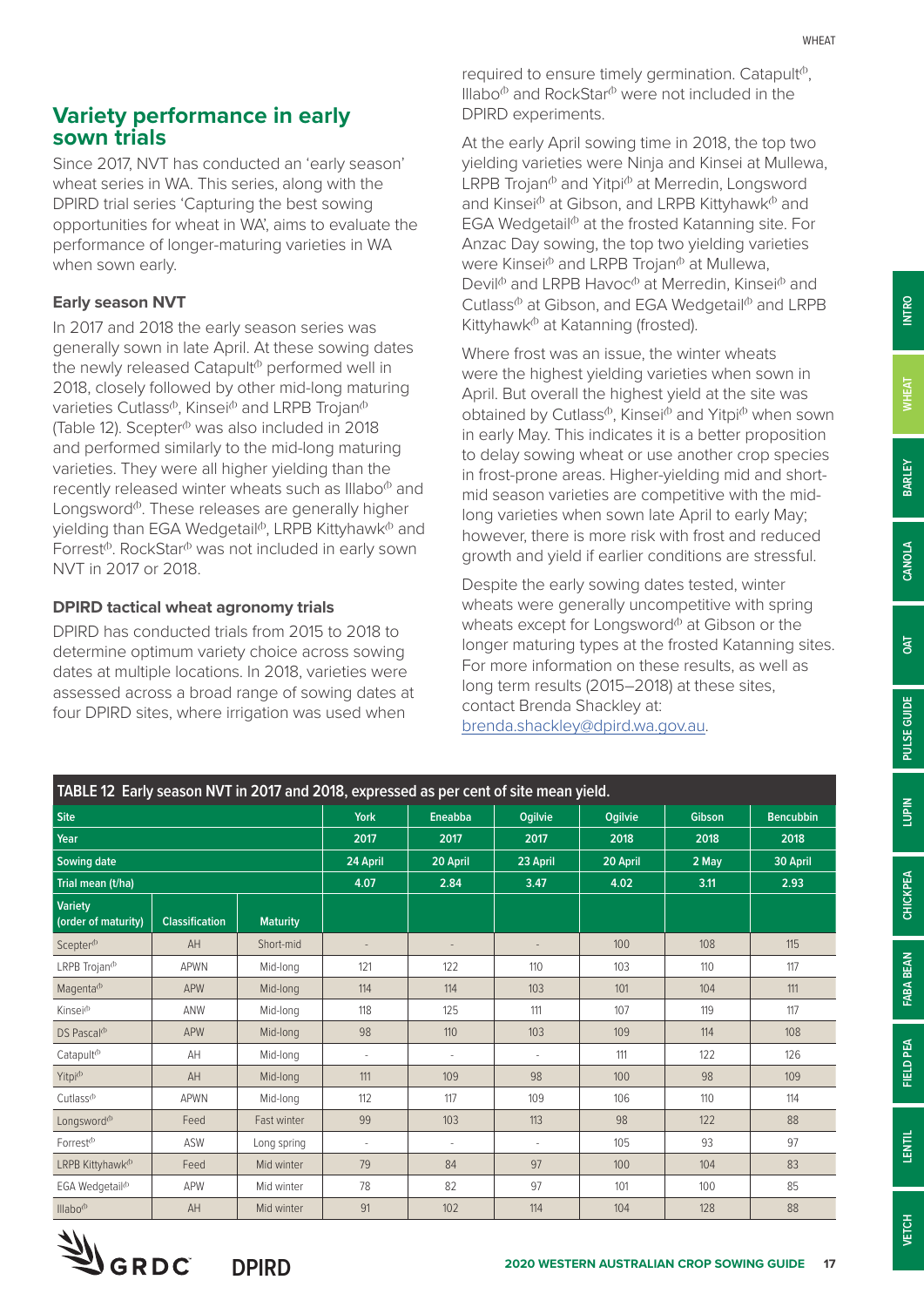| TABLE 13 Performance of varieties expressed as a percentage of sowing time mean yield,<br>sown early April to early May at four DPIRD sites in 2018. |          |                      |       |          |                       |        |          |               |       |                 |                                  |       |
|------------------------------------------------------------------------------------------------------------------------------------------------------|----------|----------------------|-------|----------|-----------------------|--------|----------|---------------|-------|-----------------|----------------------------------|-------|
|                                                                                                                                                      |          | Mullewa <sup>1</sup> |       |          | Merredin <sup>2</sup> |        |          | <b>Gibson</b> |       |                 | Katanning <sup>3</sup> (frosted) |       |
| <b>Variety</b><br>(order of maturity)                                                                                                                | 10 April | 24 April             | 8 May | 12 April | 26 April              | 15 May | 10 April | 24 April      | 8 May | 10 April        | 24 April                         | 8 May |
| Emu Rock <sup>(b</sup>                                                                                                                               | 79       | 91                   | 97    | 85       | 105                   | 111    | 81       | 94            | 87    | 34              | 18                               | 30    |
| Vixen <sup>(b</sup>                                                                                                                                  | 91       | 111                  | 129   | 92       | 116                   | 116    | 75       | 91            | 96    | 23              | 53                               | 41    |
| Devil <sup>opl</sup>                                                                                                                                 | 107      | 113                  | 128   | 93       | 126                   | 127    | 88       | 107           | 111   | 10 <sup>°</sup> | 73                               | 104   |
| LRPB Havoc <sup>(b</sup>                                                                                                                             | 99       | 107                  | 117   | 91       | 124                   | 124    | 76       | 91            | 102   | 13              | $\overline{7}$                   | 32    |
| Mace <sup>(b)</sup>                                                                                                                                  | 96       | 98                   | 108   | 100      | 113                   | 110    | 86       | 94            | 96    | 16              | 44                               | 78    |
| Scepter <sup>(b)</sup>                                                                                                                               | 106      | 107                  | 111   | 114      | 121                   | 128    | 99       | 109           | 100   | 10              | 34                               | 108   |
| Chief CL Plus <sup>(b)</sup>                                                                                                                         | 113      | 104                  | 109   | 101      | 102                   | 108    | 73       | 76            | 92    | 28              | 46                               | 83    |
| Ninja <sup>®</sup>                                                                                                                                   | 129      | 115                  | 111   | 95       | 118                   | 107    | 106      | 105           | 115   | 23              | 50                               | 101   |
| Zen <sup><i>b</i></sup>                                                                                                                              | 105      | 104                  | 111   | 111      | 122                   | 121    | 85       | 93            | 97    | 16              | 53                               | 92    |
| LRPB Trojan <sup>(b</sup>                                                                                                                            | 116      | 116                  | 121   | 129      | 109                   | 99     | 99       | 102           | 104   | 23              | 80                               | 104   |
| Magenta <sup>(b</sup>                                                                                                                                | 104      | 111                  | 108   | 101      | 98                    | 103    | 108      | 107           | 102   | 45              | 79                               | 107   |
| Kinsej <sup>®</sup>                                                                                                                                  | 125      | 121                  | 109   | 115      | 111                   | 123    | 117      | 115           | 115   | 38              | 81                               | 135   |
| DS Pascal <sup>(b</sup>                                                                                                                              | 115      | 110                  | 104   | 95       | 83                    | 92     | 110      | 100           | 106   | 95              | 120                              | 107   |
| Yitpi <sup>(b</sup>                                                                                                                                  | 95       | 98                   | 96    | 117      | 111                   | 118    | 104      | 93            | 100   | 79              | 160                              | 133   |
| Cutlass <sup>(b</sup>                                                                                                                                | 104      | 110                  | 110   | 114      | 110                   | 117    | 115      | 115           | 115   | 69              | 118                              | 130   |
| Longsword <sup>®</sup>                                                                                                                               | 85       | 87                   | 71    | 106      | 80                    | 77     | 125      | 108           | 108   | 48              | 78                               | 92    |
| Forrest <sup>(b</sup>                                                                                                                                | 88       | 93                   | 94    | 92       | 60                    | 73     | 110      | 95            | 81    | 263             | 125                              | 91    |
| LRPB Kittyhawk <sup>(b</sup>                                                                                                                         | 94       | 81                   | 67    | 90       | 92                    | 79     | 93       | 95            | 83    | 303             | 164                              | 120   |
| EGA Wedgetail <sup>(b</sup>                                                                                                                          | 70       | 63                   | 53    | 79       | 66                    | 51     | 99       | 96            | 82    | 299             | 174                              | 104   |
| Mean yield (t/ha)                                                                                                                                    | 2.78     | 2.76                 | 2.79  | 2.78     | 3.03                  | 2.90   | 3.94     | 4.69          | 4.79  | 0.80            | 1.55                             | 2.32  |
| Isd (%) within TOS                                                                                                                                   | 10       |                      |       | 20       |                       |        | 11       |               |       | 29              |                                  |       |

1. To ensure germination 21mm of irrigation was applied prior to each seeding.

2. A total of 50mm was applied to the trial in 10mm allotments across the sowing period, some establishment issues with April sowings.

3. A total of 10mm was applied before and after seeding.

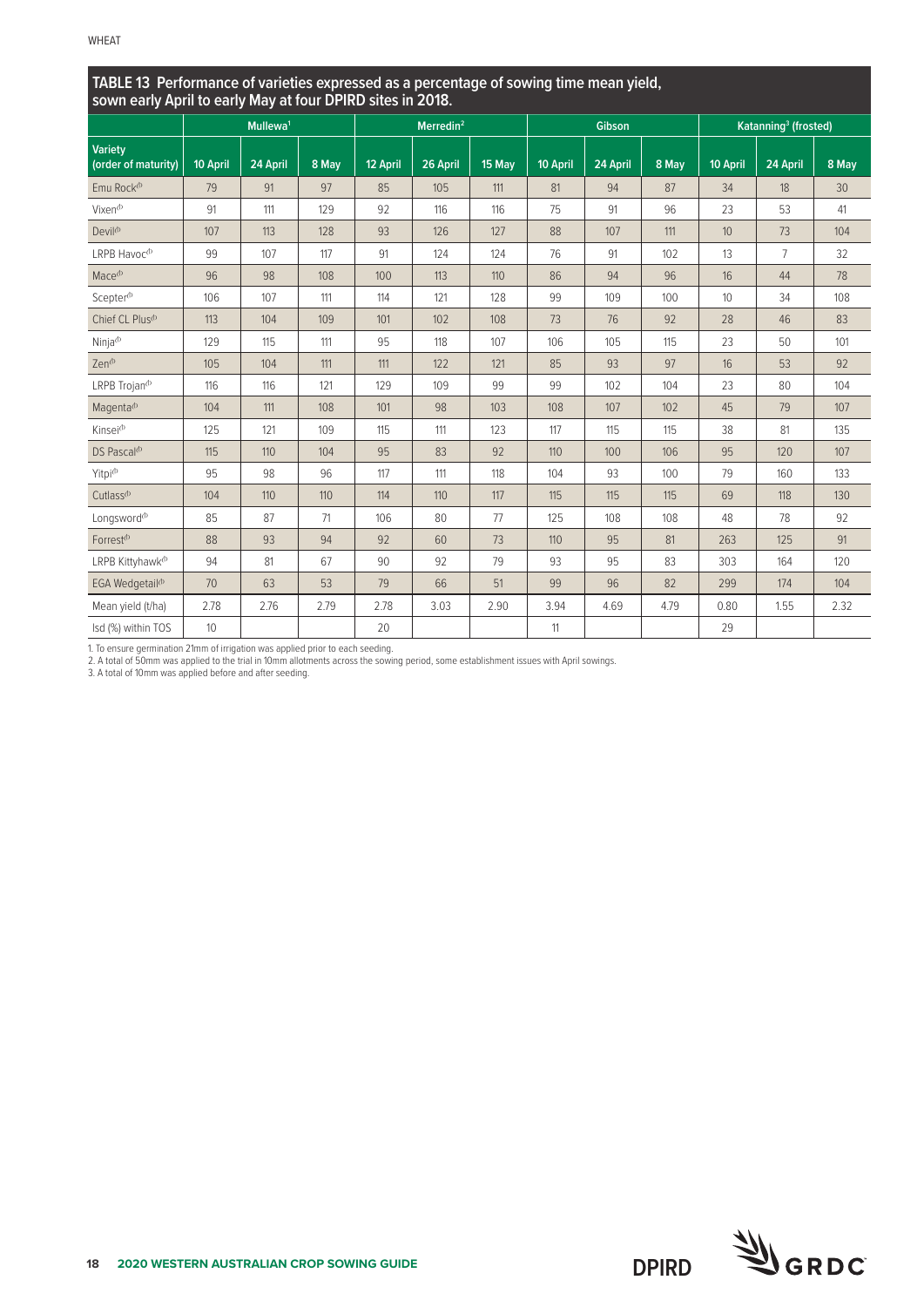## **DISEASE RESISTANCE**

Plan ahead:

- Be aware of your variety's disease package so you can plan any in-season disease management that may be needed.
- Choose your variety wisely. Do not plant a susceptible variety into a high disease risk paddock.
- Diversify your wheat varieties as well as your crop types.

When selecting a wheat variety, it is important to consider not only the yield or potential quality grade but the disease resistance of each variety (Table 16). Higher resistance ratings reduce disease severity and subsequent yield losses. Avoiding susceptible or very susceptible varieties, where possible, significantly reduces chances of disease outbreaks and the need for in-season management.

For a disease to become damaging in-season, there needs to be: the presence of inoculum that is usually carried over from last season; favourable weather conditions; and a susceptible host crop to become infected. **Depending on the disease in question, inoculum can be carried on infested stubble or trash, on a green bridge, in seed or soil borne** (Table 14).

#### **TABLE 14 Examples of wheat diseases carried over from different inoculum sources.**

| Inoculum carryover source | <b>Disease</b>                                                              |
|---------------------------|-----------------------------------------------------------------------------|
| Infested stubble or trash | Yellow spot, nodorum blotch (syn. Septoria<br>nodorum blotch) and crown rot |
| Green bridge              | Rusts, powdery mildew and viruses                                           |
| Seed                      | Loose smut                                                                  |
| Soil borne                | Root lesion nematode, Rhizoctonia root rot, flag<br>smut and common bunt    |

#### **TABLE 15 Suggested minimum resistance for wheat varieties in different disease risk areas to common diseases.**

| <b>Disease</b><br>$risk^*$ | <b>Stem rust</b> | <b>Stripe rust</b> | Leaf rust   | Yellow<br>spot | <b>Nodorum</b><br>blotch |
|----------------------------|------------------|--------------------|-------------|----------------|--------------------------|
| Low risk                   | <b>MSS</b>       | M <sub>S</sub>     | <b>MS</b>   | <b>MSS</b>     | <b>MSS</b>               |
| Medium risk                | <b>MS</b>        | <b>MRMS</b>        | <b>MRMS</b> | M <sub>S</sub> | <b>MS</b>                |
| High risk                  | <b>MR</b>        | <b>MR</b>          | <b>MR</b>   | <b>MRMS</b>    | <b>MRMS</b>              |

\*Determined by taking into account factors such as disease history in previous years, presence and amount of primary inoculum and prevailing weather conditions (temperature, rainfall and relative humidity).

Choose your variety for each paddock based on its disease strengths and weaknesses and the disease risk of that paddock. Disease risk of a paddock is related to the potential presence of disease inoculum and to the favourability of the environment for the disease. For example, it is not advisable to sow Yitpi<sup>®</sup>, which is rated susceptible to very susceptible to yellow spot, onto wheat stubble.

Planning ahead and understanding the disease strengths and weaknesses of your variety will allow for more effective disease management during the season. For example, Scepter $\phi$  is susceptible to powdery mildew. In a season or environment conducive to powdery mildew it may be prudent to use a seed dressing or in-furrow fungicide and to proactively monitor for the presence of disease to ensure a rapid and appropriate response if disease is detected.

Diversification of varieties reduces the risk of whole farm infection requiring management at the same time in the case of disease outbreaks. Diversification also reduces the risk associated with the emergence of a new pathotype that could render a significant proportion of a farm or region susceptible, requiring region-wide management responses.

Disease ratings provided in this guide reflect the expected response to the most common or dominant pathotype or strain of a disease in Western Australia. For the majority of diseases, very little variability in response is evident between seasons or regions, but occasionally mutations or incursions of rusts can significantly change variety ratings. For example, leaf rust ratings in the disease table (Table 16) are for the pathotype that was an incursion in WA in 2015 (104-1,3,4,6,7,8,10,12 +Lr37). These are based on 2017 eastern states' consensus ratings and on testing done on inoculated nurseries at Carnarvon in 2018.

For powdery mildew, the ratings reflect expected resistance to the general mildew population, but a variety's response (such as LRPB Havoc) may differ on rare occasions where a more virulent isolate occurs.

For more information

- Crop diseases forecasts and management at [www.agric.wa.gov.au/n/2319](http://www.agric.wa.gov.au/n/2319)
- Wheat disease ratings at [www.agric.wa.gov.au](http://www.agric.wa.gov.au)
- Download the Australian Field Crop Disease Guide app

**CHICKPEA**

CHICKPEA

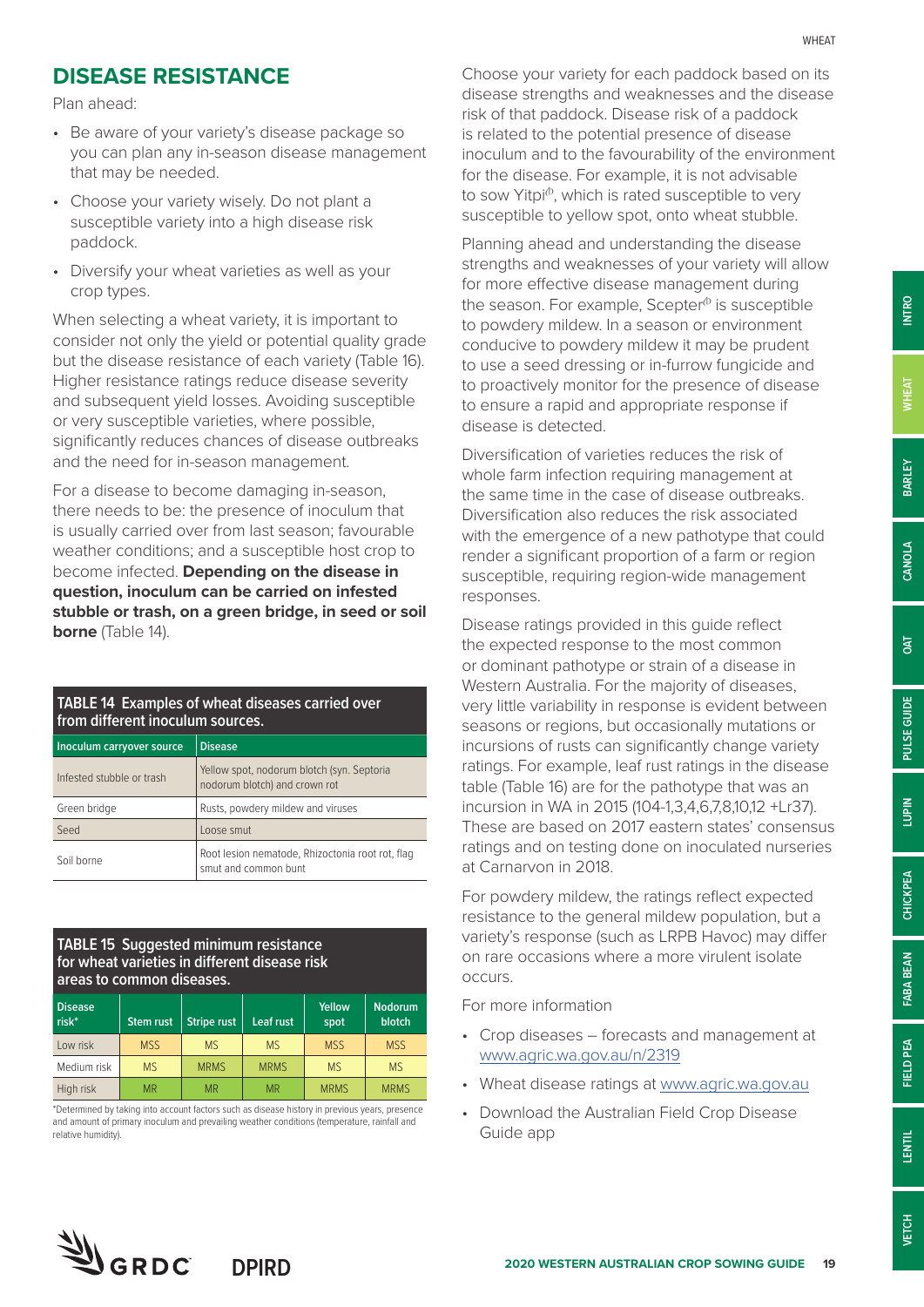| TABLE 16 Disease resistance ratings for wheat varieties grown in Western Australia. |            |                          |                          |                |             |                  |             |                          |                          |                          |                              |                          |                          |                          |
|-------------------------------------------------------------------------------------|------------|--------------------------|--------------------------|----------------|-------------|------------------|-------------|--------------------------|--------------------------|--------------------------|------------------------------|--------------------------|--------------------------|--------------------------|
|                                                                                     |            |                          | <b>Septoria</b>          |                |             | <b>Rust</b>      |             |                          |                          |                          | <b>Root lesion nematodes</b> |                          |                          |                          |
| <b>Variety</b>                                                                      | Grade      | <b>Nodorum</b><br>blotch | tritici<br>blotch        | Yellow<br>spot | <b>Stem</b> | <b>Stripe</b>    | Leaf        | Powdery<br>mildew        | Flag<br>smut             | <b>Common</b><br>bunt    | P. quasitereoides            | P. neglectus             | <b>CCN</b>               | Crown<br>rot             |
| Arrino                                                                              | ANW        | <b>MS</b>                | <b>MSS</b>               | <b>MS</b>      | <b>VS</b>   | <b>MSS</b>       | <b>VS</b>   | <b>MRMS</b>              | <b>MSS</b>               | <b>MS</b>                | $\mathsf S$                  | S                        | $\overline{\phantom{0}}$ | $\overline{\phantom{0}}$ |
| Bremer <sup>(b)</sup>                                                               | AH         | <b>MS</b>                | S                        | <b>MSS</b>     | <b>MR</b>   | $MR^*$           | $MR^*$      | S                        | <b>MSS</b>               | <b>RMR</b>               | $\overline{\phantom{0}}$     | <b>SVS</b>               | <b>MRMS</b>              | S                        |
| Calingiri                                                                           | ANW        | <b>MSS</b>               | <b>MSS</b>               | <b>MSS</b>     | <b>MSS</b>  | <b>SVS</b>       | S.          | <b>SVS</b>               | <b>RMR</b>               | <b>MRMS</b>              | S                            | <b>SVS</b>               | ÷,                       | S                        |
| Carnamah                                                                            | APW        | <b>MSS</b>               | <b>SVS</b>               | <b>MSS</b>     | <b>MRMS</b> | <b>SVS</b>       | <b>MSS</b>  | S                        | <b>MSS</b>               | <b>MS</b>                | <b>SVS</b>                   | <b>VS</b>                | S.                       | Ē,                       |
| Catapult <sup>(b)</sup>                                                             | tbd        | $\overline{\phantom{0}}$ | $\qquad \qquad -$        | <b>MRMSp</b>   | MRp         | <b>RMRp</b>      | Sp          | Sp                       |                          | $\qquad \qquad -$        | $\overline{\phantom{0}}$     |                          |                          |                          |
| Chief CL Plus <sup>®</sup>                                                          | <b>APW</b> | <b>MS</b>                | S                        | <b>MRMS</b>    | <b>MR</b>   | S                | $MR^*$      | $\mathsf S$              | <b>SVS</b>               | <b>MRp</b>               | $\overline{\phantom{a}}$     | <b>MRMS</b>              |                          | <b>MSS</b>               |
| Clearfield WHT<br>STL <sup>®</sup>                                                  | <b>APW</b> | <b>MRMS</b>              | <b>MSS</b>               | S              | <b>MR</b>   | <b>MSS</b>       | <b>VS</b>   | S                        | <b>MS</b>                | <b>MS</b>                | $\overline{\phantom{0}}$     | S                        | L,                       |                          |
| Corack <sup>®</sup>                                                                 | APW        | <b>MSS</b>               | $\mathsf{S}$             | <b>MRMS</b>    | <b>MR</b>   | <b>MS</b>        | <b>SVS</b>  | <b>SVS</b>               | <b>MRMS</b>              | <b>MSS</b>               | <b>MSS</b>                   | <b>MSS</b>               | <b>RMR</b>               | S                        |
| Cutlass <sup>(b)</sup>                                                              | APW        | <b>MRMS</b>              | <b>MSS</b>               | <b>MSS</b>     | <b>RMR</b>  | RMR <sup>*</sup> | $R^*$       | S                        | <b>MS</b>                | S.                       | $\overline{\phantom{0}}$     | <b>MSS</b>               | <b>MSS</b>               | S                        |
| Devil <sup>(b)</sup>                                                                | AH         | <b>MSp</b>               | Sp                       | <b>MRMS</b>    | <b>MS</b>   | <b>MR</b>        | <b>SVS</b>  | Sp                       | <b>SVS</b>               | Rp                       | ÷,                           | $\mathsf S$              | $\equiv$                 | <b>MSSp</b>              |
| DS Pascal <sup>(b)</sup>                                                            | APW        | <b>MRMS</b>              | <b>MS</b>                | <b>MS</b>      | <b>MSS</b>  | <b>RMR</b>       | <b>MS</b>   | <b>RMR</b>               | S                        | <b>SVS</b>               | $\overline{\phantom{0}}$     | $\mathsf{S}$             | <b>MS</b>                | S                        |
| EGA Bonnie Rock <sup>®</sup>                                                        | AH         | <b>MSS</b>               | $\mathsf{S}$             | <b>MRMS</b>    | <b>MSS</b>  | <b>VS</b>        | <b>SVS</b>  | S                        | S                        | <b>MS</b>                | S                            | <b>SVS</b>               | S                        | $\qquad \qquad -$        |
| EGA Eagle Rock <sup>(b)</sup>                                                       | AH         | <b>MRMS</b>              | <b>MSS</b>               | <b>MSS</b>     | <b>MRMS</b> | <b>MS</b>        | <b>MR</b>   | <b>MSS</b>               | S                        | <b>MRMS</b>              | $\mathsf S$                  | $\mathsf{S}$             | S.                       | $\overline{\phantom{0}}$ |
| EGA Wedgetail <sup>®</sup>                                                          | <b>APW</b> | <b>MRMS</b>              | <b>MSS</b>               | <b>MSS</b>     | <b>MRMS</b> | <b>MS</b>        | S.          | $\overline{\phantom{a}}$ | $\overline{\phantom{0}}$ | $\overline{\phantom{0}}$ | $\overline{\phantom{0}}$     | $\overline{\phantom{0}}$ | L.                       |                          |
| Emu Rock <sup>(b)</sup>                                                             | AH         | <b>SVS</b>               | S                        | <b>MRMS</b>    | <b>MS</b>   | <b>MRMS</b>      | <b>SVS</b>  | S                        | R.                       | S                        | <b>MS</b>                    | <b>MSS</b>               | S                        | <b>MSS</b>               |
| Fortune <sup>(b)</sup>                                                              | ANW        | <b>MS</b>                | <b>MS</b>                | <b>MRMS</b>    | <b>MS</b>   | <b>MRMS</b>      | <b>MRMS</b> | <b>MS</b>                | R                        | <b>MR</b>                | Sp                           | S                        | $\qquad \qquad -$        | S                        |
| Grenade CL Plus <sup>(b)</sup>                                                      | <b>APW</b> | <b>MSS</b>               | $\mathsf{S}$             | S              | <b>MR</b>   | <b>RMR</b>       | S.          | <b>MSS</b>               | <b>MR</b>                | <b>SVS</b>               | $\qquad \qquad -$            | <b>MSS</b>               | R.                       | $\mathsf{S}$             |
| Harper <sup>(b</sup>                                                                | APW        | <b>MS</b>                | <b>MSS</b>               | <b>MSS</b>     | <b>MS</b>   | <b>RMR</b>       | S           | <b>MSS</b>               | <b>RMR</b>               | <b>MSS</b>               | $\qquad \qquad -$            | $\mathsf S$              | <b>MRMS</b>              | S                        |
| Hydra <sup>(b</sup>                                                                 | <b>APW</b> | <b>MSS</b>               | <b>MS</b>                | <b>MRMS</b>    | <b>MS</b>   | <b>MS</b>        | <b>SVS</b>  | S                        | <b>VS</b>                | <b>VS</b>                | $\qquad \qquad -$            | $\mathsf{S}$             | S.                       | $\mathsf{S}$             |
| Illabo <sup>(b</sup>                                                                | AH         | <b>MR</b>                | <b>MR</b>                | <b>MS</b>      | <b>MS</b>   | <b>RMR</b>       | S.          | <b>RMR</b>               | R                        | <b>MS</b>                | $\overline{\phantom{0}}$     | S                        | <b>MS</b>                | Sp                       |
| Impress CL Plus <sup>(b)</sup>                                                      | <b>APW</b> | <b>MSS</b>               | <b>MSS</b>               | <b>MRMS</b>    | <b>MR</b>   | <b>MSS</b>       | $R^*$       | <b>SVS</b>               | <b>MSS</b>               | <b>RMR</b>               | $\overline{\phantom{0}}$     | <b>MRMS</b>              | <b>MS</b>                | S                        |
| Justica CL Plus <sup>(b</sup>                                                       | <b>APW</b> | <b>MRMS</b>              | S                        | <b>SVS</b>     | <b>MR</b>   | RMR <sup>*</sup> | <b>SVS</b>  | <b>MSS</b>               | <b>RMR</b>               | <b>VS</b>                | Sp                           | S                        | <b>MS</b>                | $\mathsf{S}$             |
| King Rock <sup>(b</sup>                                                             | AH         | <b>MSS</b>               | $\mathsf{S}$             | <b>MRMS</b>    | <b>MSS</b>  | RMR <sup>*</sup> | S.          | S                        | <b>SVS</b>               | <b>MSS</b>               | ÷,                           | <b>MSS</b>               | <b>MS</b>                | $\mathsf{S}$             |
| Kinsei <sup>(b</sup>                                                                | ANW        | <b>MRMSp</b>             | <b>SVSp</b>              | <b>MS</b>      | <b>MS</b>   | <b>MRMS</b>      | S.          | <b>MSS</b>               | <b>RMR</b>               | RMRp                     | $\qquad \qquad -$            | S                        | $\qquad \qquad -$        | MSSp                     |
| Longsword <sup>®</sup>                                                              | Feed       | <b>MR</b>                | <b>MRMS</b>              | <b>MRMS</b>    | <b>MR</b>   | <b>RMR</b>       | <b>MSS</b>  | <b>MRMS</b>              | R                        | <b>RMR</b>               | ÷,                           | <b>MRMS</b>              |                          | S                        |
| LRPB Cobra <sup>®</sup>                                                             | AH         | <b>MRMS</b>              | <b>MSS</b>               | <b>MRMS</b>    | <b>MR</b>   | <b>MSS</b>       | <b>MR</b>   | <b>MSS</b>               | <b>MS</b>                | <b>SVS</b>               | <b>MS</b>                    | <b>MSS</b>               | <b>MS</b>                | $\mathsf{S}$             |
| LRPB Havoc <sup>(b</sup>                                                            | AH         | <b>MS</b>                | <b>MRMS</b>              | <b>MRMS</b>    | S.          | <b>MR</b>        | S.          | <b>MRMS</b>              | <b>MS</b>                | R                        | $\overline{\phantom{0}}$     | S                        |                          | $\mathsf{S}$             |
| LRPB Trojan <sup>(b</sup>                                                           | APW        | <b>MS</b>                | <b>MSS</b>               | <b>MSS</b>     | <b>MRMS</b> | <b>MR</b>        | <b>MR</b>   | S                        | <b>SVS</b>               | <b>SVS</b>               | <b>MRMSp</b>                 | <b>MSS</b>               | <b>MS</b>                | <b>MS</b>                |
| Mace <sup>(b)</sup>                                                                 | AH         | <b>MS</b>                | S                        | <b>MRMS</b>    | <b>MRMS</b> | RMR*             | <b>MSS</b>  | <b>MSS</b>               | S.                       | <b>MR</b>                | <b>MRMS</b>                  | <b>MS</b>                | <b>MRMS</b>              | S                        |
| Magenta <sup>(b)</sup>                                                              | APW        | <b>MRMS</b>              | <b>MRMS</b>              | <b>MR</b>      | <b>RMR</b>  | <b>MSS</b>       | $RMR^*$     | <b>MRMS</b>              | <b>MSS</b>               | S.                       | <b>MSS</b>                   | <b>MSS</b>               | S                        | <b>MSS</b>               |
| Ninja <sup><i>(b</i>)</sup>                                                         | ANW        | <b>MRMS</b>              | <b>MSS</b>               | <b>MRMS</b>    | <b>SVS</b>  | <b>MS</b>        | <b>SVS</b>  | $\mathsf S$              | <b>MR</b>                | <b>RMR</b>               | $\overline{\phantom{0}}$     | S                        | <b>MS</b>                | S                        |
| Razor CL Plus <sup>(b)</sup>                                                        | ASW        | <b>MS</b>                | <b>SVS</b>               | <b>MSS</b>     | <b>MRMS</b> | <b>RMR</b>       | S           | $\mathsf S$              | R                        | <b>RMR</b>               | $\overline{\phantom{a}}$     | $\mathsf S$              | $\overline{\phantom{0}}$ | S                        |
| RockStar <sup>(b</sup>                                                              | tbd        | $\overline{a}$           | $\overline{\phantom{0}}$ | <b>MRMSp</b>   | MRp         | <b>RMRp</b>      | Sp          | <b>MRMSp</b>             | $\overline{\phantom{0}}$ | $\overline{\phantom{0}}$ | $\overline{\phantom{a}}$     | $\qquad \qquad -$        | L,                       | Ē,                       |
| Scepter <sup>(b)</sup>                                                              | AH         | <b>MRMS</b>              | S                        | <b>MRMS</b>    | <b>MRMS</b> | $MR^*$           | <b>MSS</b>  | $\mathsf S$              | <b>MSS</b>               | <b>MSS</b>               | <b>MSp</b>                   | $\mathsf S$              | <b>MRMS</b>              | $\mathsf{S}$             |
| Sheriff CL Plus <sup>(b</sup>                                                       | <b>APW</b> | <b>MSS</b>               | S                        | <b>MRMS</b>    | <b>MS</b>   | <b>MSS</b>       | <b>SVS</b>  | $\mathsf S$              | S                        | <b>RMR</b>               |                              | <b>MRMS</b>              | $\qquad \qquad -$        | Sp                       |
| Stiletto                                                                            | APW        | <b>MS</b>                | <b>MSS</b>               | S.             | <b>RMR</b>  | <b>MSS</b>       | <b>VS</b>   | <b>MSS</b>               | <b>MS</b>                | <b>MS</b>                | <b>MRMS</b>                  | <b>MS</b>                | S.                       |                          |
| Supreme <sup>(b)</sup>                                                              | ANW        | $\mathsf S$              | <b>MSS</b>               | <b>MS</b>      | <b>MRMS</b> | $MR^*$           | $RMR*$      | <b>MSS</b>               | <b>MSS</b>               | <b>SVS</b>               | $\overline{\phantom{0}}$     | <b>MSS</b>               | S.                       | <b>MSS</b>               |
| Tungsten <sup>®</sup>                                                               | AH         | <b>MS</b>                | <b>MSS</b>               | <b>MSS</b>     | <b>MSS</b>  | <b>RMR</b>       | <b>MS</b>   | <b>MSS</b>               | <b>MR</b>                | S.                       | $\qquad \qquad -$            | <b>MSS</b>               | $\overline{\phantom{0}}$ | S                        |
| Vixen <sup>(b)</sup>                                                                | AH         | $\mathsf{S}$             | <b>MSS</b>               | <b>MRMS</b>    | <b>MRMS</b> | <b>MRMS</b>      | <b>SVS</b>  | $\mathsf S$              | <b>SVS</b>               | <b>RMR</b>               | $\qquad \qquad -$            | <b>MRMS</b>              | $\overline{\phantom{0}}$ | S                        |
| Westonia                                                                            | APW        | <b>MS</b>                | <b>SVS</b>               | <b>MS</b>      | <b>VS</b>   | <b>VS</b>        | <b>MS</b>   | <b>SVS</b>               | <b>SVS</b>               | S.                       | S                            | <b>SVS</b>               | S.                       | Sp                       |
| Wyalkatchem <sup>(b</sup>                                                           | <b>APW</b> | <b>MSS</b>               | S                        | <b>MR</b>      | <b>MSS</b>  | $\mathsf S$      | S           | <b>SVS</b>               | <b>SVS</b>               | <b>RMR</b>               | <b>MSS</b>                   | <b>MRMS</b>              | S.                       | S                        |
| Yitpi <sup>(b</sup>                                                                 | AH         | <b>MS</b>                | <b>MRMS</b>              | <b>SVS</b>     | $\mathsf S$ | <b>MRMS</b>      | S.          | <b>MRMS</b>              | <b>MR</b>                | S.                       | <b>MS</b>                    | <b>MSS</b>               | <b>MR</b>                | S                        |
| Zen <sup><i>b</i></sup>                                                             | ANW        | <b>MRMS</b>              | S                        | <b>MRMS</b>    | S           | <b>MRMS</b>      | S.          | $\mathsf S$              | <b>MS</b>                | <b>MR</b>                | $\qquad \qquad -$            | <b>MRMS</b>              | S                        | S                        |

VS = Very susceptible, SVS = Susceptible to very susceptible, S = Susceptible, MSS = Moderately susceptible to susceptible, MS = Moderately susceptible, MRMS = Moderately resistant to moderately susceptible, MR = Moderately resistant, RMR = Resistant to moderately resistant, R = Resistant. No score '–' = no rating is currently available. *p* = Provisional assessment. \* = Some races in eastern Australia can attack these varieties. These include races with Yr17 virulence for stripe rust and races with Lr24 virulence for leaf rust. R=resistant – nematode numbers will decrease when this variety is grown. MR = Moderately resistant – nematode numbers will slightly decrease when this variety is grown. MS = Moderately susceptible – nematode numbers will slightly increase when this variety is grown. S = Susceptible – nematode numbers will increase greatly when this variety is grown. Crown rot ratings from SARDI, USQ and DPI NSW data.

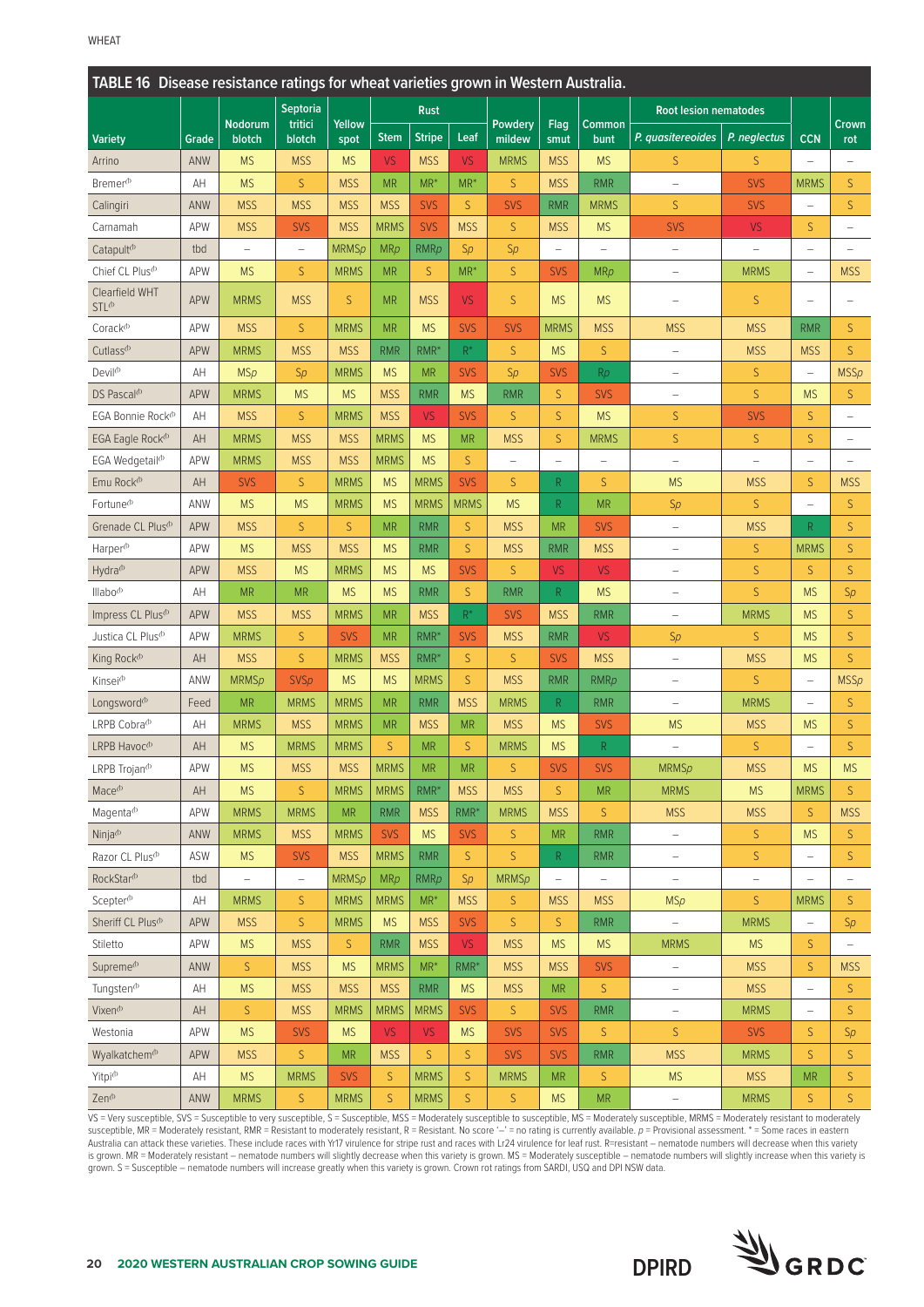| TABLE 17 Number of days to flowering compared with<br>Mace <sup>(b</sup> on selected NVT trials in 2016, 2017 and 2018. |                 |                |                |                |                |
|-------------------------------------------------------------------------------------------------------------------------|-----------------|----------------|----------------|----------------|----------------|
| <b>Variety</b>                                                                                                          | <b>Maturity</b> | 2016           | 2017           | 2018           | Average        |
| Emu Rock <sup>(b</sup>                                                                                                  | Short           | $-7$           | $-7$           | $-9$           | -8             |
| Vixen <sup>®</sup>                                                                                                      | Short           | i,             | i.             | $-7$           | $-7$           |
| Supreme <sup>®</sup>                                                                                                    | Short-mid       | $-1$           | $\Omega$       | $-3$           | $-1$           |
| Razor CL Plus <sup>(b</sup>                                                                                             | Short-mid       |                |                | $-1$           | $-1$           |
| Grenade CL Plus <sup>®</sup>                                                                                            | Short-mid       | 1              | $\overline{2}$ | $-1$           | 0              |
| Hydra <sup>(b</sup>                                                                                                     | Short-mid       | 0              | $-1$           | $-1$           | $-1$           |
| Corack <sup>(b</sup>                                                                                                    | Short-mid       | $-3$           | $-2$           | $-1$           | $-2$           |
| Impress CL Plus <sup>(b)</sup>                                                                                          | Short-mid       | $-1$           | 1              | $-1$           | 0              |
| Devil <sup>(b</sup>                                                                                                     | Short-mid       | ÷              | ÷              | $-1$           | $-1$           |
| LRPB Havoc <sup>®</sup>                                                                                                 | Short-mid       | -1             | 1              | $\Omega$       | 0              |
| LRPB Cobra <sup>db</sup>                                                                                                | Short-mid       | $-1$           | $\Omega$       | $\overline{0}$ | $\overline{0}$ |
| Mace <sup>(b)</sup>                                                                                                     | Short-mid       | $\Omega$       | 0              | 0              | 0              |
| Wyalkatchem <sup>®</sup>                                                                                                | Short-mid       | $\overline{2}$ | $\overline{2}$ | $\Omega$       | $\mathbf{1}$   |
| Scepter <sup>(b</sup>                                                                                                   | Short-mid       | 3              | 2              | 1              | $\overline{2}$ |
| Chief CL Plus <sup>(b)</sup>                                                                                            | Mid             | $\overline{0}$ | 4              | 3              | $\overline{2}$ |
| Sheriff CL Plus <sup>(b</sup>                                                                                           | Mid             | 5              | 3              | $\overline{a}$ | 4              |
| Ninja <sup>®</sup>                                                                                                      | Mid             | 6              | $\mathbf{1}$   | $\overline{4}$ | 4              |
| Bremer <sup>®</sup>                                                                                                     | Mid             | 4              | 6              | 5              | 5              |
| RockStar <sup>®</sup>                                                                                                   | Mid-long        |                |                | 5              | 5              |
| Calingiri                                                                                                               | Mid-long        | 7              | 6              | 5              | 6              |
| LRPB Trojan <sup>®</sup>                                                                                                | Mid-long        | $\overline{7}$ | 5              | 5              | 6              |
| $7en^{(b)}$                                                                                                             | Mid-long        | 7              | 5              | 5              | 6              |
| Kinsei <sup>®</sup>                                                                                                     | Mid-long        | $\overline{a}$ | 5              | $\overline{7}$ | 6              |
| Harper <sup>®</sup>                                                                                                     | Mid-long        | 9              | 6              | 5              | 6              |
| Magenta <sup>(b)</sup>                                                                                                  | Mid-long        | 9              | 5              | $\overline{7}$ | $\overline{7}$ |
| Tungsten <sup>(b</sup>                                                                                                  | Mid-long        | 9              | 7              | 8              | 8              |
| DS Pascal <sup>db</sup>                                                                                                 | Mid-long        | 12             | 8              | $\overline{7}$ | 9              |
| Catapult <sup>(b</sup>                                                                                                  | Mid-long        |                |                | 8              | 8              |
| Yitpi <sup>(b</sup>                                                                                                     | Mid-long        | 11             | $\overline{7}$ | 9              | 9              |
| Cutlass <sup>®</sup>                                                                                                    | Mid-long        | 14             | 9              | 10             | 11             |

|                                          |                 |                |                | <b>Sowing time</b> |                          |                 |
|------------------------------------------|-----------------|----------------|----------------|--------------------|--------------------------|-----------------|
| <b>Variety</b>                           | <b>Maturity</b> | 10 Apr         | 24 Apr         | 8 May              | 22 May                   | 20 June         |
| Emu Rock <sup>(b</sup>                   | Short           | $-12$          | $-13$          | $-12$              | $-7$                     | $-3$            |
| Vixen <sup>®</sup>                       | Short           | $-15$          | $-11$          | $-10$              | $-6$                     | $-2$            |
| Devil <sup>®</sup>                       | Short-mid       | $-8$           | $-5$           | $-3$               | $-1$                     | $-1$            |
| $LRBP$ Havoc <sup><math>(b)</math></sup> | Short-mid       | $-4$           | $-7$           | $-3$               | $-1$                     | $-2$            |
| Mace <sup>(b)</sup>                      | Short-mid       | $\Omega$       | $\overline{0}$ | $\Omega$           | $\overline{0}$           | $\overline{0}$  |
| Scepter <sup>(b</sup>                    | Short-mid       | 3              | 1              | 3                  | $\overline{\phantom{a}}$ | 1               |
| Chief CL Plus <sup>(b)</sup>             | Mid             | $\overline{7}$ | 3              | $\overline{4}$     | $\overline{4}$           | 3               |
| Ninja <sup>®</sup>                       | Mid             | 11             | 6              | 6                  | $\overline{4}$           | 3               |
| Zen <sup>®</sup>                         | Mid-long        | 10             | $\overline{7}$ | $\overline{7}$     | $\overline{4}$           | $\overline{4}$  |
| Magenta <sup>(b</sup>                    | Mid-long        | 10             | 6              | $\overline{7}$     | 6                        | 7               |
| LRPB Trojan <sup>(b</sup>                | Mid-long        | 15             | 10             | 5                  | $\overline{4}$           | 3               |
| Kinsej <sup>®</sup>                      | Mid-long        | 16             | 11             | 10 <sup>10</sup>   | 6                        | 5               |
| DS Pascal <sup>®</sup>                   | Mid-long        | 21             | 17             | 11                 | 8                        | $\overline{7}$  |
| Yitpi <sup>(b</sup>                      | Mid-long        | 21             | 17             | 11                 | 7                        | 6               |
| $Cutlass^{b}$                            | Mid-long        | 26             | 20             | 13                 | 10                       | $6\overline{6}$ |
| Longsword <sup>®</sup>                   | Fast winter     | 57             | 36             | 21                 | 15                       | 8               |
| Forrest <sup>(b)</sup>                   | Long            | 59             | 37             | 26                 | 19                       | 10              |
| LRPB Kittyhawk <sup>®</sup>              | Mid winter      | 65             | 39             | 28                 | 20                       | 13              |
| EGA Wedgetail <sup>®</sup>               | Mid winter      | 65             | 43             | 28                 | 21                       | 15              |

## **VARIETY TRAITS**

## **Maturity**

The majority of wheat varieties grown in WA have a very low response to vernalisation (an accumulation of cold temperatures) and photoperiod (a response to daylength), making them suitable for mid-May sowings. Varieties with a higher response to vernalisation (such as Magenta<sup>®</sup>) or photoperiod (such as Yitpi $\Phi$ ) can be sown from late April as their maturity is delayed. Varieties are broadly classified into maturity categories of short, short-mid, mid and mid-long in WA based on their duration to flowering. There are longer-maturing spring wheats and winter wheats, but these are not commonly grown in WA.

Mace $\Phi$  is classified as short-mid maturity and Table 17 shows how other varieties compare over selected NVT locations between 2016 and 2018 sown mid to

late May. In many cases, sowing spring wheats into April results in an advanced rate of development (due to warmer temperatures and longer daylengths) and a reduced duration to flowering. For this reason, winter wheats are seen as having more appropriate development times for April sowing in WA, primarily due to their vernalisation requirement. Table 18 is a summary of DPIRD's experiments in 2018 with sowing times ranging from early April to mid June, showing the large spread in the number of days to flowering after Mace $\Phi$  that mid-long to mid-winter wheats can provide, particularly when sown in April and early May.

Flowering dates change with sowing date, location and from season to season due to differences in temperatures experienced. It is important to consider data from various experiments over several seasons as the genetic control of flowering is complex.

**INTRO**

**WHEAT**

**BARLEY**

**CANOLA**

**OAT**

**PULSE GUIDE**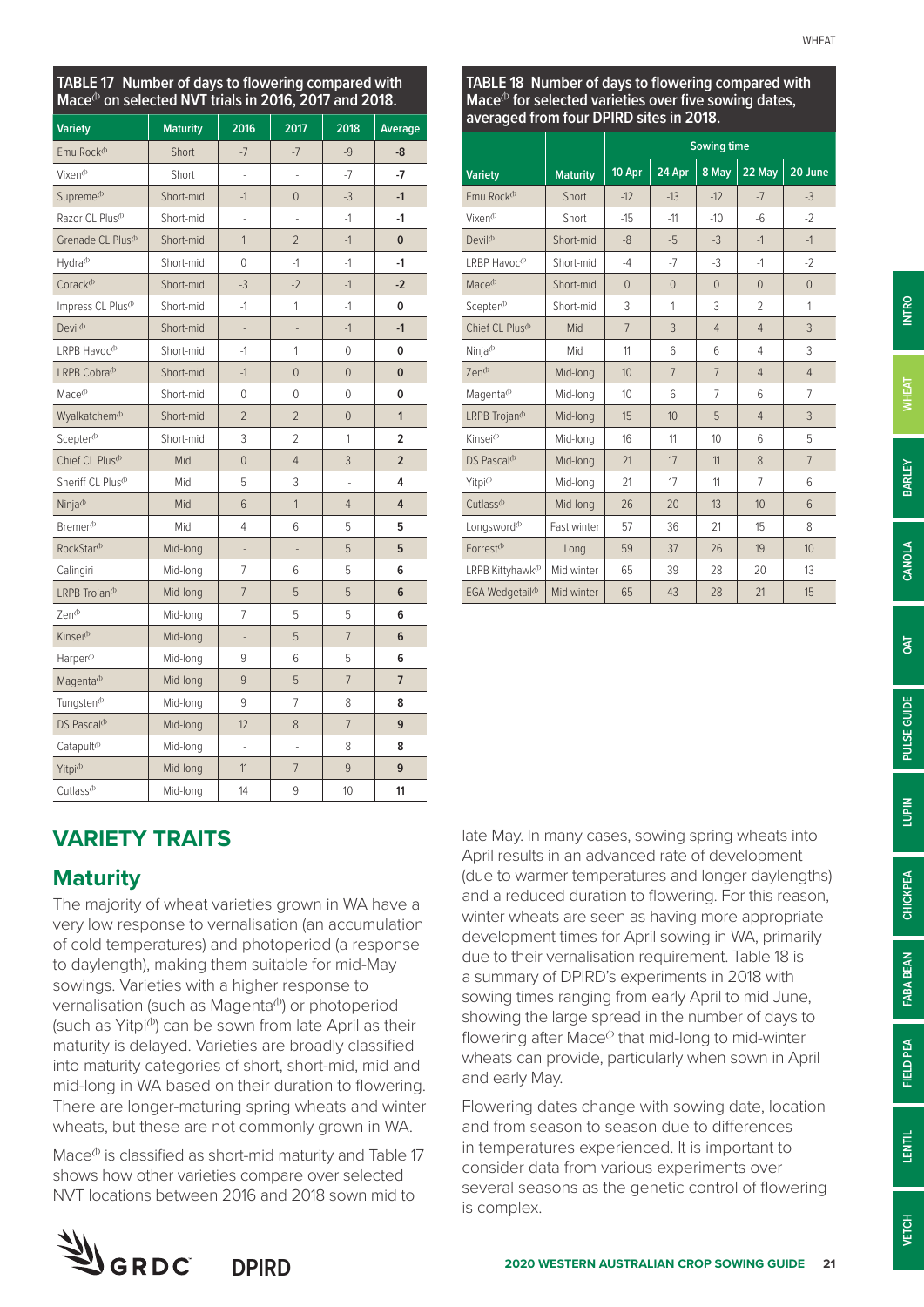## **Coleoptile length and seeding depth**

The longer the coleoptile, the better the chance of establishment if seeding depth increases. The ability to establish wheat crops from seed placed deeper in the soil could be useful in situations where the soil surface is dry but the subsoil is moist. Varieties will have inherently different coleoptile lengths and this is also affected by seed size with larger seeds increasing the coleoptile length. An index value for coleoptile length (Table 19) replaces reporting of a variety's coleoptile length as short, medium or long.

- The majority of current wheat varieties have a coleoptile index of 6–7cm. Sowing the seed into moist soil at 2–4cm is preferred.
- Varieties with longer coleoptile indexes include Cutlass<sup> $\Phi$ </sup> (7.3), Harper $\Phi$  (8.1), Magenta $\Phi$  (7.5), Scout $^{\circ}$  (7.3) and Yitpi $^{\circ}$  (7.8).
- If dry seeding, increase the seed rate as there is the risk of staggered emergence with a false break.
- The impact of deep sowing on grain yield depends on growing season conditions and whether low crop density can be compensated through increases in other yield components such as tiller number, grains per ear and grain weight.
- Not all seeding systems are equal for deepsowing; ensure depth is monitored as conditions change.
- Sowing deeper than 5cm where the advantage of earlier emergence is not possible will generally reduce yield.

## **GRAIN QUALITY**

While hectolitre weights and small grain screenings for individual varieties can vary from site to site and year to year, they are generally well below industry limits in WA and are therefore not presented in the guide. Details can be found at [www.nvtonline.com.au](http://www.nvtonline.com.au).

## **Falling number index**

The falling number index (FNI) is a system of ratings that reflects the risk of a wheat variety exhibiting a low falling number at harvest (Table 19). The risk of a variety exhibiting a low falling number is associated with complex variety and environment interactions. Pre-harvest sprouting, a common cause of low falling number whereby mature grain begins to germinate in the paddock in response to rainfall, is an example of this. A wheat crop's risk of sprouting is affected by the

#### **TABLE 19 Black point ratings, falling number index and coleoptile index for wheat in 2020.**

| <b>Variety</b>                  | <b>Black point</b> | <b>Falling number</b><br>index | <b>Coleoptile index</b><br>(cm) |
|---------------------------------|--------------------|--------------------------------|---------------------------------|
| Arrino                          | <b>MS</b>          | $\overline{c}$                 | 6.8                             |
| Bremer <sup>(b</sup>            | <b>MRMS</b>        | 5                              | 6.8                             |
| Calingiri                       | <b>MS</b>          | $\overline{4}$                 | 6.4                             |
| Carnamah                        | <b>MS</b>          | $\overline{2}$                 | 7.4                             |
| Chief CL Plus <sup>(b</sup>     | <b>MS</b>          | $\overline{4}$                 | $\overline{a}$                  |
| Clearfield WHT STL <sup>®</sup> | <b>MRMS</b>        | 6                              | 6.8                             |
| Corack <sup>(b</sup>            | S                  | $\overline{4}$                 | 6.8                             |
| Cutlass <sup>®</sup>            | <b>MS</b>          | 4                              | 7.3                             |
| Devil <sup>®</sup>              | <b>MSS</b>         | 3p                             |                                 |
| DS Pascal <sup>(b</sup>         | <b>MS</b>          | 7                              | 6                               |
| EGA Bonnie Rock <sup>®</sup>    | <b>MR</b>          | $\overline{4}$                 | 6.6                             |
| EGA Eagle Rock <sup>(b)</sup>   | <b>MS</b>          | 6                              |                                 |
| Emu Rock <sup>(b</sup>          | <b>MSS</b>         | $\overline{2}$                 | 6.5                             |
| Fortune <sup>®</sup>            | <b>MS</b>          | 2                              | 6.4                             |
| Grenade CL Plus <sup>(b)</sup>  | <b>MSS</b>         | 5                              | 6.6                             |
| Harper <sup>(b</sup>            | <b>MRMS</b>        | 5                              | 8.1                             |
| Hydra <sup>(b</sup>             | <b>MS</b>          | 3                              | 6.9                             |
| Illabo <sup>(b</sup>            | <b>MRMS</b>        |                                |                                 |
| Impress CL Plus <sup>(b)</sup>  | S                  | $\overline{2}$                 | 6.8                             |
| Justica CL Plus <sup>(b</sup>   | <b>MSS</b>         | 5                              | 6.7                             |
| King Rock <sup>®</sup>          | <b>MRMS</b>        | $\overline{4}$                 | 6.3                             |
| Kinsei <sup>®</sup>             | <b>MSS</b>         | 4                              | i,                              |
| LRPB Cobra <sup>(b</sup>        | <b>MSS</b>         | $\overline{2}$                 | 6.6                             |
| LRPB Havoc <sup>®</sup>         | <b>MS</b>          | 3                              |                                 |
| LRPB Trojan <sup>®</sup>        | <b>MS</b>          | 5                              |                                 |
| Mace <sup>(b)</sup>             | <b>MRMS</b>        | 5                              | 6.9                             |
| Magenta <sup>®</sup>            | <b>MSS</b>         | 3                              | 7.5                             |
| Ninja <sup>(b</sup>             | <b>MRMS</b>        | 4                              | $\overline{a}$                  |
| Razor CL Plus <sup>(b)</sup>    | <b>MS</b>          | 5                              |                                 |
| Scepter <sup>(b)</sup>          | <b>MS</b>          | 5                              | 6.6                             |
| Sheriff CL Plus <sup>(b)</sup>  | <b>MRMS</b>        |                                |                                 |
| Supreme <sup>®</sup>            | <b>MSS</b>         | 4                              | 5.7                             |
| Tungsten <sup>(b)</sup>         | <b>MRMS</b>        | $\overline{2}$                 | 6.3                             |
| Vixen <sup>®</sup>              | <b>MS</b>          | 3p                             | $\overline{a}$                  |
| Westonia                        | <b>MS</b>          | $\overline{2}$                 | $\overline{7}$                  |
| Wyalkatchem <sup>®</sup>        | <b>MS</b>          | 3                              | 6.4                             |
| Yitpi <sup>(b</sup>             | <b>MS</b>          | 5                              | 7.8                             |
| Zen <sup>(b</sup>               | <b>MRMS</b>        | 3                              | 6.6                             |

Note: Coleoptile lengths (cm) are based on predicted mean length of main season sown wheats at 55 NVT during 2007–2015. Screening of varieties was undertaken as part of the NVT project. Black point ratings are provided through the NVT project and based on the research of Dr Hugh Wallwork at the Field Crop Pathology Unit (SARDI).

variety's resistance to sprouting (including grain dormancy), the grains' maturity, and environmental conditions during growth and grain-filling stages, which all influence the overall impact of any rainfall that does occur.

Since 2013, DPIRD has conducted experiments\* to understand the susceptibility of wheat varieties to low falling number, both in response to growing conditions and rainfall in the pre and postmaturation period.

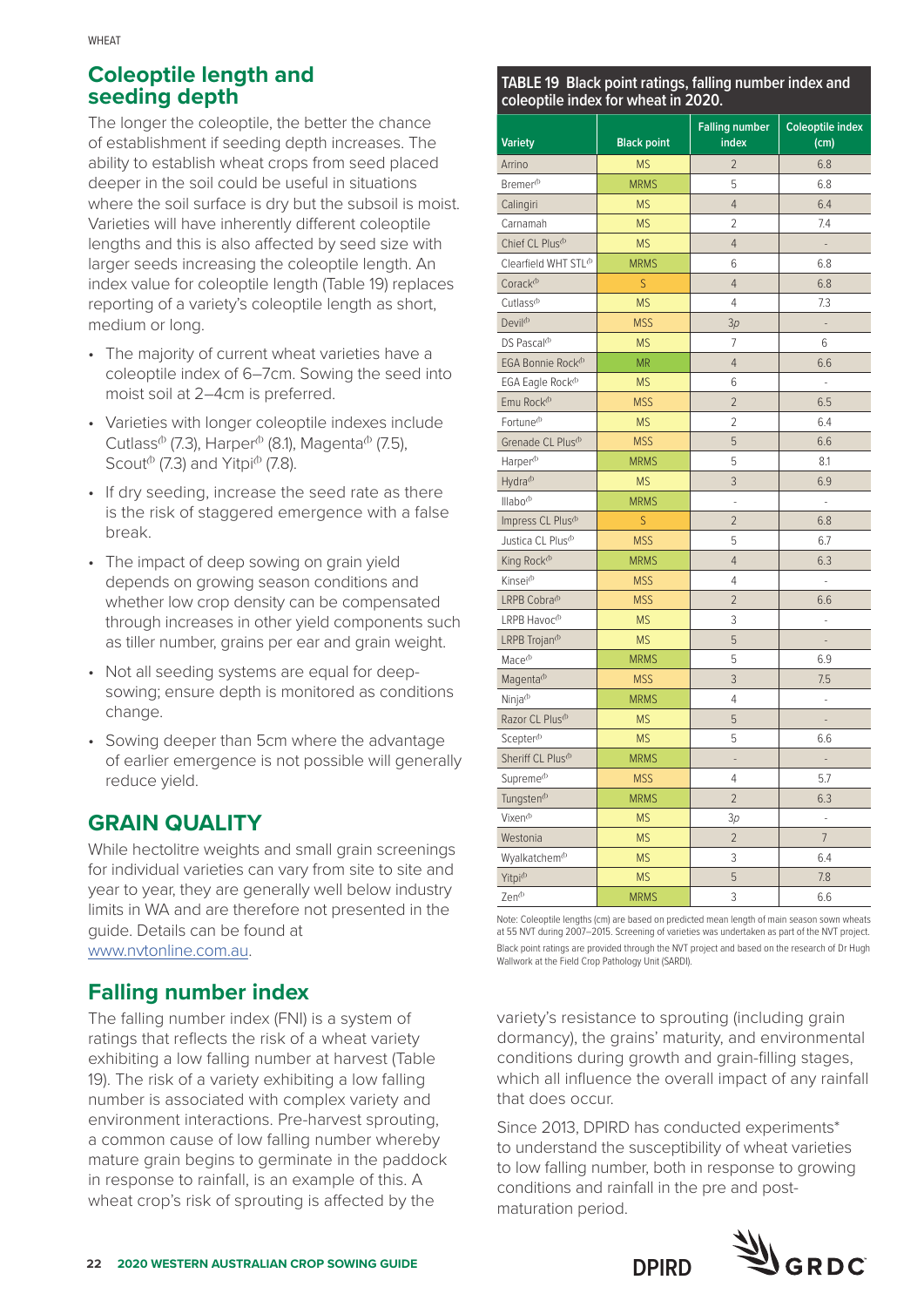**INTRO**

**BARLEY**

**CANOLA**

**OAT**

**PULSE GUIDE**

PULSE GUIDE

**LUPIN**

**CHICKPEA**

CHICKPEA

**FABA BEAN**

FABA BEAN

**FIELD PEA**

FIELD PEA

**LENTIL**

The falling number index\* is designed to inform growers of the relative differences between wheat varieties in their risk of exhibiting a low falling number at harvest. A higher FNI reflects a lower risk of downgrading.

The pre-harvest sprouting (PHS) tolerance of Mace $\Phi$ has enabled its widespread adoption across WA, even into areas of high PHS risk; this is reflected in its FNI of 5. A variety with a FNI of less than 4 is not recommended for sowing into high-risk areas (such as the south coast), while the recently released DS Pascal $\Phi$  has leading pre-harvest sprouting tolerance as reflected in its FNI of 7.

\* Outcome of the co-investment by DPIRD and GRDC in the Tactical Wheat Agronomy Project (DAW00249)

## **VARIETY SNAPSHOTS**

Variety snapshots are presented for 22 varieties. Varieties are presented in order of classification.

Each snapshot includes a general comment describing essential characteristics of the variety and highlighting key strengths and weaknesses. Grain yields relative to Mace<sup>®</sup> for each year between 2014 and 2018 for each Agzone are presented. The data was extracted from [www.nvtonline.com.au](http://www.nvtonline.com.au) and disease ratings are sourced from Table 16.

Flowering information is sourced from DPIRD experiments in 2018 and NVT trials where data was not available from the DPIRD experiments and presented relative to Mace<sup>®</sup>.

Crown rot yield loss information was provided by Daniel Huberli, Miriam Connor and Kris Gajda from DPIRD with GRDC investment. Ratings were collected and provided as weighted yield loss to Fusarium crown rot in inoculated trials at Merredin and Wongan Hills between 2014–2016.

Variety information including pedigree, seed licensee, seed trading restrictions and end point royalty (EPR) payable are sourced from breeding companies and Variety Central [\(www.varietycentral.com.au\)](http://www.varietycentral.com.au).

If you are seeking information for any varieties not included in the snapshots please consult [www.varietycentral.com.au,](http://www.varietycentral.com.au) [www.nvtonline.com.au](http://www.nvtonline.com.au) and breeding companies for the information.

## **ACKNOWLEDGEMENTS**

The information contained in this guide is based on the work conducted by many research scientists, technical officers, plant breeders and service providers. The authors would like to thank the following groups and staff:

- DPIRD wheat agronomy: Rod Bowey, Helen Cooper, Bruce Haig and Melanie Kupsch.
- DPIRD biometrics: Andrew van Burgel.
- DPIRD plant pathology: Donna Foster, Ryan Varischetti, Hossein Golzar, Dorthe Jorgensen and Jason Bradley.
- DPIRD Fungal Soilborne Diseases and Nematology: Sarah Collins, Carla Wilkinson and Daniel Huberli.
- DPIRD research support: Carnarvon, Manjimup, Shenton Park (UWA), Geraldton, Merredin, Katanning and Esperance.
- Breeding companies: Australian Grain Technologies, InterGrain and LongReach.
- GRDC: NVT (grain yield data) and its service providers.
- Hugh Wallwork (SARDI) for the black point data as part of an NVT project.
- Peter Matthews (DPI NSW) for the coleoptile data as part of an NVT project.

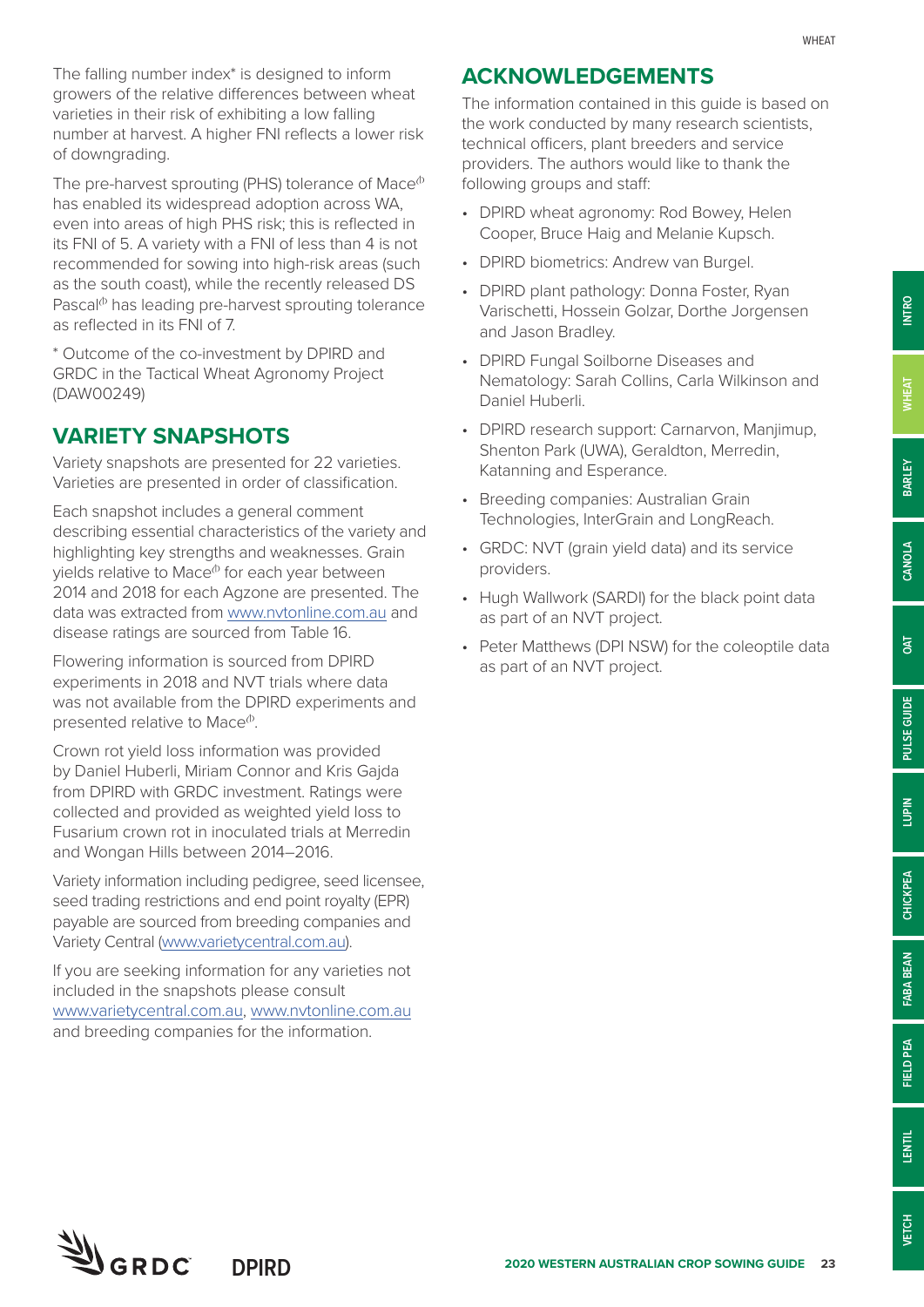## **CHIEF CL PLUS**<sup>(b)</sup>

**APW(N)**

#### **Comments**

Chief CL Plus<sup>(b</sup> is an APW imidazolinone tolerant variety that was released in 2016. This variety was the highest-yielding APW imidazolinone tolerant variety in its four years of NVT data with yields that were competitive with Mace $^{\text{cb}}$ . Chief CL Plus<sup>®</sup> is resistant to both pathotypes of leaf rust, but susceptible to the Lr24 virulent pathotype that is not present in WA (\*). Registered for label rate applications of Intervix® herbicide. Note: There are no grower-to-grower sales permitted for any CL Plus varieties.

| Yield (% of Mace <sup>(b</sup> ) | 2014   | 2015   | 2016                                  | 2017                            | 2018   |  |  |
|----------------------------------|--------|--------|---------------------------------------|---------------------------------|--------|--|--|
| Agzone 1                         | 99     |        | 100                                   | 106                             | 98     |  |  |
| Agzone 2                         | 99     | ÷      | 96                                    | 98                              | 99     |  |  |
| Agzone 3                         | 101    |        | 96                                    | 99                              | 101    |  |  |
| Agzone 4                         | 92     |        | 96                                    | 99                              | 97     |  |  |
| Agzone 5                         | 99     | -      | 95                                    | 98                              | 98     |  |  |
| Agzone 6                         | 105    |        | 96                                    | 99                              | 101    |  |  |
| <b>Disease resistance</b>        |        |        | <b>Adult rating</b>                   |                                 |        |  |  |
| Nodorum blotch                   |        |        | <b>MS</b>                             |                                 |        |  |  |
| S. tritici blotch                |        |        | S                                     |                                 |        |  |  |
| Yellow spot                      |        |        | <b>MRMS</b>                           |                                 |        |  |  |
| Stem rust                        |        |        | <b>MR</b>                             |                                 |        |  |  |
| Stripe rust                      |        |        | S                                     |                                 |        |  |  |
| Leaf rust                        |        |        | $MR^*$                                |                                 |        |  |  |
| Powdery mildew                   |        |        | S                                     |                                 |        |  |  |
| Flag smut                        |        |        | SVS                                   |                                 |        |  |  |
| Common bunt                      |        |        | <b>MRp</b>                            |                                 |        |  |  |
| RLN (P. quasitereoides)          |        |        |                                       |                                 |        |  |  |
| RLN (P. neglectus)               |        |        | <b>MRMS</b>                           |                                 |        |  |  |
| <b>CCN</b>                       |        |        |                                       |                                 |        |  |  |
|                                  |        |        |                                       |                                 |        |  |  |
| Crown rot                        |        |        | <b>MSS</b>                            |                                 |        |  |  |
| <b>Flowering</b>                 |        |        | Days after/before Mace <sup>(b)</sup> |                                 |        |  |  |
| 2017 & 2018 DPIRD trials         | 11 Apr | 25 Apr | 8 May                                 | 24 May                          | 20 Jun |  |  |
| Mullewa                          | $+15$  | $+7$   | $+8$                                  | $+7$                            | $+5$   |  |  |
| Merredin                         | $+8$   | $+0$   | $+0$                                  | $+1$                            | $+2$   |  |  |
| Katanning                        | $+4$   | $+2$   | $+2$                                  | $+2$                            | $+3$   |  |  |
| Gibson                           | +3     | +7     | +8                                    | $+4$                            | $+5$   |  |  |
| <b>Agronomic traits</b>          |        |        |                                       |                                 |        |  |  |
| Coleoptile length (cm)           |        |        |                                       |                                 |        |  |  |
| Crown rot yield loss             |        |        |                                       |                                 |        |  |  |
| <b>Black point</b>               |        |        | <b>MS</b>                             |                                 |        |  |  |
| Falling number index             |        |        | 4                                     |                                 |        |  |  |
| Maturity                         |        |        | Mid                                   |                                 |        |  |  |
| <b>Variety information</b>       |        |        |                                       |                                 |        |  |  |
| Pedigree                         |        |        | Wyalkatchem derivative                |                                 |        |  |  |
| Breeder/seed licensee            |        |        | <b>InterGrain</b>                     |                                 |        |  |  |
| Access to seed                   |        |        | seed retailers                        | InterGrain Seed Club members or |        |  |  |

 $p$  = provisional assessment. (N) denotes the supplementary classification of APWN

\* = Some races in eastern Australia can attack these varieties.

#### **CORACK**<sup> $\Phi$ </sup>

**APW**

#### **Comments**

Corack<sup>+</sup> is an APW variety with a Wyalkatchem<sup>+</sup> background that is suitable for sowings from mid-May. Corack<sup> $\phi$ </sup> is useful for planting where resistance to  $CCN$ , stem rust and yellow spot is required.  $Corack^b$  is less suitable to higher rainfall zones because of its susceptibility to black point and powdery mildew. This variety is susceptible to very susceptible to the latest pathotype of leaf rust. Similar yields to Mace $^{\text{b}}$ , but has been surpassed for yield by other varieties such as Scepter<sup>(b</sup>.

| Yield (% of Mace <sup>(b)</sup>         | 2014 | 2015                                        | 2016                          | 2017 | 2018 |
|-----------------------------------------|------|---------------------------------------------|-------------------------------|------|------|
| Agzone 1                                | 101  | 97                                          | 100                           | 98   | 102  |
| Agzone 2                                | 99   | 99                                          | 99                            | 102  | 101  |
| Agzone 3                                | 99   | 101                                         | 99                            | 99   | 102  |
| Agzone 4                                | 102  | 98                                          | 100                           | 101  | 102  |
| Agzone 5                                | 100  | 102                                         | 99                            | 100  | 102  |
| Agzone 6                                | 100  | 100                                         | 99                            | 100  | 98   |
| <b>Disease resistance</b>               |      |                                             | <b>Adult rating</b>           |      |      |
| Nodorum blotch                          |      |                                             | <b>MSS</b>                    |      |      |
| S. tritici blotch                       |      |                                             | S                             |      |      |
| Yellow spot                             |      |                                             | <b>MRMS</b>                   |      |      |
| Stem rust                               |      |                                             | ΜR                            |      |      |
| Stripe rust                             |      |                                             | <b>MS</b>                     |      |      |
| Leaf rust                               |      |                                             | SVS                           |      |      |
| Powdery mildew                          |      |                                             | SVS                           |      |      |
| Flag smut                               |      |                                             | <b>MRMS</b>                   |      |      |
| Common bunt                             |      |                                             | <b>MSS</b>                    |      |      |
| RLN (P. quasitereoides)                 |      |                                             | <b>MSS</b>                    |      |      |
| RLN (P. neglectus)                      |      |                                             | <b>MSS</b>                    |      |      |
| <b>CCN</b>                              |      |                                             | <b>RMR</b>                    |      |      |
| Crown rot                               |      |                                             | S                             |      |      |
| <b>Flowering</b><br>selected NVT trials |      |                                             | <b>Days after/before Mace</b> |      |      |
| 2016 (av sowing date 8 May)             |      |                                             | -3                            |      |      |
| 2017 (av sowing date 24 May)            |      |                                             | $-2$                          |      |      |
| 2018 (av sowing date 28 May)            |      |                                             | $-1$                          |      |      |
| Average                                 |      |                                             | $-2$                          |      |      |
| <b>Agronomic traits</b>                 |      |                                             |                               |      |      |
| Coleoptile length (cm)                  |      |                                             | 6.8                           |      |      |
| Crown rot yield loss                    |      |                                             | Moderate (10-20%)             |      |      |
| <b>Black point</b>                      |      |                                             | S                             |      |      |
| Falling number index                    |      |                                             | 4                             |      |      |
| Maturity                                |      |                                             | Short-mid                     |      |      |
| <b>Variety information</b>              |      |                                             |                               |      |      |
| Pedigree                                |      | Wyalkatchem/Silverstar//Wyalkatchem         |                               |      |      |
| Breeder/Seed licensee                   |      |                                             | AGT                           |      |      |
| Access to seed                          |      | AGT affiliates, retailers, or seed s haring |                               |      |      |
| EPR (\$/t, excl GST)                    |      |                                             | \$3.00                        |      |      |

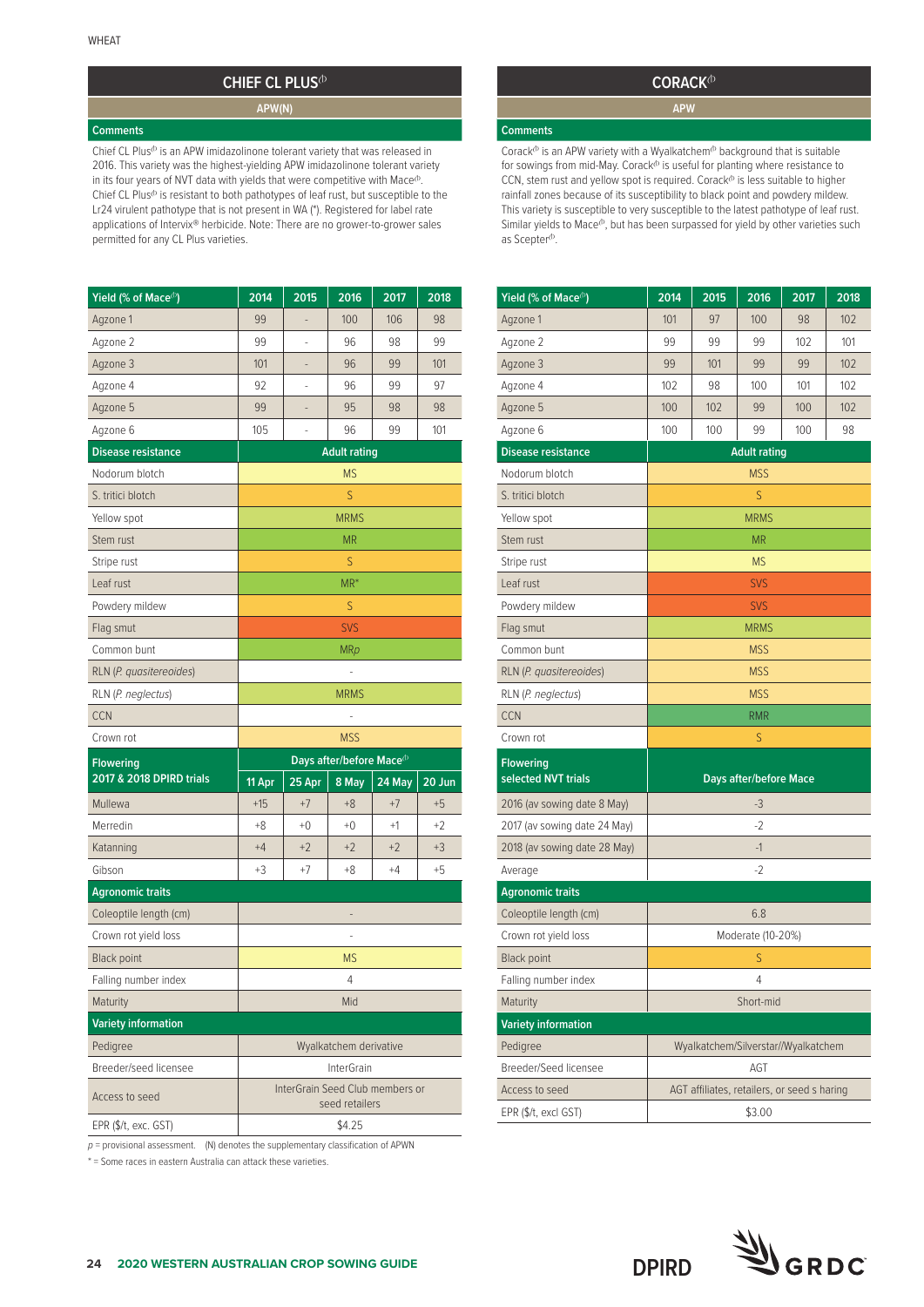#### **CUTLASS**<sup><sup>*b*</sup></sup>

**APW(N)**

**Comments**

Cutlass $\Phi$  is a variety that provides growers with a longer-season APW option. Over the last three years, Cutlass<sup> $\phi$ </sup> has outyielded Yitpi $\Phi$ , another longermaturing variety commonly grown in WA, and has yielded similar to  $\mathsf{Mace}^{b}$  in the NVT. Cutlass<sup>®</sup> has a very useful triple rust resistance rating, MSS to yellow spot and a poor powdery mildew rating (compared with Yitpi<sup>(b)</sup>'s SVS). DPIRD lead research has found that Cutlass<sup>®</sup> has less tolerance to sprouting than Yitpi®.

| Yield (% of Mace <sup>(b)</sup> | 2014                     | 2015                                       | 2016                                 | 2017   | 2018   |
|---------------------------------|--------------------------|--------------------------------------------|--------------------------------------|--------|--------|
| Agzone 1                        |                          | 109                                        | 100                                  | 109    | 90     |
| Agzone 2                        | $\overline{\phantom{m}}$ | 100                                        | 107                                  | 92     | 96     |
| Agzone 3                        |                          | 89                                         | 109                                  | 102    | 92     |
| Agzone 4                        |                          | 104                                        | 96                                   | 97     | 93     |
| Agzone 5                        | -                        | 88                                         | 109                                  | 99     | 93     |
| Agzone 6                        |                          | 98                                         | 109                                  | 104    | 102    |
| <b>Disease resistance</b>       |                          |                                            | <b>Adult rating</b>                  |        |        |
| S. nodorum blotch               |                          |                                            | <b>MRMS</b>                          |        |        |
| S. tritici blotch               |                          |                                            | <b>MSS</b>                           |        |        |
| Yellow spot                     |                          |                                            | <b>MSS</b>                           |        |        |
| Stem rust                       |                          |                                            | RMR*                                 |        |        |
| Stripe rust                     |                          |                                            | $RMR^*$                              |        |        |
| Leaf rust                       |                          |                                            | $R^*$                                |        |        |
| Powdery mildew                  |                          |                                            | S                                    |        |        |
| Flag smut                       |                          |                                            | <b>MS</b>                            |        |        |
| Common bunt                     |                          |                                            | S                                    |        |        |
| RLN (P. quasitereoides)         |                          |                                            |                                      |        |        |
| RLN (P. neglectus)              |                          |                                            | <b>MSS</b>                           |        |        |
| <b>CCN</b>                      |                          |                                            | <b>MSS</b>                           |        |        |
| Crown rot                       |                          |                                            | S                                    |        |        |
| <b>Flowering</b>                |                          |                                            | Days after/before Mace <sup>(b</sup> |        |        |
| 2017 & 2018 DPIRD trials        | 11 Apr                   | 25 Apr                                     | 8 May                                | 24 May | 20 Jun |
| Mullewa                         | $+22$                    | $+16$                                      | $+15$                                | $+11$  | $+8$   |
| Merredin                        | $+19$                    | $+12$                                      | $+5$                                 | $+8$   | $+6$   |
| Katanning                       | $+20$                    | $+14$                                      | $+6$                                 | $+7$   | $+8$   |
| Gibson                          | $+29$                    | $+22$                                      | $+18$                                | $+13$  | $+10$  |
| <b>Agronomic traits</b>         |                          |                                            |                                      |        |        |
| Coleoptile length (cm)          |                          |                                            | 7.3                                  |        |        |
| Crown rot yield loss            |                          |                                            |                                      |        |        |
| <b>Black point</b>              |                          |                                            | <b>MS</b>                            |        |        |
| Falling number index            |                          |                                            | 4                                    |        |        |
| Maturity                        |                          |                                            | Mid-long                             |        |        |
| <b>Variety information</b>      |                          |                                            |                                      |        |        |
| Pedigree                        |                          |                                            | RAC1316/2*Fang                       |        |        |
| Breeder/seed licensee           |                          |                                            | AGT                                  |        |        |
|                                 |                          |                                            |                                      |        |        |
| Access to seed                  |                          | AGT affiliates, retailers, or seed sharing |                                      |        |        |

(N) denotes the supplementary classification of APWN

\* = Some races in eastern Australia can attack these varieties.



### **DS PASCAL**<sup>(b)</sup> **APW**

#### **Comments**

DS Pascal $^{(b)}$  is a mid-long maturing APW wheat variety. The outstanding characteristic of DS Pascal<sup> $\phi$ </sup> is its ability to maintain falling numbers after preharvest rain. It was the best performing variety in DPIRD's falling number index testing from 2014 to 2018. DS Pascal<sup>(b</sup> is resistant to powdery mildew, moderately susceptible to leaf rust and resistant to moderately resistant to stripe rust. It was included in the 2016, 2017 and 2018 NVT in Agzone 3 and 6, but it generally yielded lower than Mace<sup>®</sup> and is susceptible to crown rot. Despite DS Pascal<sup>®</sup>'s generally lower yields, it may have a fit where sprouting and powdery mildew are an issue.

| Yield (% of Mace <sup>(b)</sup> | 2014                     | 2015   | 2016                                  | 2017   | 2018   |
|---------------------------------|--------------------------|--------|---------------------------------------|--------|--------|
| Agzone 1                        | $\overline{\phantom{m}}$ | -      | -                                     | -      | -      |
| Agzone 2                        |                          |        |                                       |        |        |
| Agzone 3                        |                          |        | 93                                    | 84     | 81     |
| Agzone 4                        | ٠                        | ÷      | i,                                    | -      | -      |
| Agzone 5                        |                          |        |                                       |        |        |
| Agzone 6                        |                          |        | 96                                    | 90     | 92     |
| <b>Disease resistance</b>       |                          |        | <b>Adult rating</b>                   |        |        |
| Nodorum blotch                  |                          |        | <b>MRMS</b>                           |        |        |
| S. tritici blotch               |                          |        | <b>MS</b>                             |        |        |
| Yellow spot                     |                          |        | <b>MS</b>                             |        |        |
| Stem rust                       |                          |        | <b>MSS</b>                            |        |        |
| Stripe rust                     |                          |        | <b>RMR</b>                            |        |        |
| Leaf rust                       |                          |        | <b>MS</b>                             |        |        |
| Powdery mildew                  |                          |        | <b>RMR</b>                            |        |        |
| Flag smut                       |                          |        | S                                     |        |        |
| Common bunt                     |                          |        | <b>SVS</b>                            |        |        |
| RLN (P. quasitereoides)         |                          |        |                                       |        |        |
| RLN (P. neglectus)              |                          |        | S                                     |        |        |
| <b>CCN</b>                      |                          |        | <b>MS</b>                             |        |        |
| Crown rot                       |                          |        | S                                     |        |        |
| <b>Flowering</b>                |                          |        | Days after/before Mace <sup>(b)</sup> |        |        |
| 2017 & 2018 DPIRD trials        | 11 Apr                   | 25 Apr | 8 May                                 | 24 May | 20 Jun |
| Mullewa                         | $+21$                    | $+13$  | $+15$                                 | $+11$  | $+5$   |
| Merredin                        | $+19$                    | $+9$   | +3                                    | +6     | $+7$   |
| Katanning                       | $+17$                    | $+12$  | $+7$                                  | $+9$   | $+10$  |
| Gibson                          | $+20$                    | $+18$  | $+15$                                 | $+11$  | $+10$  |
| <b>Agronomic traits</b>         |                          |        |                                       |        |        |
| Coleoptile length (cm)          |                          |        | 6.0                                   |        |        |
| Crown rot yield loss            |                          |        | ÷,                                    |        |        |
| <b>Black point</b>              |                          |        | <b>MS</b>                             |        |        |
| Falling number index            |                          |        | 7                                     |        |        |
| Maturity                        |                          |        | Mid-long                              |        |        |
| <b>Variety information</b>      |                          |        |                                       |        |        |
| Pedigree                        |                          |        | FAWWON105/CFR00-687-55                |        |        |
| Breeder/seed licensee           |                          |        | Seednet/DOW Seeds                     |        |        |
| Access to seed                  |                          |        | Seed retailers                        |        |        |
| EPR (\$/t, exc. GST)            |                          |        | \$4.25                                |        |        |

**LUPIN**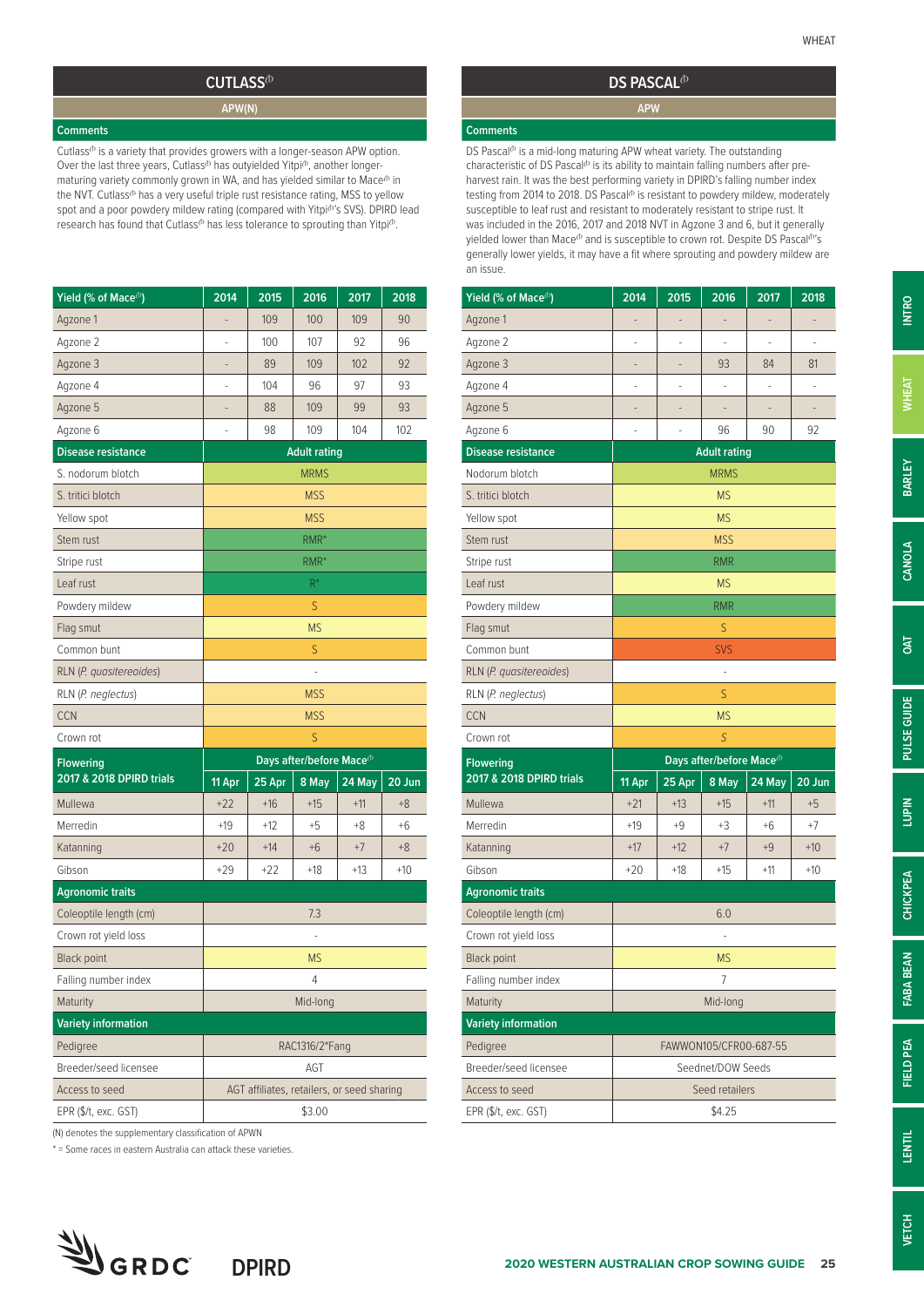## **LRPB TROJAN<sup>(b)</sup>**

**APW(N)**

#### **Comments**

Trojan<sup>®</sup> is an APW variety with a mid-long maturity. Trojan<sup>®</sup> has a falling number rating with pre-harvest rain of 5, which is similar to Mace<sup>®</sup>. Trojan has a useful black point rating and is moderately resistant to both leaf rust strains and to stripe rust, but is susceptible to powdery mildew and moderately susceptible to susceptible to yellow spot.

| Yield (% of Mace <sup>(b)</sup>        | 2014      | 2015                                  | 2016                     | 2017                           | 2018   |  |  |
|----------------------------------------|-----------|---------------------------------------|--------------------------|--------------------------------|--------|--|--|
| Agzone 1                               | 91        | 107                                   | 100                      | 103                            | 91     |  |  |
| Agzone 2                               | 97        | 99                                    | 103                      | 90                             | 92     |  |  |
| Agzone 3                               | 97        | 92                                    | 104                      | 98                             | 92     |  |  |
| Agzone 4                               | 93        | 106                                   | 96                       | 90                             | 91     |  |  |
| Agzone 5                               | 96        | 89                                    | 103                      | 95                             | 89     |  |  |
| Agzone 6                               | 90        | 98                                    | 103                      | 99                             | 102    |  |  |
| <b>Disease resistance</b>              |           |                                       | <b>Adult rating</b>      |                                |        |  |  |
| Nodorum blotch                         |           |                                       | <b>MS</b>                |                                |        |  |  |
| S. tritici blotch                      |           |                                       | <b>MSS</b>               |                                |        |  |  |
| Yellow spot                            |           |                                       | <b>MSS</b>               |                                |        |  |  |
| Stem rust                              |           |                                       | <b>MRMS</b>              |                                |        |  |  |
| Stripe rust                            |           |                                       | <b>MR</b>                |                                |        |  |  |
| Leaf rust                              |           |                                       | <b>MR</b>                |                                |        |  |  |
| Powdery mildew                         |           |                                       | S                        |                                |        |  |  |
| Flag smut                              |           |                                       | <b>SVS</b>               |                                |        |  |  |
| Common bunt                            |           |                                       | S                        |                                |        |  |  |
| RLN (P. quasitereoides)                |           |                                       | <b>MRMSp</b>             |                                |        |  |  |
| RLN (P. neglectus)                     |           |                                       | <b>MSS</b>               |                                |        |  |  |
| CCN                                    |           |                                       | <b>MS</b>                |                                |        |  |  |
|                                        | <b>MS</b> |                                       |                          |                                |        |  |  |
| Crown rot                              |           | Days after/before Mace <sup>(b)</sup> |                          |                                |        |  |  |
| <b>Flowering</b>                       |           |                                       |                          |                                |        |  |  |
| 2017 & 2018 DPIRD trials               | 11 Apr    | 25 Apr                                | 8 May                    | 24 May                         | 20 Jun |  |  |
| Mullewa                                | $+14$     | $+11$                                 | $+12$                    | $+6$                           | $+2$   |  |  |
| Merredin                               | $+9$      | $+4$                                  | $+1$                     | +3                             | $+3$   |  |  |
| Katanning                              | $+17$     | $+9$                                  | $+5$                     | +6                             | $+8$   |  |  |
| Gibson                                 | $+14$     | $+12$                                 | $+11$                    | $+6$                           | $+7$   |  |  |
| <b>Agronomic traits</b>                |           |                                       |                          |                                |        |  |  |
| Coleoptile length (cm)                 |           |                                       |                          |                                |        |  |  |
| Crown rot yield loss                   |           |                                       | Moderate (10-20%)        |                                |        |  |  |
| <b>Black point</b>                     |           |                                       | <b>MS</b>                |                                |        |  |  |
| Falling number index                   |           |                                       | 5                        |                                |        |  |  |
| Maturity                               |           |                                       | Mid-long                 |                                |        |  |  |
| <b>Variety information</b>             |           |                                       |                          |                                |        |  |  |
| Pedigree                               |           |                                       |                          | LPB 00LR000041/Sentinel3R      |        |  |  |
| Breeder/seed licensee                  |           |                                       | LongReach Plant Breeders |                                |        |  |  |
| Access to seed<br>EPR (\$/t, exc. GST) |           |                                       |                          | Free to trade grower to grower |        |  |  |

*p* = provisional assessment.

### **MAGENTA**<sup> $b$ </sup> **APW**

#### **Comments**

Magenta $\Phi$  is an APW variety suitable for early to mid sowing opportunities. This variety has a good disease package so it is suitable for wheat-on-wheat situations and has a longer coleoptile. Magenta<sup>b</sup> has a low falling number index is and is susceptible to black point, so is not suited to the south coast or areas that experience pre-harvest rainfall.

| Yield (% of Mace <sup>(b)</sup> | 2014                                                                                                       | 2015     | 2016              | 2017   | 2018   |
|---------------------------------|------------------------------------------------------------------------------------------------------------|----------|-------------------|--------|--------|
| Agzone 1                        | 90                                                                                                         | 110      | 99                | 107    | 88     |
| Agzone 2                        | 98                                                                                                         | 99       | 103               | 90     | 91     |
| Agzone 3                        | 99                                                                                                         | 89       | 103               | 98     | 89     |
| Agzone 4                        | 93                                                                                                         | 106      | 93                | 93     | 89     |
| Agzone 5                        | 98                                                                                                         | 87       | 104               | 97     | 91     |
| Agzone 6                        | 93                                                                                                         | 96       | 103               | 101    | 102    |
| <b>Disease resistance</b>       |                                                                                                            |          |                   |        |        |
| Nodorum blotch                  |                                                                                                            |          | <b>MRMS</b>       |        |        |
| S. tritici blotch               |                                                                                                            |          | <b>MRMS</b>       |        |        |
| Yellow spot                     |                                                                                                            |          | <b>MR</b>         |        |        |
| Stem rust                       |                                                                                                            |          | <b>RMR</b>        |        |        |
| Stripe rust                     |                                                                                                            |          | <b>MS</b>         |        |        |
| Leaf rust                       |                                                                                                            |          | RMR*              |        |        |
| Powdery mildew                  |                                                                                                            |          | <b>MRMS</b>       |        |        |
| Flag smut                       |                                                                                                            |          | <b>MSS</b>        |        |        |
| Common bunt                     |                                                                                                            |          | S                 |        |        |
| RLN (P. quasitereoides)         |                                                                                                            |          | <b>MSS</b>        |        |        |
| RLN (P. neglectus)              |                                                                                                            |          | <b>MSS</b>        |        |        |
| <b>CCN</b>                      |                                                                                                            |          | S                 |        |        |
| Crown rot                       |                                                                                                            |          | <b>MSS</b>        |        |        |
| <b>Flowering</b>                |                                                                                                            |          |                   |        |        |
| 2017 & 2018 DPIRD trials        | 11 Apr                                                                                                     | $25$ Apr | 8 May             | 24 May | 20 Jun |
| Mullewa                         | $+14$                                                                                                      | $+11$    | $+10$             | $+8$   | $+6$   |
| Merredin                        | $+16$                                                                                                      | $+7$     | $+2$              | $+9$   | +7     |
| Katanning                       |                                                                                                            |          |                   |        |        |
|                                 |                                                                                                            | $+10$    | $+5$              | $+8$   | $+10$  |
| Gibson                          | na                                                                                                         | na       | na                | na     | na     |
| <b>Agronomic traits</b>         |                                                                                                            |          |                   |        |        |
| Coleoptile length (cm)          |                                                                                                            |          | 7.5               |        |        |
| Crown rot yield loss            |                                                                                                            |          |                   |        |        |
| Black point                     |                                                                                                            |          | <b>MSS</b>        |        |        |
| Falling number index            |                                                                                                            |          | 3                 |        |        |
| Maturity                        |                                                                                                            |          | Mid-long          |        |        |
| <b>Variety information</b>      |                                                                                                            |          |                   |        |        |
| Pedigree                        | <b>Adult rating</b><br>Days after/before Mace <sup>(b)</sup><br>$+10$<br>High (>20%)<br>Carnamah/Tammin-18 |          |                   |        |        |
| Breeder/seed licensee           |                                                                                                            |          | <b>InterGrain</b> |        |        |
| Access to seed                  |                                                                                                            |          | Free to trade     |        |        |

\* = Some races in eastern Australia can attack these varieties.

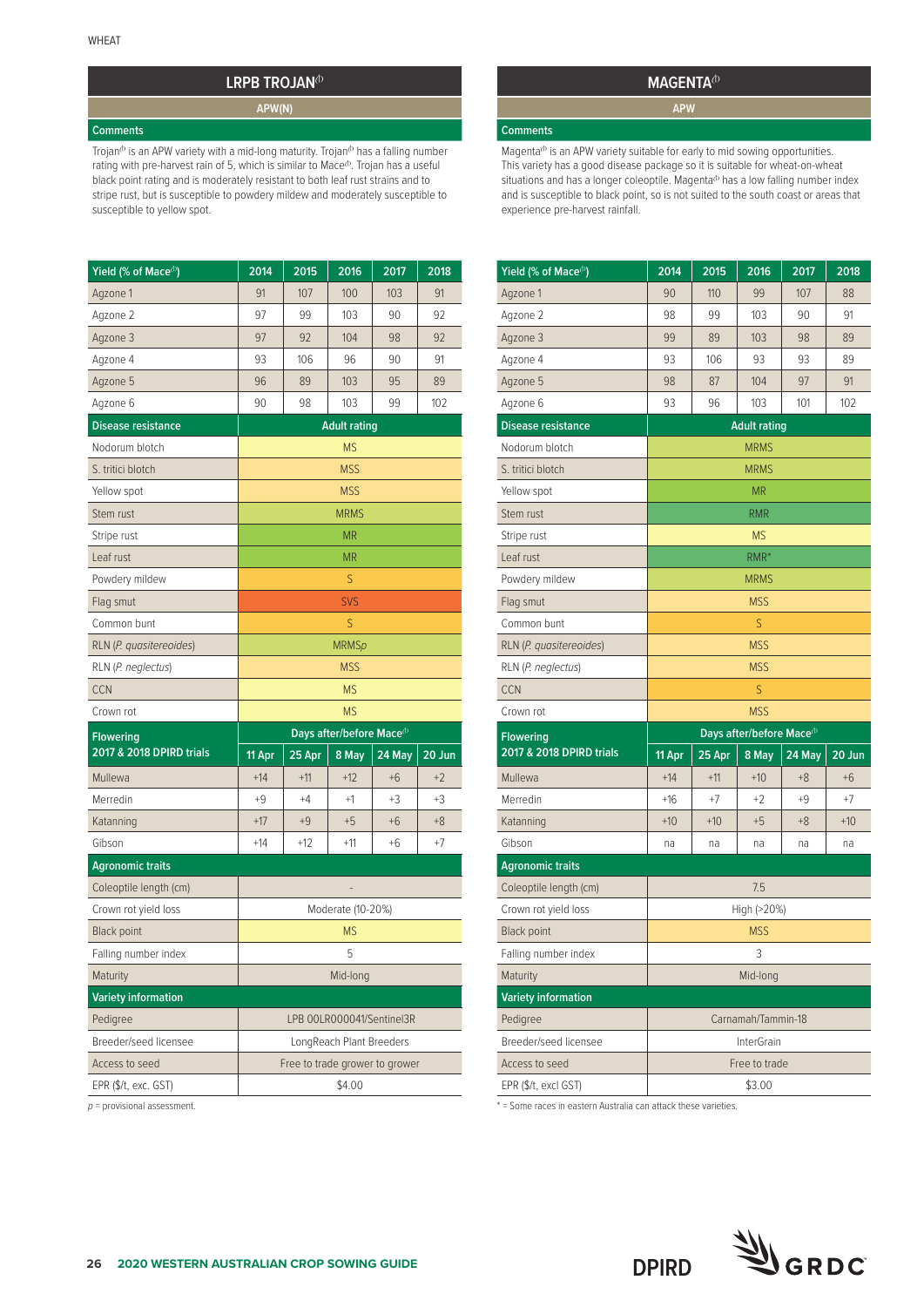## **WYALKATCHEM**<sup>(b)</sup> **APW(N)**

#### **Comments**

Wyalkatchem<sup>®</sup> is an APW variety with a Machete background. This variety has good resistance to yellow spot. Wyalkatchem $\Phi$  has tolerance to acidic soils and low screenings. It is susceptible to very susceptible to powdery mildew, susceptible to stripe and leaf rust and has a low falling number index rating. Now superceded by Scepter<sup>(b</sup>.

| Yield (% of Mace <sup>(b)</sup>         | 2014       | 2015 | 2016                                | 2017 | 2018 |
|-----------------------------------------|------------|------|-------------------------------------|------|------|
| Agzone 1                                | 96         | 102  | 97                                  | 103  | 95   |
| Agzone 2                                | 97         | 97   | 95                                  | 97   | 96   |
| Agzone 3                                | 99         | 96   | 95                                  | 96   | 97   |
| Agzone 4                                | 93         | 98   | 94                                  | 99   | 95   |
| Agzone 5                                | 98         | 94   | 95                                  | 96   | 97   |
| Agzone 6                                | 100        | 95   | 96                                  | 97   | 97   |
| <b>Disease resistance</b>               |            |      | <b>Adult rating</b>                 |      |      |
| Nodorum blotch                          | <b>MSS</b> |      |                                     |      |      |
| S. tritici blotch                       |            |      | S                                   |      |      |
| Yellow spot                             |            |      | <b>MR</b>                           |      |      |
| Stem rust                               |            |      | <b>MS</b>                           |      |      |
| Stripe rust                             |            |      | S                                   |      |      |
| Leaf rust                               |            |      | S                                   |      |      |
| Powdery mildew                          |            |      | <b>SVS</b>                          |      |      |
| Flag smut                               |            |      | <b>SVS</b>                          |      |      |
| Common bunt                             |            |      | RMR                                 |      |      |
| RLN (P. quasitereoides)                 |            |      | <b>MSS</b>                          |      |      |
| RLN (P. neglectus)                      |            |      | <b>MRMS</b>                         |      |      |
| <b>CCN</b>                              |            |      | S                                   |      |      |
| Crown rot                               |            |      | S                                   |      |      |
| <b>Flowering</b><br>selected NVT trials |            |      | Days after/before Mace <sup>®</sup> |      |      |
| 2016 (av sowing date 8 May)             |            |      | $+2$                                |      |      |
| 2017 (av sowing date 24 May)            |            |      | $+2$                                |      |      |
| 2018 (av sowing date 28 May)            |            |      | $+0$                                |      |      |
| Average                                 |            |      | $+1$                                |      |      |
| <b>Agronomic traits</b>                 |            |      |                                     |      |      |
| Coleoptile length (cm)                  |            |      | 6.4                                 |      |      |
| Crown rot yield loss                    |            |      | High (>20%)                         |      |      |
| <b>Black point</b>                      |            |      | <b>MS</b>                           |      |      |
| Falling number index                    |            |      | 3                                   |      |      |
| Maturity                                |            |      | Short-mid                           |      |      |
| <b>Variety information</b>              |            |      |                                     |      |      |
| Pedigree                                |            |      | Machete/W84-129*504                 |      |      |
| Breeder/seed licensee                   |            |      | <b>InterGrain</b>                   |      |      |
| Access to seed                          |            |      | Free to trade                       |      |      |
| EPR (\$/t, exc. GST)                    |            |      | \$1.92                              |      |      |
|                                         |            |      |                                     |      |      |

**DPIRD**

*p* = provisional assessment.

SORDC

#### **CATAPULT**<sup>(b)</sup>

#### **Comments**

Catapult<sup> $b$ </sup> is a mid-long maturing AH variety released by AGT in 2019. Catapult<sup> $b$ </sup> was included in the NVT for the first time in 2018, yielding higher than alternatives such as Cutlass<sup> $\Phi$ </sup>, LRPB Trojan $\Phi$  and Magenta $\Phi$ , but lower than Scepter $\Phi$  in the main season trials. In the 2018 early season NVT trials Catapult<sup>(b</sup> was the highest yielding variety, highlighting its suitability for plantings towards the end of April. Catapult $\Phi$  is susceptible to leaf rust and powdery mildew.

| Yield (% of Mace <sup>(b)</sup>         | 2014 | 2015                                       | 2016                                  | 2017 | 2018 |  |
|-----------------------------------------|------|--------------------------------------------|---------------------------------------|------|------|--|
| Agzone 1                                |      |                                            |                                       |      | 96   |  |
| Agzone 2                                | L,   | L,                                         | i.                                    | ä,   | 100  |  |
| Agzone 3                                |      | $\overline{a}$                             | L,                                    | L,   | 97   |  |
| Agzone 4                                | ä,   | í.                                         | L                                     | J.   | 97   |  |
| Agzone 5                                |      |                                            |                                       |      | 101  |  |
| Agzone 6                                |      |                                            |                                       |      | 103  |  |
| <b>Disease resistance</b>               |      |                                            | <b>Adult rating</b>                   |      |      |  |
| Nodorum blotch                          | Ĭ.   |                                            |                                       |      |      |  |
| S. tritici blotch                       |      |                                            |                                       |      |      |  |
| Yellow spot                             |      |                                            | <b>MRMSp</b>                          |      |      |  |
| Stem rust                               |      |                                            | MRp                                   |      |      |  |
| Stripe rust                             |      |                                            | <b>RMRp</b>                           |      |      |  |
| Leaf rust                               |      |                                            | Sp                                    |      |      |  |
| Powdery mildew                          |      |                                            | Sp                                    |      |      |  |
| Flag smut                               |      |                                            | L,                                    |      |      |  |
| Common bunt                             |      |                                            |                                       |      |      |  |
| RLN (P. quasitereoides)                 |      |                                            | ÷,                                    |      |      |  |
| RLN (P. neglectus)                      |      |                                            |                                       |      |      |  |
| <b>CCN</b>                              |      |                                            |                                       |      |      |  |
| Crown rot                               |      |                                            |                                       |      |      |  |
| <b>Flowering</b><br>selected NVT trials |      |                                            | Days after/before Mace <sup>(b)</sup> |      |      |  |
| 2016 (av sowing date 8 May)             |      |                                            |                                       |      |      |  |
| 2017 (av sowing date 24 May)            |      |                                            |                                       |      |      |  |
| 2018 (av sowing date 28 May)            |      |                                            | $+8$                                  |      |      |  |
|                                         |      |                                            |                                       |      |      |  |
| <b>Agronomic traits</b>                 |      |                                            |                                       |      |      |  |
| Coleoptile length (cm)                  |      |                                            |                                       |      |      |  |
| Crown rot yield loss                    |      |                                            |                                       |      |      |  |
| <b>Black point</b>                      |      |                                            |                                       |      |      |  |
| Falling number index                    |      |                                            |                                       |      |      |  |
| Maturity                                |      |                                            | Mid-long                              |      |      |  |
| <b>Variety information</b>              |      |                                            |                                       |      |      |  |
| Pedigree                                |      |                                            | Mace/Corack                           |      |      |  |
| Breeder/seed licensee                   |      |                                            | AGT                                   |      |      |  |
| Access to seed                          |      | AGT affiliates, retailers, or seed sharing |                                       |      |      |  |

*p* = provisional assessment.



**OAT**

 $EPR$  (\$/t, exc. GST)  $\qquad \qquad$  \$3.25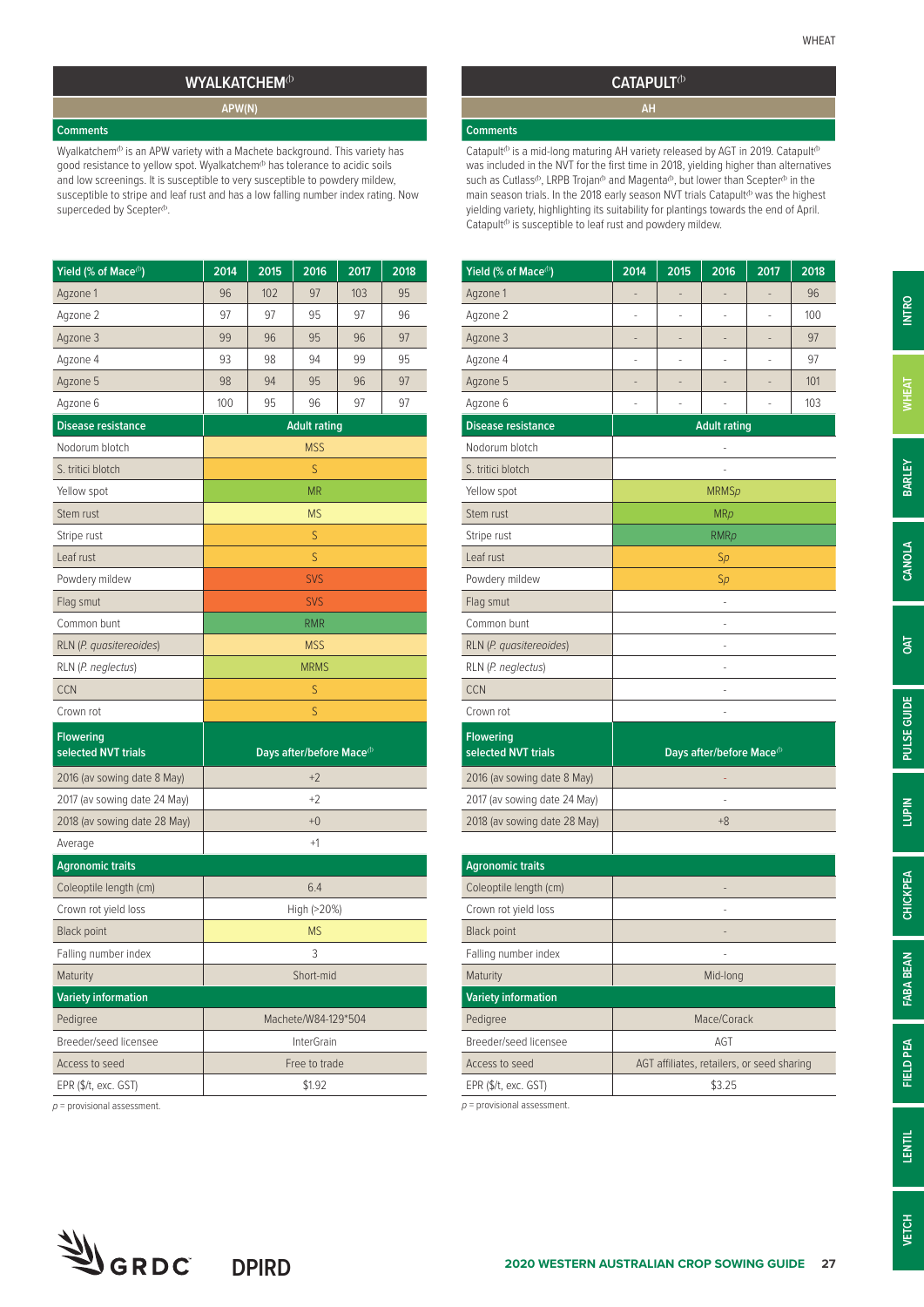## **DEVIL**<sup> $\Phi$ </sup> **AH(N)**

#### **Comments**

Devil<sup> $b$ </sup> is a short-mid maturity AH (N) that was released in 2018. Devil $b$  was first included in the 2017 NVT and with two years of data its yields are very similar to Scepter<sup>®</sup>. Devil<sup>®</sup> is susceptible to very susceptible to the latest leaf rust pathotype compared with Scepter<sup>®</sup> as moderately susceptible to susceptible. For mid May sowings, Devil<sup>(b</sup> is similar to Mace<sup>(b</sup>; however, has been observed to be faster when sown much earlier, especially in warmer conditions. It has a provisional falling number rating of 3 so is not recommended for areas prone to pre-harvest sprouting.

| Yield (% of Mace <sup>(b)</sup> | 2014   | 2015           | 2016                                  | 2017   | 2018   |
|---------------------------------|--------|----------------|---------------------------------------|--------|--------|
| Agzone 1                        | ÷      | $\overline{a}$ | $\overline{a}$                        | 107    | 105    |
| Agzone 2                        |        |                |                                       | 105    | 107    |
| Agzone 3                        | -      | -              |                                       | 112    | 107    |
| Agzone 4                        |        |                |                                       | 105    | 106    |
| Agzone 5                        |        | $\overline{a}$ |                                       | 111    | 107    |
| Agzone 6                        | ÷      |                |                                       | 110    | 110    |
| <b>Disease resistance</b>       |        |                | <b>Adult rating</b>                   |        |        |
| Nodorum blotch                  |        |                | <b>MSp</b>                            |        |        |
| S. tritici blotch               |        |                | Sp                                    |        |        |
| Yellow spot                     |        |                | <b>MRMS</b>                           |        |        |
| Stem rust                       |        |                | <b>MS</b>                             |        |        |
| Stripe rust                     |        |                | <b>MR</b>                             |        |        |
| Leaf rust                       |        |                | <b>SVS</b>                            |        |        |
| Powdery mildew                  |        |                | Sp                                    |        |        |
| Flag smut                       |        |                | <b>SVS</b>                            |        |        |
| Common bunt                     |        |                | Rp                                    |        |        |
| RLN (P. quasitereoides)         |        |                |                                       |        |        |
| RLN (P. neglectus)              |        |                | S                                     |        |        |
| <b>CCN</b>                      |        |                |                                       |        |        |
| Crown rot                       |        |                | <b>MSSp</b>                           |        |        |
| <b>Flowering</b>                |        |                | Days after/before Mace <sup>(b)</sup> |        |        |
| 2018 DPIRD trials               | 10 Apr | 24 Apr         | 08 May                                | 22 May | 21 Jun |
| Mullewa                         | $-16$  | $-3$           | $-6$                                  | $-1$   | $-2$   |
| Merredin                        | -8     | $-9$           | $-3$                                  | $+0$   | $-1$   |
| Katanning                       | $-2$   | $-6$           | $-1$                                  | $-1$   | $+1$   |
| Gibson                          | $-6$   | -4             | $-1$                                  | $-1$   | $+0$   |
| <b>Agronomic traits</b>         |        |                |                                       |        |        |
| Coleoptile length (cm)          |        |                |                                       |        |        |
| Crown rot yield loss            |        |                |                                       |        |        |
| <b>Black point</b>              |        |                | <b>MSS</b>                            |        |        |
| Falling number index            |        |                | Зp                                    |        |        |
| Maturity                        |        |                | Short-mid                             |        |        |
| <b>Variety information</b>      |        |                |                                       |        |        |
| Pedigree                        |        |                | IGW3110/Mace                          |        |        |
| Breeder/seed licensee           |        |                | <b>InterGrain</b>                     |        |        |
| Access to seed                  |        |                | Free to trade                         |        |        |
| EPR (\$/t, exc. GST)            |        |                | \$3.50                                |        |        |

 $p$  = provisional assessment. (N) denotes the supplementary classification of APWN

#### **EMU ROCK**<sup>(b)</sup>

#### **Comments**

Short maturity AH wheat best suited mid to late sowings in low rainfall environments. Useful tolerance to crown rot. Large grain size. Among most susceptible varieties to nodorum blotch. Susceptible to low falling numbers after pre-harvest rain, hence not suited to areas that experience pre-harvest rainfall. Consistently lower yielding than Mace<sup>(b</sup> and many other varieties with similar characteristics. Now likely to be superseded by the recently released short maturing AH(N) Vixen<sup>®</sup>.

| Yield (% of Mace <sup>(b)</sup> | 2014   | 2015   | 2016                                  | 2017   | 2018   |
|---------------------------------|--------|--------|---------------------------------------|--------|--------|
| Agzone 1                        | 95     | 88     | 95                                    | 91     | 96     |
| Agzone 2                        | 94     | 91     | 96                                    | 93     | 92     |
| Agzone 3                        | 92     | 96     | 96                                    | 91     | 93     |
| Agzone 4                        | 104    | 95     | 96                                    | 92     | 95     |
| Agzone 5                        | 95     | 94     | 96                                    | 93     | 93     |
| Agzone 6                        | 87     | 91     | 96                                    | 94     | 93     |
| <b>Disease resistance</b>       |        |        | <b>Adult rating</b>                   |        |        |
| Nodorum blotch                  |        |        | SVS                                   |        |        |
| S. tritici blotch               |        |        | S                                     |        |        |
| Yellow spot                     |        |        | <b>MRMS</b>                           |        |        |
| Stem rust                       |        |        | <b>MS</b>                             |        |        |
| Stripe rust                     |        |        | <b>MRMS</b>                           |        |        |
| Leaf rust                       |        |        | <b>SVS</b>                            |        |        |
| Powdery mildew                  |        |        | S                                     |        |        |
| Flag smut                       |        |        | R                                     |        |        |
| Common bunt                     |        |        | S                                     |        |        |
| RLN (P. quasitereoides)         |        |        | <b>MS</b>                             |        |        |
| RLN (P. neglectus)              |        |        | <b>MSS</b>                            |        |        |
| CCN                             |        |        | S                                     |        |        |
| Crown rot                       |        |        | <b>MSS</b>                            |        |        |
| <b>Flowering</b>                |        |        | Days after/before Mace <sup>(b)</sup> |        |        |
| 2017 & 2018 DPIRD trials        | 11 Apr | 25 Apr | 8 May                                 | 24 May | 20 Jun |
| Mullewa                         | $-23$  | $-17$  | $-11$                                 | $-11$  | -7     |
| Merredin                        | -19    | $-17$  | -10                                   | -3     | -2     |
| Katanning                       | na     | $-13$  | -8                                    | -3     | $-1$   |
| Gibson                          | na     | $-16$  | -9                                    | -8     | -3     |
| <b>Agronomic traits</b>         |        |        |                                       |        |        |
| Coleoptile length (cm)          |        |        | 6.5                                   |        |        |
| Crown rot yield loss            |        |        | Low (<10%)                            |        |        |
| Black point                     |        |        | <b>MSS</b>                            |        |        |
| Falling number index            |        |        |                                       |        |        |
|                                 |        |        | 2                                     |        |        |
| Maturity                        |        |        | Short                                 |        |        |
| <b>Variety information</b>      |        |        |                                       |        |        |
| Pedigree                        |        |        | 96W657-37/Kukri                       |        |        |
| Breeder/seed licensee           |        |        | <b>InterGrain</b>                     |        |        |
| Access to seed                  |        |        | Free to trade                         |        |        |

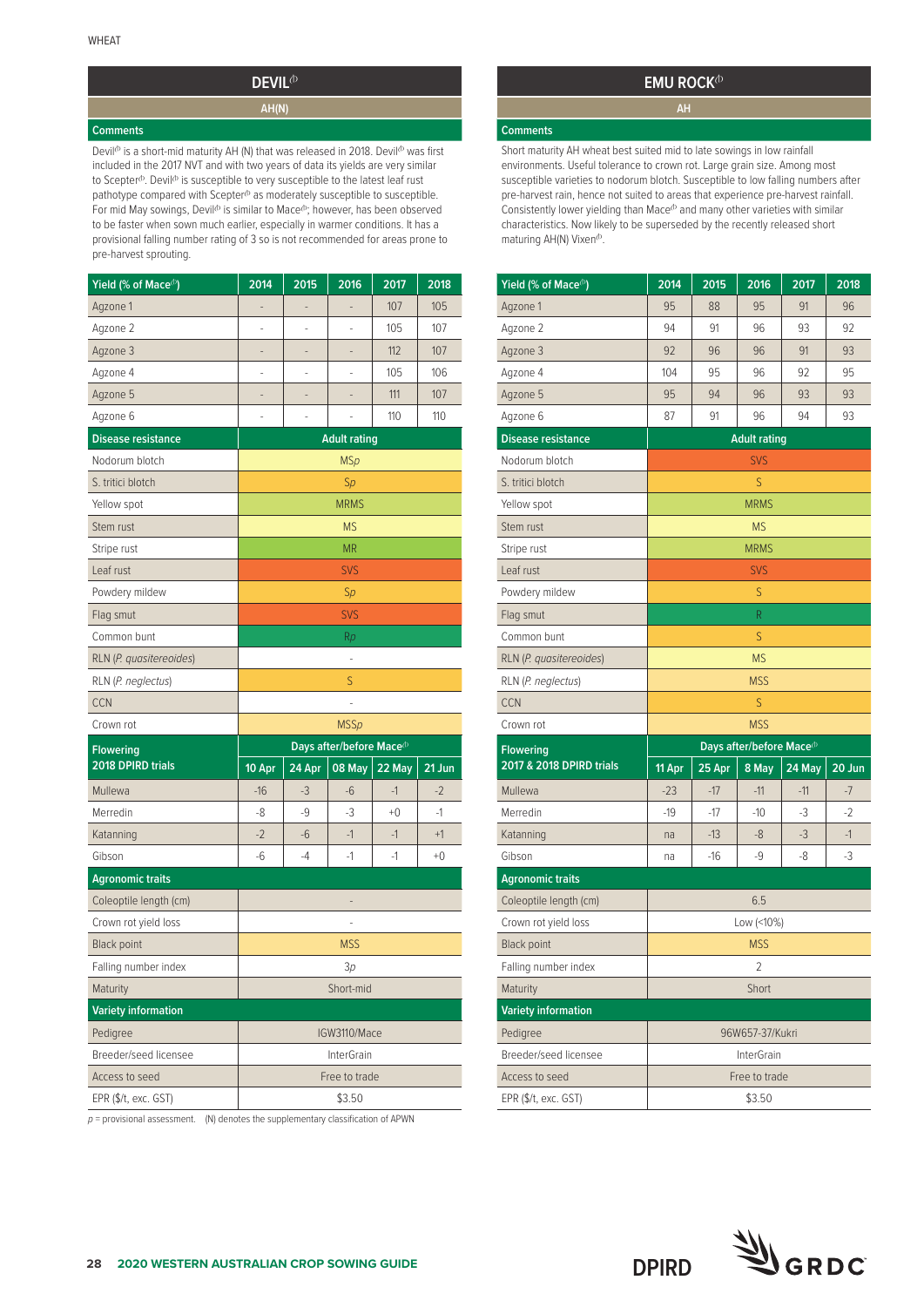#### LRPB COBRA<sup>(b)</sup>

#### **Comments**

LRPB Cobra<sup>(b</sup> is an AH variety with a Westonia background that has yielded well in most NVT grown on acid soils. It has performed well in high yielding environments. Cobra<sup>®</sup> is susceptible to low falling number after pre-harvest rain. Cobra $^{\circ}$  is now below the yield benchmark set by Scepter $^{\circ}$ , but this variety is moderately resistant to both strains of leaf rust and stem rust.

| Yield (% of Mace <sup>(b)</sup>         | 2014                | 2015 | 2016                                 | 2017 | 2018 |  |  |
|-----------------------------------------|---------------------|------|--------------------------------------|------|------|--|--|
| Agzone 1                                | 94                  | 105  | 100                                  | 101  | 94   |  |  |
| Agzone 2                                | 98                  | 100  | 101                                  | 92   | 93   |  |  |
| Agzone 3                                | 97                  | 95   | 101                                  | 97   | 94   |  |  |
| Agzone 4                                | 97                  | 106  | 97                                   | 91   | 93   |  |  |
| Agzone 5                                | 97                  | 94   | 101                                  | 97   | 93   |  |  |
| Agzone 6                                | 92                  | 99   | 100                                  | 99   | 102  |  |  |
| <b>Disease resistance</b>               | <b>Adult rating</b> |      |                                      |      |      |  |  |
| Nodorum blotch                          |                     |      | <b>MRMS</b>                          |      |      |  |  |
| S. tritici blotch                       |                     |      | <b>MSS</b>                           |      |      |  |  |
| Yellow spot                             |                     |      | <b>MRMS</b>                          |      |      |  |  |
| Stem rust                               |                     |      | ΜR                                   |      |      |  |  |
| Stripe rust                             |                     |      | <b>MSS</b>                           |      |      |  |  |
| Leaf rust                               |                     |      | <b>MR</b>                            |      |      |  |  |
| Powdery mildew                          |                     |      | <b>MSS</b>                           |      |      |  |  |
| Flag smut                               |                     |      | <b>MS</b>                            |      |      |  |  |
| Common bunt                             |                     |      | <b>SVS</b>                           |      |      |  |  |
| RLN (P. quasitereoides)                 |                     |      | <b>MS</b>                            |      |      |  |  |
| RLN (P. neglectus)                      |                     |      | <b>MSS</b>                           |      |      |  |  |
| <b>CCN</b>                              |                     |      | <b>MS</b>                            |      |      |  |  |
| Crown rot                               |                     |      | S                                    |      |      |  |  |
| <b>Flowering</b><br>selected NVT trials |                     |      | Days after/before Mace <sup>(b</sup> |      |      |  |  |
| 2016 (av sowing date 8 May)             |                     |      | $-1$                                 |      |      |  |  |
| 2017 (av sowing date 24 May)            |                     |      | $+0$                                 |      |      |  |  |
| 2018 (av sowing date 28 May)            |                     |      | $+0$                                 |      |      |  |  |
| Average                                 |                     |      | $+0$                                 |      |      |  |  |
| <b>Agronomic traits</b>                 |                     |      |                                      |      |      |  |  |
| Coleoptile length (cm)                  |                     |      | 6.6                                  |      |      |  |  |
| Crown rot yield loss                    |                     |      | Moderate (10-20%)                    |      |      |  |  |
| <b>Black point</b>                      |                     |      | <b>MSS</b>                           |      |      |  |  |
| Falling number index                    |                     |      | 2                                    |      |      |  |  |
| Maturity                                |                     |      | Short-mid                            |      |      |  |  |
| <b>Variety information</b>              |                     |      |                                      |      |      |  |  |
| Pedigree                                |                     |      | Westonia/W29                         |      |      |  |  |
| Breeder/seed licensee                   |                     |      | LongReach Plant Breeders             |      |      |  |  |
| Access to seed                          |                     |      | Free to trade                        |      |      |  |  |
| EPR (\$/t, exc. GST)                    |                     |      | \$3.50                               |      |      |  |  |

### **LRPB HAVOC**<sup>(b)</sup> **AH(N)**

## **Comments**

LPRB Havoc $^{\text{cb}}$  is the latest Australian Hard variety to be released by LongReach. Over the past three years the variety has yielded well incomparison to Mace $\Phi$ Havoc is slightly shorter in maturity than Mace<sup>®</sup>. Havoc<sup>®</sup> has a low falling number index rating. It is important for growers of Havoc<sup>®</sup> to take note of this variety's stem and leaf rust ratings. It is susceptible to both rust types but moderately resistant to stripe rust. Havoc<sup>®</sup> is moderately resistant to moderately susceptible to powdery mildew; however, its response may differ on rare occasions where a more virulent isolate occurs.

| Yield (% of Mace <sup>(b)</sup> | 2014                                                                                                                                                                          | 2015   | 2016        | 2017   | 2018   |  |
|---------------------------------|-------------------------------------------------------------------------------------------------------------------------------------------------------------------------------|--------|-------------|--------|--------|--|
| Agzone 1                        | -                                                                                                                                                                             | -      | 105         | 100    | 107    |  |
| Agzone 2                        |                                                                                                                                                                               |        | 100         | 102    | 102    |  |
| Agzone 3                        |                                                                                                                                                                               |        | 98          | 102    | 108    |  |
| Agzone 4                        | ÷                                                                                                                                                                             | ÷      | 105         | 97     | 103    |  |
| Agzone 5                        |                                                                                                                                                                               |        | 96          | 102    | 102    |  |
| Agzone 6                        | ÷                                                                                                                                                                             |        | 95          | 100    | 106    |  |
| <b>Disease resistance</b>       |                                                                                                                                                                               |        |             |        |        |  |
| Nodorum blotch                  |                                                                                                                                                                               |        | <b>MS</b>   |        |        |  |
| S. tritici blotch               |                                                                                                                                                                               |        | <b>MRMS</b> |        |        |  |
| Yellow spot                     |                                                                                                                                                                               |        | <b>MRMS</b> |        |        |  |
| Stem rust                       | S<br><b>MR</b>                                                                                                                                                                |        |             |        |        |  |
| Stripe rust                     |                                                                                                                                                                               |        |             |        |        |  |
| Leaf rust                       |                                                                                                                                                                               |        | S           |        |        |  |
| Powdery mildew                  |                                                                                                                                                                               |        | <b>MRMS</b> |        |        |  |
| Flag smut                       |                                                                                                                                                                               |        | <b>MS</b>   |        |        |  |
| Common bunt                     |                                                                                                                                                                               |        | R           |        |        |  |
| RLN (P. quasitereoides)         |                                                                                                                                                                               |        |             |        |        |  |
| RLN (P. neglectus)              |                                                                                                                                                                               |        | S           |        |        |  |
| <b>CCN</b>                      |                                                                                                                                                                               |        |             |        |        |  |
| Crown rot                       |                                                                                                                                                                               |        | S           |        |        |  |
| <b>Flowering</b>                |                                                                                                                                                                               |        |             |        |        |  |
| 2017 & 2018 DPIRD trials        | 11 Apr                                                                                                                                                                        | 25 Apr | 8 May       | 24 May | 20 Jun |  |
| Mullewa                         | $+0$                                                                                                                                                                          | $-3$   | $-2$        | $+1$   | $-2$   |  |
| Merredin                        | $-1$                                                                                                                                                                          | -5     | -4          | -0     | -0     |  |
| Katanning                       | $-2$                                                                                                                                                                          | $-1$   | $-2$        | $-1$   | $-1$   |  |
| Gibson                          | $+0$                                                                                                                                                                          | $-3$   | $-0$        | -3     | -3     |  |
| <b>Agronomic traits</b>         |                                                                                                                                                                               |        |             |        |        |  |
| Coleoptile length (cm)          |                                                                                                                                                                               |        | -           |        |        |  |
| Crown rot yield loss            |                                                                                                                                                                               |        | i,          |        |        |  |
| <b>Black point</b>              |                                                                                                                                                                               |        | <b>MS</b>   |        |        |  |
| Falling number index            |                                                                                                                                                                               |        | 3           |        |        |  |
| Maturity                        |                                                                                                                                                                               |        |             |        |        |  |
| <b>Variety information</b>      |                                                                                                                                                                               |        |             |        |        |  |
| Pedigree                        |                                                                                                                                                                               |        |             |        |        |  |
| Breeder/Seed licensee           |                                                                                                                                                                               |        |             |        |        |  |
| Access to seed                  | <b>Adult rating</b><br>Days after/before Mace <sup>(b</sup><br>Short-mid<br>Mace/LPB07-0980<br>LongReach Plant Breeders<br>Seed associate and grower to grower (WA)<br>\$4.00 |        |             |        |        |  |
| EPR (\$/t, exc. GST)            |                                                                                                                                                                               |        |             |        |        |  |

(N) denotes the supplementary classification of APWN



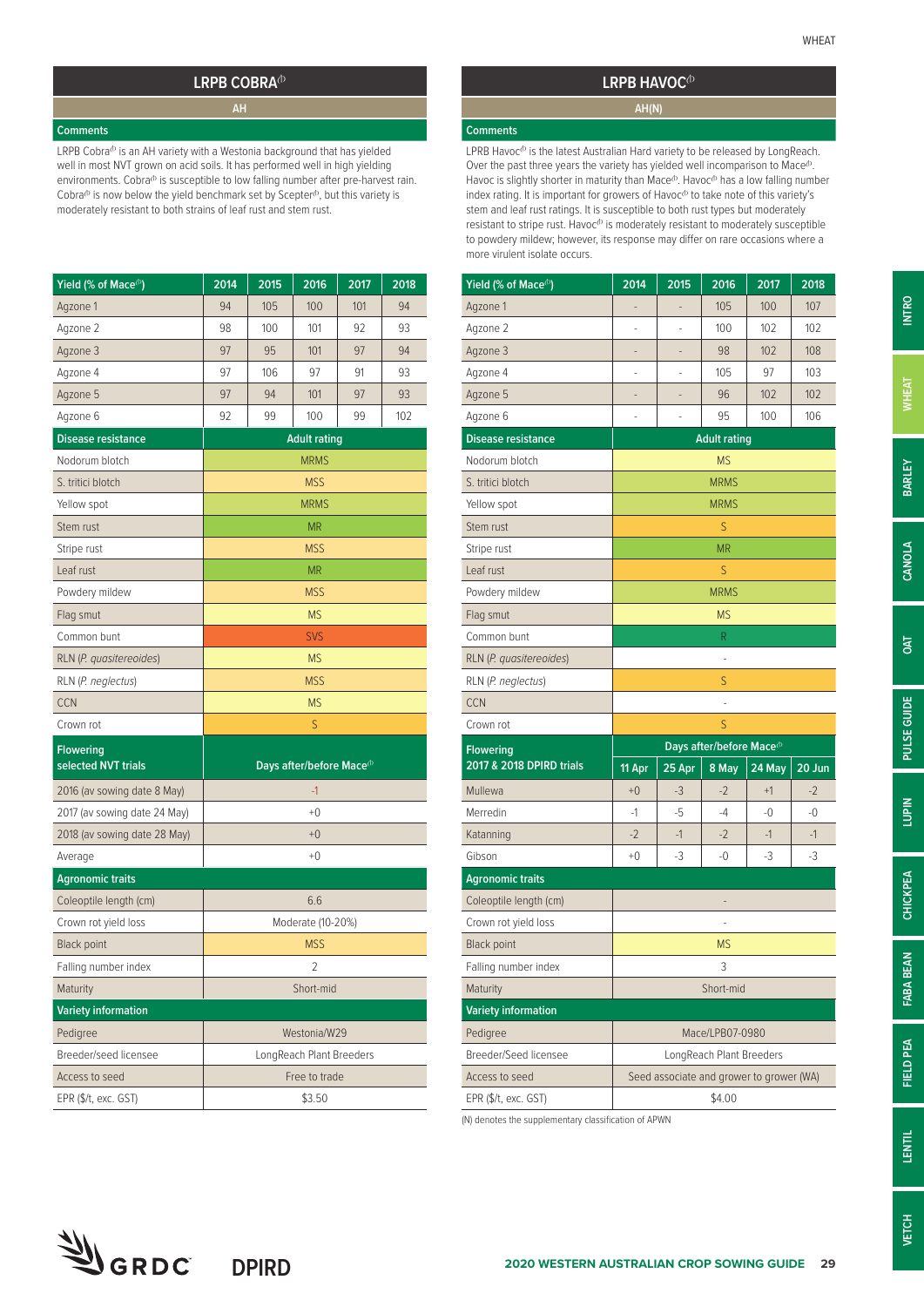## **MACE**<sup>(b)</sup> **AH(N)**

#### **Comments**

Mace<sup>(b</sup> is a short-mid maturity AH(N) variety with a Wyalkatchem<sup>(b</sup> background. Previously the benchmark variety for yield in WA, it has been very popular and was widely planted. Scepter<sup>( $b$ </sup> has now superceded Mace<sup> $b$ </sup> as the dominant variety sown in WA. Mace<sup>(b</sup> has performed well in pre-harvest rainfall condtions due to its falling number index of 5.

#### **ROCKSTAR**<sup>(b)</sup>

#### **Comments**

RockStar<sup>®</sup> is a mid-long new AH release from InterGrain. It was included in the NVT for the first time in 2018, yielding similar to Scepter $\Phi$  and higher than the mid-long alternatives such as Catapult<sup> $\theta$ </sup>, Cutlass<sup> $\theta$ </sup>, LRPB Trojan<sup> $\theta$ </sup> and Magenta<sup> $\theta$ </sup>. RockStar<sup>(b</sup> is moderately resistant to moderately susceptible to yellow spot and powdery mildew, and susceptible to leaf rust. No early sown trial data available.

| Yield (% of Scepter <sup>(1)</sup> ) | 2014                | 2015                                       | 2016                                    | 2017   | 2018   |  |  |
|--------------------------------------|---------------------|--------------------------------------------|-----------------------------------------|--------|--------|--|--|
| Agzone 1                             |                     | 90                                         | 93                                      | 93     | 96     |  |  |
| Agzone 2                             | ä,                  | 92                                         | 90                                      | 95     | 94     |  |  |
| Agzone 3                             |                     | 97                                         | 91                                      | 90     | 95     |  |  |
| Agzone 4                             | ä,                  | 92                                         | 93                                      | 94     | 95     |  |  |
| Agzone 5                             |                     | 95                                         | 90                                      | 90     | 92     |  |  |
| Agzone 6                             |                     | 89                                         | 93                                      | 91     | 93     |  |  |
| <b>Disease resistance</b>            | <b>Adult rating</b> |                                            |                                         |        |        |  |  |
| Nodorum blotch                       | <b>MS</b>           |                                            |                                         |        |        |  |  |
| S. tritici blotch                    |                     |                                            | S                                       |        |        |  |  |
| Yellow spot                          |                     |                                            | <b>MRMS</b>                             |        |        |  |  |
| Stem rust                            |                     |                                            | <b>MRMS</b>                             |        |        |  |  |
| Stripe rust                          |                     |                                            | RMR*                                    |        |        |  |  |
| Leaf rust                            |                     |                                            | <b>MSS</b>                              |        |        |  |  |
| Powdery mildew                       |                     |                                            | <b>MSS</b>                              |        |        |  |  |
| Flag smut                            |                     |                                            | S                                       |        |        |  |  |
| Common bunt                          |                     |                                            | <b>MR</b>                               |        |        |  |  |
| RLN (P. quasitereoides)              |                     |                                            | <b>MRMS</b>                             |        |        |  |  |
| RLN (P. neglectus)                   |                     |                                            | <b>MS</b>                               |        |        |  |  |
| <b>CCN</b>                           |                     |                                            | <b>MRMS</b>                             |        |        |  |  |
| Crown rot                            |                     |                                            | S                                       |        |        |  |  |
| <b>Flowering</b>                     |                     |                                            | Days after/before Scepter <sup>(b</sup> |        |        |  |  |
| 2017 & 2018 DPIRD trials             | $11$ Apr            | 25 Apr                                     | 8 May                                   | 24 May | 20 Jun |  |  |
| Mullewa                              | $-3$                | $-4$                                       | $-4$                                    | $-2$   | $-1$   |  |  |
| Merredin                             | -5                  | $+2$                                       | $+1$                                    | $-1$   | -1     |  |  |
| Katanning                            | $-2$                | $+0$                                       | $-2$                                    | $-1$   | $-3$   |  |  |
| Gibson                               | -1                  | -4                                         | $-4$                                    | -4     | $-2$   |  |  |
| <b>Agronomic traits</b>              |                     |                                            |                                         |        |        |  |  |
| Coleoptile length (cm)               |                     |                                            | 6.9                                     |        |        |  |  |
| Crown rot yield loss                 |                     |                                            | High (>20%)                             |        |        |  |  |
| <b>Black point</b>                   |                     |                                            | <b>MRMS</b>                             |        |        |  |  |
| Falling number index                 |                     |                                            | 5                                       |        |        |  |  |
| Maturity                             |                     |                                            | Short-mid                               |        |        |  |  |
| <b>Variety information</b>           |                     |                                            |                                         |        |        |  |  |
| Pedigree                             |                     | Wyalkatchem/Stylet//Wyalkatchem            |                                         |        |        |  |  |
| Breeder/Seed licensee                |                     |                                            | AGT                                     |        |        |  |  |
| Access to seed                       |                     | AGT affiliates, retailers, or seed sharing |                                         |        |        |  |  |
| EPR (\$/t, exc. GST)                 |                     |                                            | \$3.00                                  |        |        |  |  |

(N) denotes the supplementary classification of APWN

\* = Some races in eastern Australia can attack these varieties.

| Yield (% of Mace <sup>(b)</sup>         | 2014           | 2015          | 2016                                 | 2017           | 2018 |
|-----------------------------------------|----------------|---------------|--------------------------------------|----------------|------|
| Agzone 1                                |                |               |                                      |                | 103  |
| Agzone 2                                |                |               |                                      |                | 109  |
| Agzone 3                                | $\overline{a}$ | $\frac{1}{2}$ |                                      | $\overline{a}$ | 107  |
| Agzone 4                                | ä,             | ä,            | ä,                                   | ä,             | 106  |
| Agzone 5                                |                |               |                                      |                | 108  |
| Agzone 6                                | ä,             |               |                                      |                | 109  |
| <b>Disease resistance</b>               |                |               | <b>Adult rating</b>                  |                |      |
| Nodorum blotch                          |                |               |                                      |                |      |
| S. tritici blotch                       |                |               |                                      |                |      |
| Yellow spot                             |                |               | <b>MRMSp</b>                         |                |      |
| Stem rust                               |                |               | <b>MRp</b>                           |                |      |
| Stripe rust                             |                |               | <b>RMRp</b>                          |                |      |
| Leaf rust                               |                |               | Sp                                   |                |      |
| Powdery mildew                          |                |               | <b>MRMSp</b>                         |                |      |
| Flag smut                               |                |               |                                      |                |      |
| Common bunt                             |                |               |                                      |                |      |
| RLN (P. quasitereoides)                 |                |               | ä,                                   |                |      |
| RLN (P. neglectus)                      |                |               |                                      |                |      |
| <b>CCN</b>                              |                |               |                                      |                |      |
| Crown rot                               |                |               |                                      |                |      |
| <b>Flowering</b><br>selected NVT trials |                |               | Days after/before Mace <sup>(b</sup> |                |      |
| 2016 (av sowing date 8 May)             |                |               |                                      |                |      |
| 2017 (av sowing date 24 May)            |                |               |                                      |                |      |
| 2018 (av sowing date 28 May)            |                |               | $+5$                                 |                |      |
|                                         |                |               |                                      |                |      |
| <b>Agronomic traits</b>                 |                |               |                                      |                |      |
| Coleoptile length (cm)                  |                |               |                                      |                |      |
| Crown rot yield loss                    |                |               |                                      |                |      |
| <b>Black point</b>                      |                |               |                                      |                |      |
| Falling number index                    |                |               |                                      |                |      |
| Maturity                                |                |               | Mid-long                             |                |      |
| <b>Variety information</b>              |                |               |                                      |                |      |
| Pedigree                                |                |               | IGW3119/Mace/IGW3176                 |                |      |
| Breeder/seed licensee                   |                |               | Intergrain                           |                |      |

*p* = provisional assessment.



seed retailers

**DPIRD**

Access to seed **Intergrain Seed Club members or** 

EPR (\$/t, exc. GST)  $$3.50$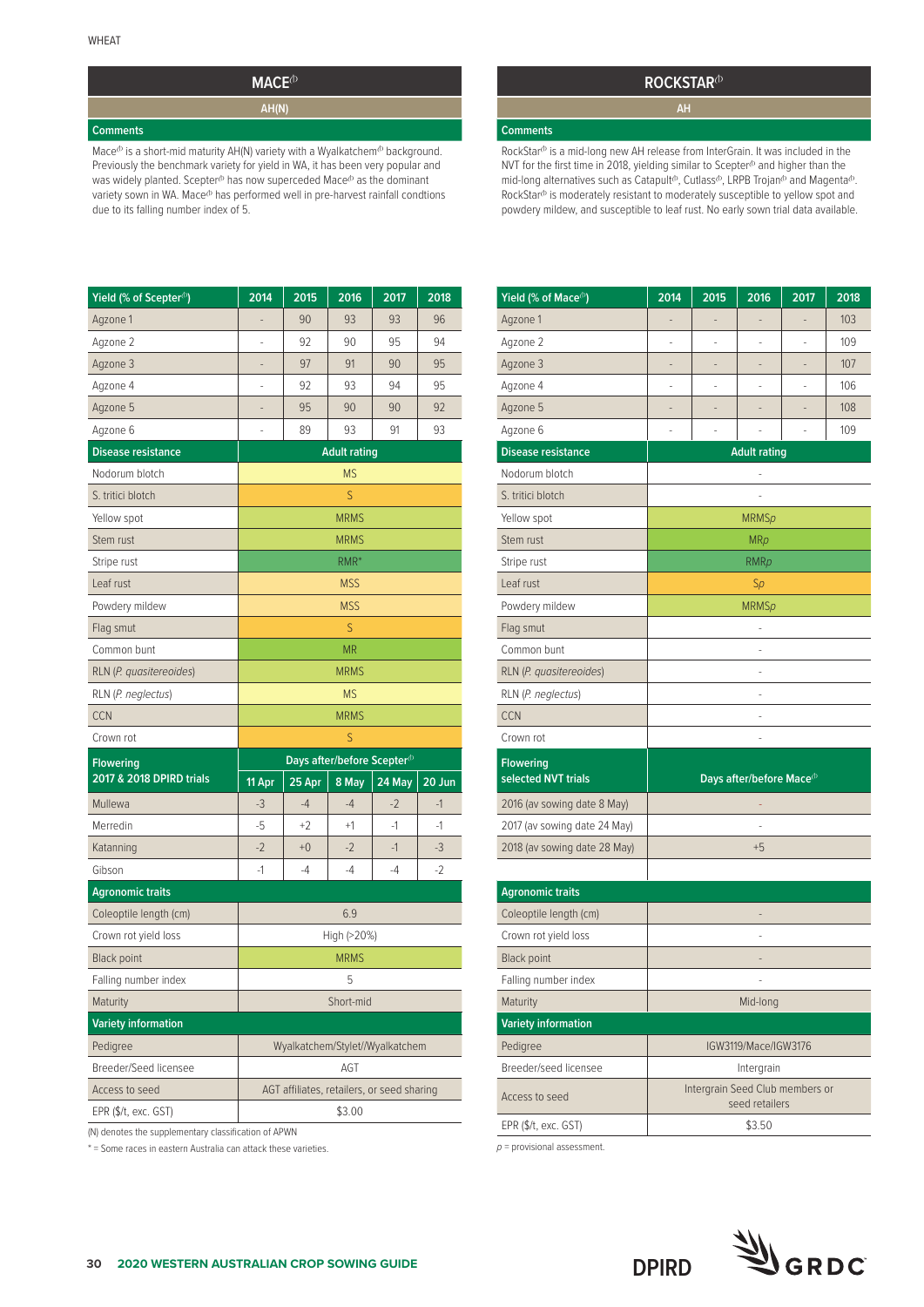#### SCEPTER<sup>(b)</sup>

#### **Comments**

Scepter<sup>®</sup>, released in 2015, is still one of the highest yielding AH varieties (and any other classification) in the NVT over the past four years. This variety is moderately susceptible to susceptible to the latest strain of leaf rust, which is an advantage over Devil<sup> $b$ </sup>, Vixen $b$ , LRPB Havoc $b$  and Corack $b$  as they are more susceptible to the new leaf rust strain. Scepter<sup>®</sup> appears to have a similar preharvest sprouting tolerance to Mace<sup>(b</sup>, but its powdery mildew and black point ratings are poorer than Mace $^{\circ}$  (which is one of its parents). Due to a consistent increase in yield, grain protein is on average lower for this variety. Additional nitrogen will benefit the yield and protein performance of this variety.

| Yield (% of Mace <sup>(b)</sup> | 2014   | 2015   | 2016                                  | 2017                                       | 2018   |
|---------------------------------|--------|--------|---------------------------------------|--------------------------------------------|--------|
| Agzone 1                        | -      | 110    | 107                                   | 107                                        | 104    |
| Agzone 2                        |        | 109    | 111                                   | 105                                        | 107    |
| Agzone 3                        |        | 103    | 110                                   | 111                                        | 105    |
| Agzone 4                        | Ξ      | 109    | 108                                   | 107                                        | 105    |
| Agzone 5                        |        | 106    | 111                                   | 111                                        | 108    |
| Agzone 6                        |        | 112    | 107                                   | 110                                        | 108    |
| <b>Disease resistance</b>       |        |        | <b>Adult rating</b>                   |                                            |        |
| Nodorum blotch                  |        |        | <b>MRMS</b>                           |                                            |        |
| S. tritici blotch               |        |        | S                                     |                                            |        |
| Yellow spot                     |        |        | <b>MRMS</b>                           |                                            |        |
| Stem rust                       |        |        | <b>MRMS</b>                           |                                            |        |
| Stripe rust                     |        |        | $MR^*$                                |                                            |        |
| Leaf rust                       |        |        | <b>MSS</b>                            |                                            |        |
| Powdery mildew                  |        |        | S                                     |                                            |        |
| Flag smut                       |        |        | <b>MSS</b>                            |                                            |        |
| Common bunt                     |        |        | <b>MSS</b>                            |                                            |        |
| RLN (P. quasitereoides)         |        |        | <b>MSp</b>                            |                                            |        |
| RLN (P. neglectus)              |        |        | S                                     |                                            |        |
| <b>CCN</b>                      |        |        | <b>MRMS</b>                           |                                            |        |
| Crown rot                       |        |        | S                                     |                                            |        |
| <b>Flowering</b>                |        |        | Days after/before Mace <sup>(b)</sup> |                                            |        |
| 2017 & 2018 DPIRD trials        | 11 Apr | 25 Apr | 8 May                                 | 24 May                                     | 20 Jun |
| Mullewa                         | $+3$   | $+4$   | $+4$                                  | $+2$                                       | $+1$   |
| Merredin                        | $+5$   | $-2$   | -1                                    | $+1$                                       | $+1$   |
| Katanning                       | $+2$   | $+0$   | $+2$                                  | $+1$                                       | $+3$   |
| Gibson                          | $+1$   | $+4$   | $+4$                                  | $+4$                                       | $+2$   |
| <b>Agronomic traits</b>         |        |        |                                       |                                            |        |
| Coleoptile length (cm)          |        |        | 6.6                                   |                                            |        |
| Crown rot yield loss            |        |        | Moderate (10-20%)                     |                                            |        |
| <b>Black point</b>              |        |        | <b>MS</b>                             |                                            |        |
| Falling number index            |        |        | 5                                     |                                            |        |
| Maturity                        |        |        | Short-mid                             |                                            |        |
| <b>Variety information</b>      |        |        |                                       |                                            |        |
| Pedigree                        |        |        | RAC1480/2*Mace                        |                                            |        |
| Breeder/seed licensee           |        |        | AGT                                   |                                            |        |
| Access to seed                  |        |        |                                       | AGT Affiliates, retailers, or seed sharing |        |
| EPR (\$/t, exc. GST)            |        |        | \$3.25                                |                                            |        |

*p* = provisional assessment.

\* = Some races in eastern Australia can attack these varieties.

## **VIXEN**<sup>(b)</sup>

#### **Comments**

Vixen<sup>®</sup> is a short maturity, AH released in 2018 by InterGrain. It has only been in the NVT for two years where the data suggests Vixen $\Phi$  is similar to Scepter $\Phi$ . However, its yields have been more variable. It is moderately resistant to moderately susceptible to stem and stripe rust but susceptible to very susceptible to the latest strain of leaf rust. A provisional falling number rating of 3 means it is not recommended for areas prone to pre-harvest sprouting.

| Yield (% of Mace <sup>(b)</sup> | 2014                                                                                                       | 2015                            | 2016                         | 2017   | 2018   |
|---------------------------------|------------------------------------------------------------------------------------------------------------|---------------------------------|------------------------------|--------|--------|
| Agzone 1                        | -                                                                                                          | $\overline{a}$                  | $\qquad \qquad \blacksquare$ | 96     | 109    |
| Agzone 2                        | -                                                                                                          | i,                              | i,                           | 105    | 105    |
| Agzone 3                        | -                                                                                                          | ÷                               | ٠                            |        | 106    |
| Agzone 4                        | i,                                                                                                         | i,                              |                              | 103    | 107    |
| Agzone 5                        | ۰                                                                                                          | ۰                               |                              | 111    | 109    |
| Agzone 6                        | ÷                                                                                                          | $\overline{\phantom{m}}$        |                              | ÷      | 106    |
| <b>Disease resistance</b>       |                                                                                                            |                                 |                              |        |        |
| Nodorum blotch                  |                                                                                                            |                                 | S                            |        |        |
| S. tritici blotch               |                                                                                                            |                                 | <b>MSS</b>                   |        |        |
| Yellow spot                     |                                                                                                            |                                 | <b>MRMS</b>                  |        |        |
| Stem rust                       | <b>MRMS</b><br><b>MRMS</b><br><b>SVS</b>                                                                   |                                 |                              |        |        |
| Stripe rust                     | <b>Adult rating</b><br>S<br><b>SVS</b><br>RMR<br><b>MRMS</b><br>S<br>Days after/before Mace <sup>(b)</sup> |                                 |                              |        |        |
| Leaf rust                       |                                                                                                            |                                 |                              |        |        |
| Powdery mildew                  |                                                                                                            |                                 |                              |        |        |
| Flag smut                       |                                                                                                            |                                 |                              |        |        |
| Common bunt                     |                                                                                                            |                                 |                              |        |        |
| RLN (P. quasitereoides)         |                                                                                                            |                                 |                              |        |        |
| RLN (P. neglectus)              |                                                                                                            |                                 |                              |        |        |
| <b>CCN</b>                      |                                                                                                            |                                 |                              |        |        |
|                                 |                                                                                                            |                                 |                              |        |        |
| Crown rot                       |                                                                                                            |                                 |                              |        |        |
| <b>Flowering</b>                |                                                                                                            |                                 |                              |        |        |
| 2018 DPIRD trials               | 10 Apr                                                                                                     | 24 Apr                          | 8 May                        | 22 May | 21 Jun |
| Mullewa                         | $-26$                                                                                                      | $-12$                           | -9                           | -8     | $+0$   |
| Merredin                        | $-26$                                                                                                      | $-16$                           | -13                          | -5     | -1     |
| Katanning                       | na                                                                                                         | $-7$                            | $-10$                        | $-3$   | -3     |
| Gibson                          | na                                                                                                         | $-11$                           | $-7$                         | $-7$   | $-4$   |
| <b>Agronomic traits</b>         |                                                                                                            |                                 |                              |        |        |
| Coleoptile length (cm)          |                                                                                                            |                                 | -                            |        |        |
| Crown rot yield loss            |                                                                                                            |                                 |                              |        |        |
| <b>Black point</b>              |                                                                                                            |                                 | <b>MS</b>                    |        |        |
| Falling number index            |                                                                                                            |                                 | 3p                           |        |        |
| Maturity                        |                                                                                                            |                                 | Short                        |        |        |
| <b>Variety information</b>      |                                                                                                            |                                 |                              |        |        |
| Pedigree                        |                                                                                                            |                                 | Mace/IGW3119                 |        |        |
| Breeder/seed licensee           |                                                                                                            |                                 | <b>InterGrain</b>            |        |        |
| Access to seed                  |                                                                                                            | InterGrain Seed Club members or | seed retailers               |        |        |

*p* = Provisional assessment.

**FABA BEAN**

**FABA BEAN**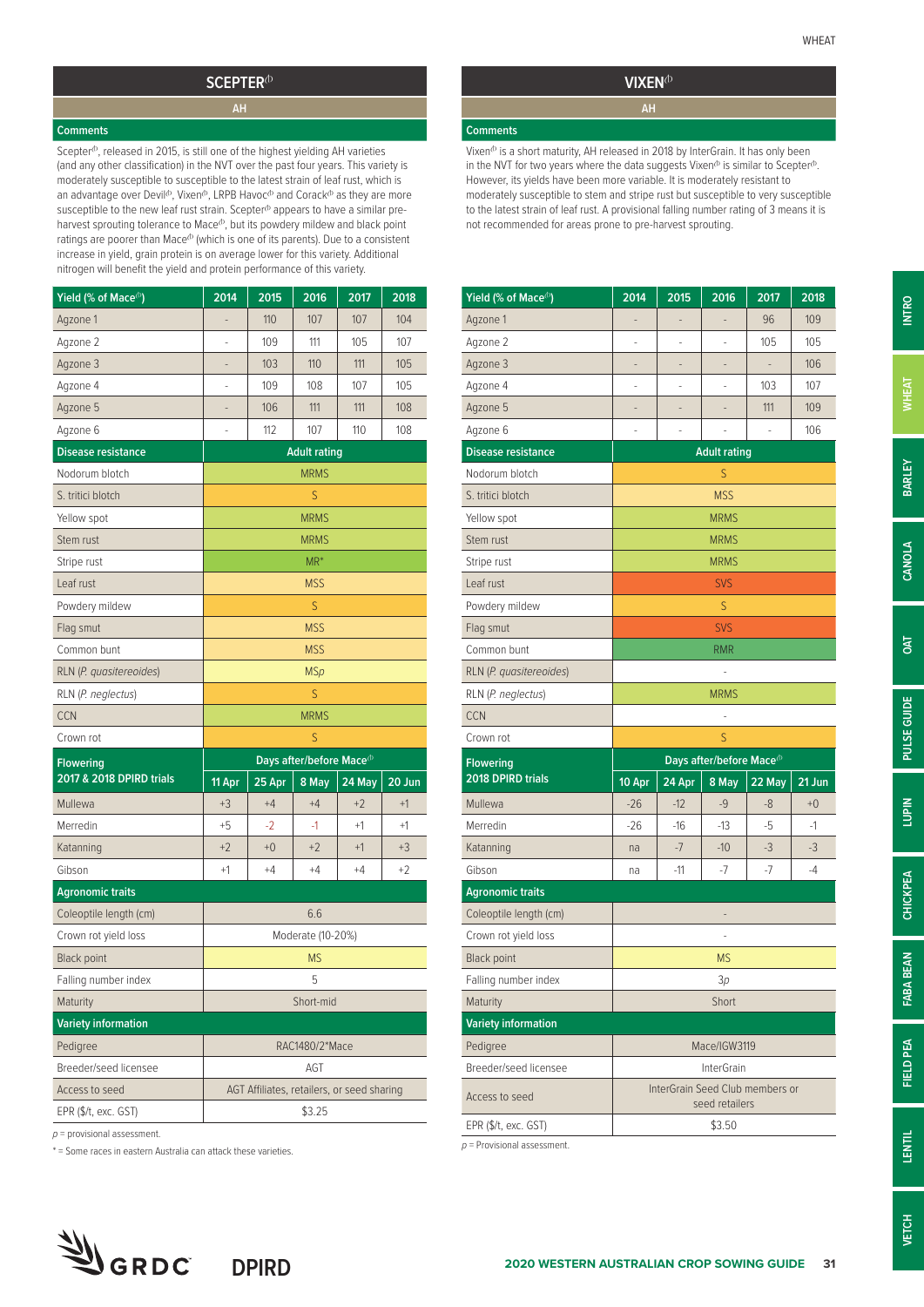## **YITPI**<sup> $\Phi$ </sup>

#### **Comments**

Yitpi<sup>b</sup> has been the Western Australian industry standard for early sowing because of its longer maturity and maintenance of falling number after preharvest rain. Yitpi<sup>to</sup> has a long coleoptile but is very susceptible to yellow spot and susceptible to stem and leaf rust. This variety has been lower yielding than several new releases in NVT in recent years.

| Yield (% of Mace <sup>(b)</sup> | 2014   | 2015   | 2016                          | 2017   | 2018   |
|---------------------------------|--------|--------|-------------------------------|--------|--------|
| Agzone 1                        | 86     | 100    | 94                            | 105    | 85     |
| Agzone 2                        | 92     | 92     | 100                           | 89     | 91     |
| Agzone 3                        | 95     | 84     | 103                           | 94     | 87     |
| Agzone 4                        | 88     | 96     | 89                            | 93     | 90     |
| Agzone 5                        | 95     | 81     | 103                           | 91     | 87     |
| Agzone 6                        | 88     | 88     | 106                           | 98     | 95     |
| <b>Disease resistance</b>       |        |        | <b>Adult rating</b>           |        |        |
| Nodorum blotch                  |        |        | <b>MS</b>                     |        |        |
| S. tritici blotch               |        |        | <b>MRMS</b>                   |        |        |
| Yellow spot                     |        |        | <b>SVS</b>                    |        |        |
| Stem rust                       |        |        | S                             |        |        |
| Stripe rust                     |        |        | <b>MRMS</b>                   |        |        |
| Leaf rust                       |        |        | S                             |        |        |
| Powdery mildew                  |        |        | <b>MRMS</b>                   |        |        |
| Flag smut                       |        |        | <b>MR</b>                     |        |        |
| Common bunt                     |        |        | S                             |        |        |
| RLN (P. quasitereoides)         |        |        | <b>MS</b>                     |        |        |
| RLN (P. neglectus)              |        |        | <b>MSS</b>                    |        |        |
| <b>CCN</b>                      |        |        | <b>MR</b>                     |        |        |
| Crown rot                       |        |        | S                             |        |        |
| <b>Flowering</b>                |        |        | <b>Days after/before Mace</b> |        |        |
| 2017 & 2018 DPIRD trials        | 11 Apr | 25 Apr | 8 May                         | 24 May | 20 Jun |
| Mullewa                         | $+15$  | $+15$  | $+13$                         | $+11$  | $+5$   |
| Merredin                        | $+17$  | $+10$  | $+5$                          | $+5$   | $+5$   |
| Katanning                       | $+18$  | $+11$  | $+6$                          | $+6$   | $+8$   |
| Gibson                          | $+24$  | $+20$  | $+18$                         | $+9$   | $+9$   |
| <b>Agronomic traits</b>         |        |        |                               |        |        |
| Coleoptile length (cm)          |        |        | 7.8                           |        |        |
| Crown rot yield loss            |        |        | Moderate (10-20%)             |        |        |
| <b>Black point</b>              |        |        | <b>MS</b>                     |        |        |
| Falling number index            |        |        | 5                             |        |        |
| Maturity                        |        |        | Mid-long                      |        |        |
| <b>Variety information</b>      |        |        |                               |        |        |
| Pedigree                        |        |        | C8MMC8HMM/Frame               |        |        |
| Breeder/seed licensee           |        |        | Seednet                       |        |        |
| Access to seed                  |        |        | Seednet                       |        |        |
|                                 |        |        |                               |        |        |

## **CALINGIRI ANW**

#### **Comments**

Calingiri has remained a popular mid-long maturing ANW. Its yields are superseded by the more recently released ANW varieties, Zen $^b$ , Ninja $^b$  and Kinsei<sup>®</sup>. Calingiri is susceptible to very susceptible to stripe rust and powdery mildew and susceptible to leaf rust.

| Yield (% of Mace <sup>(b)</sup>         | 2014                          | 2015 | 2016                | 2017 | 2018 |  |  |  |
|-----------------------------------------|-------------------------------|------|---------------------|------|------|--|--|--|
| Agzone 1                                | 86                            | 104  | 94                  | 107  | 87   |  |  |  |
| Agzone 2                                | 91                            | 94   | 95                  | 90   | 93   |  |  |  |
| Agzone 3                                | 95                            | 86   | 100                 | 94   | 91   |  |  |  |
| Agzone 4                                | 80                            | 97   | 88                  | 92   | 90   |  |  |  |
| Agzone 5                                | 92                            | 81   | 97                  | 88   | 85   |  |  |  |
| Agzone 6                                | 93                            | 90   | 102                 | 95   | 96   |  |  |  |
| <b>Disease resistance</b>               |                               |      | <b>Adult rating</b> |      |      |  |  |  |
| Nodorum blotch                          |                               |      | <b>MSS</b>          |      |      |  |  |  |
| S. tritici blotch                       |                               |      | <b>MSS</b>          |      |      |  |  |  |
| Yellow spot                             |                               |      | <b>MSS</b>          |      |      |  |  |  |
| Stem rust                               |                               |      | <b>MSS</b>          |      |      |  |  |  |
| Stripe rust                             |                               |      | <b>SVS</b>          |      |      |  |  |  |
| Leaf rust                               |                               |      | S                   |      |      |  |  |  |
| Powdery mildew                          |                               |      | <b>SVS</b>          |      |      |  |  |  |
| Flag smut                               |                               |      | <b>RMR</b>          |      |      |  |  |  |
| Common bunt                             | <b>MRMS</b>                   |      |                     |      |      |  |  |  |
| RLN (P. quasitereoides)                 | S                             |      |                     |      |      |  |  |  |
| RLN (P. neglectus)                      | <b>SVS</b>                    |      |                     |      |      |  |  |  |
| <b>CCN</b>                              |                               |      |                     |      |      |  |  |  |
| Crown rot                               | S                             |      |                     |      |      |  |  |  |
| <b>Flowering</b><br>selected NVT trials | <b>Days after/before Mace</b> |      |                     |      |      |  |  |  |
| 2016 (av sowing date 8 May)             | $+7$                          |      |                     |      |      |  |  |  |
| 2017 (av sowing date 24 May)            | $+6$                          |      |                     |      |      |  |  |  |
| 2018 (av sowing date 28 May)            | $+5$                          |      |                     |      |      |  |  |  |
| Average                                 | $+6$                          |      |                     |      |      |  |  |  |
| <b>Agronomic traits</b>                 |                               |      |                     |      |      |  |  |  |
| Coleoptile length (cm)                  | 6.4                           |      |                     |      |      |  |  |  |
| Crown rot yield loss                    | Moderate (10-20%)             |      |                     |      |      |  |  |  |
| <b>Black point</b>                      | <b>MS</b>                     |      |                     |      |      |  |  |  |
| Falling number index                    | 4                             |      |                     |      |      |  |  |  |
| Maturity                                | Mid-long                      |      |                     |      |      |  |  |  |
| <b>Variety information</b>              |                               |      |                     |      |      |  |  |  |
| Pedigree                                | Chino/Kulin//Reeves           |      |                     |      |      |  |  |  |
| Breeder/seed licensee                   |                               |      | <b>InterGrain</b>   |      |      |  |  |  |
| Access to seed                          |                               |      | Free to trade       |      |      |  |  |  |
| EPR (\$/t, exc. GST)                    |                               |      | nil                 |      |      |  |  |  |

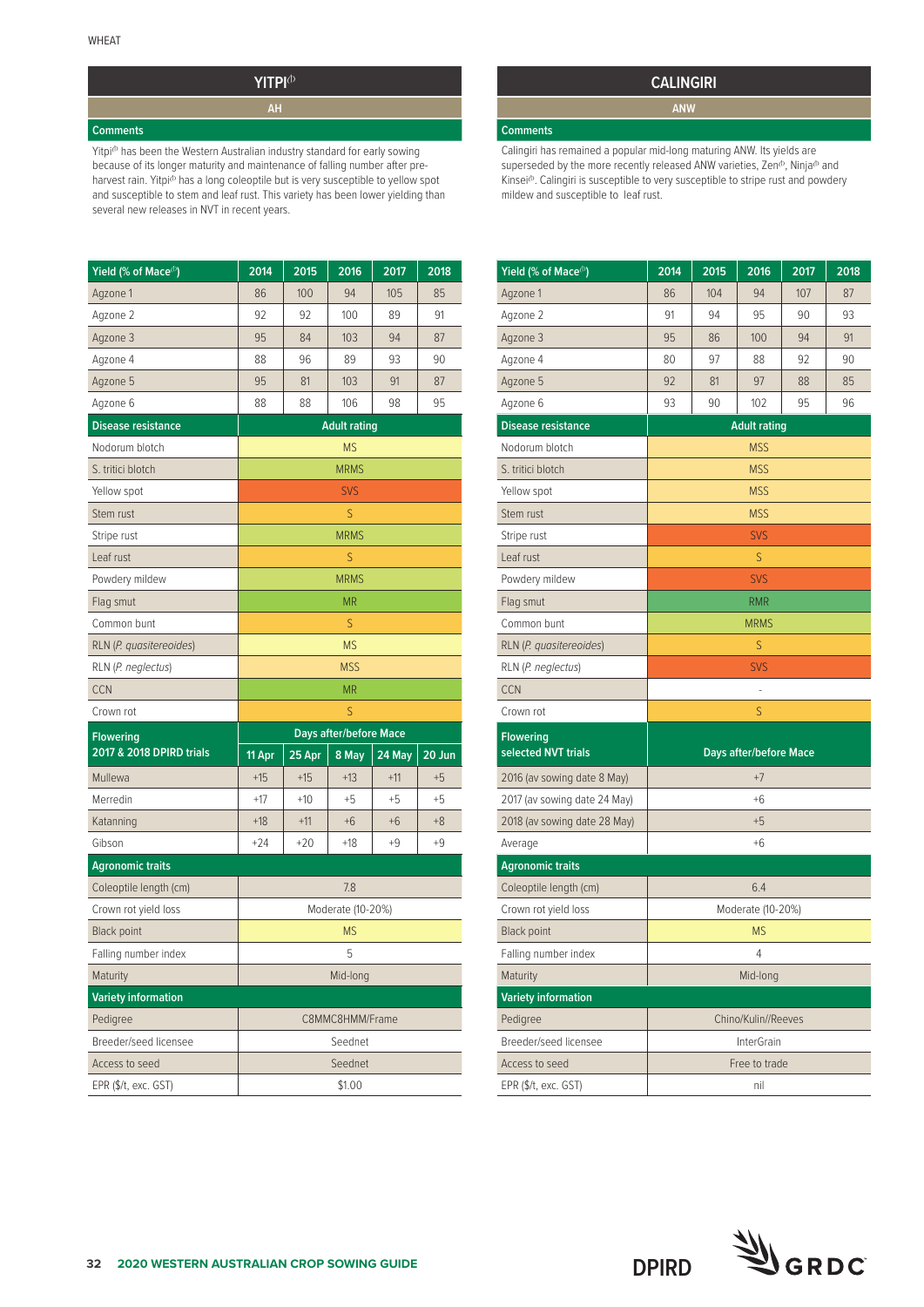### **KINSEI**<sup>(b)</sup> **ANW**

**Comments**

Kinsei<sup>®</sup> is a mid-long noodle wheat released by InterGrain in 2018. It is well suited to early sowing opportunities and has also performed well in the NVT main season plantings. It is a notable improvement over Calingiri and Zen for early sowing. Kinsei<sup>(b</sup> has been in the NVTs for two years where it yields slightly less than Ninja<sup>(b</sup>, but out yields both Zen<sup>(b</sup> and Calingiri. Kinsei<sup>(b)</sup>'s disease ratings are marginally better than Ninja $\Phi$  and Zen $\Phi$ .

| Yield (% of Mace <sup>(b)</sup> | 2014          | 2015              | 2016                                 | 2017   | 2018   |  |  |
|---------------------------------|---------------|-------------------|--------------------------------------|--------|--------|--|--|
| Agzone 1                        |               |                   | -                                    | 111    | 96     |  |  |
| Agzone 2                        |               |                   |                                      | 98     | 104    |  |  |
| Agzone 3                        |               |                   |                                      | 106    | 103    |  |  |
| Agzone 4                        | i.            | ٠                 | ٠                                    | 99     | 100    |  |  |
| Agzone 5                        |               |                   |                                      | 99     | 95     |  |  |
| Agzone 6                        |               |                   |                                      | 104    | 105    |  |  |
| <b>Disease resistance</b>       |               |                   | <b>Adult rating</b>                  |        |        |  |  |
| Nodorum blotch                  |               |                   | <b>MRMSp</b>                         |        |        |  |  |
| S. tritici blotch               |               |                   | <b>SVSp</b>                          |        |        |  |  |
| Yellow spot                     |               |                   | <b>MS</b>                            |        |        |  |  |
| Stem rust                       |               |                   | <b>MS</b>                            |        |        |  |  |
| Stripe rust                     |               |                   | <b>MRMS</b>                          |        |        |  |  |
| Leaf rust                       |               |                   | S                                    |        |        |  |  |
| Powdery mildew                  |               |                   | <b>MSS</b>                           |        |        |  |  |
| Flag smut                       |               |                   | <b>RMR</b>                           |        |        |  |  |
| Common bunt                     | <b>RMRp</b>   |                   |                                      |        |        |  |  |
| RLN (P. quasitereoides)         |               |                   |                                      |        |        |  |  |
| RLN (P. neglectus)              | S             |                   |                                      |        |        |  |  |
| <b>CCN</b>                      |               |                   |                                      |        |        |  |  |
| Crown rot                       |               |                   | <b>MSSp</b>                          |        |        |  |  |
| <b>Flowering</b>                |               |                   | Days after/before Mace <sup>(b</sup> |        |        |  |  |
| 2017 & 2018 DPIRD trials        | 11 Apr        | 25 Apr            | 8 May                                | 24 May | 20 Jun |  |  |
| Mullewa                         | $+17$         | $+12$             | $+13$                                | $+8$   | $+5$   |  |  |
| Merredin                        | $+16$         | $+12$             | $+5$                                 | +3     | $+5$   |  |  |
| Katanning                       | $+12$         | $+6$              | $+5$                                 | $+7$   | $+7$   |  |  |
| Gibson                          | $+11$         | $+13$             | +13                                  | +8     | +7     |  |  |
| <b>Agronomic traits</b>         |               |                   |                                      |        |        |  |  |
| Coleoptile length (cm)          | ÷             |                   |                                      |        |        |  |  |
| Crown rot yield loss            | ٠             |                   |                                      |        |        |  |  |
| <b>Black point</b>              | <b>MSS</b>    |                   |                                      |        |        |  |  |
| Falling number index            | 4             |                   |                                      |        |        |  |  |
| Maturity                        | Mid-long      |                   |                                      |        |        |  |  |
| <b>Variety information</b>      |               |                   |                                      |        |        |  |  |
| Pedigree                        | Complex cross |                   |                                      |        |        |  |  |
| Breeder/seed licensee           |               | <b>InterGrain</b> |                                      |        |        |  |  |
|                                 |               |                   |                                      |        |        |  |  |
| Access to seed                  |               |                   | Free to trade                        |        |        |  |  |

*p* = provisional assessment.

## **NINJA**<sup>(b)</sup>

**Comments**

Ninja $^{\text{th}}$  a noodle wheat variety released by InterGrain in 2016 with a Calingiri and Wyalkatchem<sup>®</sup> background. Ninja<sup>®</sup> is the highest yielding ANW variety and out yielded Mace<sup>(b</sup> in the past four years, just slightly behind Scepter<sup>(b</sup>. This variety is susceptible to very susceptible to stem rust, powdery mildew and the new incursion of leaf rust. However, it has a very useful black point rating.

| Yield (% of Mace <sup>(b)</sup> | 2014              | 2015                     | 2016                                  | 2017   | 2018   |  |  |
|---------------------------------|-------------------|--------------------------|---------------------------------------|--------|--------|--|--|
| Agzone 1                        |                   | 111                      | 104                                   | 108    | 99     |  |  |
| Agzone 2                        | i.                | 106                      | 109                                   | 100    | 101    |  |  |
| Agzone 3                        | -                 | 98                       | 108                                   | 107    | 100    |  |  |
| Agzone 4                        |                   | 108                      | 103                                   | 103    | 99     |  |  |
| Agzone 5                        |                   | 100                      | 109                                   | 107    | 103    |  |  |
| Agzone 6                        | ٠                 | $\overline{\phantom{m}}$ | 106                                   | 107    | 107    |  |  |
| <b>Disease resistance</b>       |                   |                          | <b>Adult rating</b>                   |        |        |  |  |
| Nodorum blotch                  |                   |                          | <b>MRMS</b>                           |        |        |  |  |
| S. tritici blotch               |                   |                          | <b>MSS</b>                            |        |        |  |  |
| Yellow spot                     |                   |                          | <b>MRMS</b>                           |        |        |  |  |
| Stem rust                       |                   |                          | <b>SVS</b>                            |        |        |  |  |
| Stripe rust                     |                   |                          | <b>MS</b>                             |        |        |  |  |
| Leaf rust                       |                   |                          | <b>SVS</b>                            |        |        |  |  |
| Powdery mildew                  |                   |                          | S                                     |        |        |  |  |
| Flag smut                       |                   |                          | <b>MR</b>                             |        |        |  |  |
| Common bunt                     |                   |                          | <b>RMR</b>                            |        |        |  |  |
| RLN (P. quasitereoides)         | ÷                 |                          |                                       |        |        |  |  |
| RLN (P. neglectus)              | S                 |                          |                                       |        |        |  |  |
| <b>CCN</b>                      | <b>MS</b>         |                          |                                       |        |        |  |  |
| Crown rot                       |                   |                          | S                                     |        |        |  |  |
| <b>Flowering</b>                |                   |                          | Days after/before Mace <sup>(b)</sup> |        |        |  |  |
| 2017 & 2018 DPIRD trials        | $11$ Apr          | 25 Apr                   | 8 May                                 | 24 May | 20 Jun |  |  |
| Mullewa                         | $+14$             | $+8$                     | $+9$                                  | $+6$   | $+3$   |  |  |
| Merredin                        | +12               | $+4$                     | $+1$                                  | $+1$   | +3     |  |  |
| Katanning                       | $+4$              | $+1$                     | $+2$                                  | $+3$   | $+2$   |  |  |
| Gibson                          | na                | na                       | na                                    | na     | na     |  |  |
| <b>Agronomic traits</b>         |                   |                          |                                       |        |        |  |  |
| Coleoptile length (cm)          |                   |                          |                                       |        |        |  |  |
| Crown rot yield loss            |                   |                          |                                       |        |        |  |  |
| <b>Black point</b>              | <b>MRMS</b>       |                          |                                       |        |        |  |  |
| Falling number index            | 4                 |                          |                                       |        |        |  |  |
| Maturity                        | Mid               |                          |                                       |        |        |  |  |
| <b>Variety information</b>      |                   |                          |                                       |        |        |  |  |
| Pedigree                        |                   |                          | Calingiri/Wyalkatchem                 |        |        |  |  |
| Breeder/seed licensee           | <b>InterGrain</b> |                          |                                       |        |        |  |  |
|                                 |                   |                          |                                       |        |        |  |  |
| Access to seed                  |                   |                          | Free to trade                         |        |        |  |  |

**ANW**

**INTRO**

**PULSE GUIDE**

PULSE GUIDE

**VETCH**